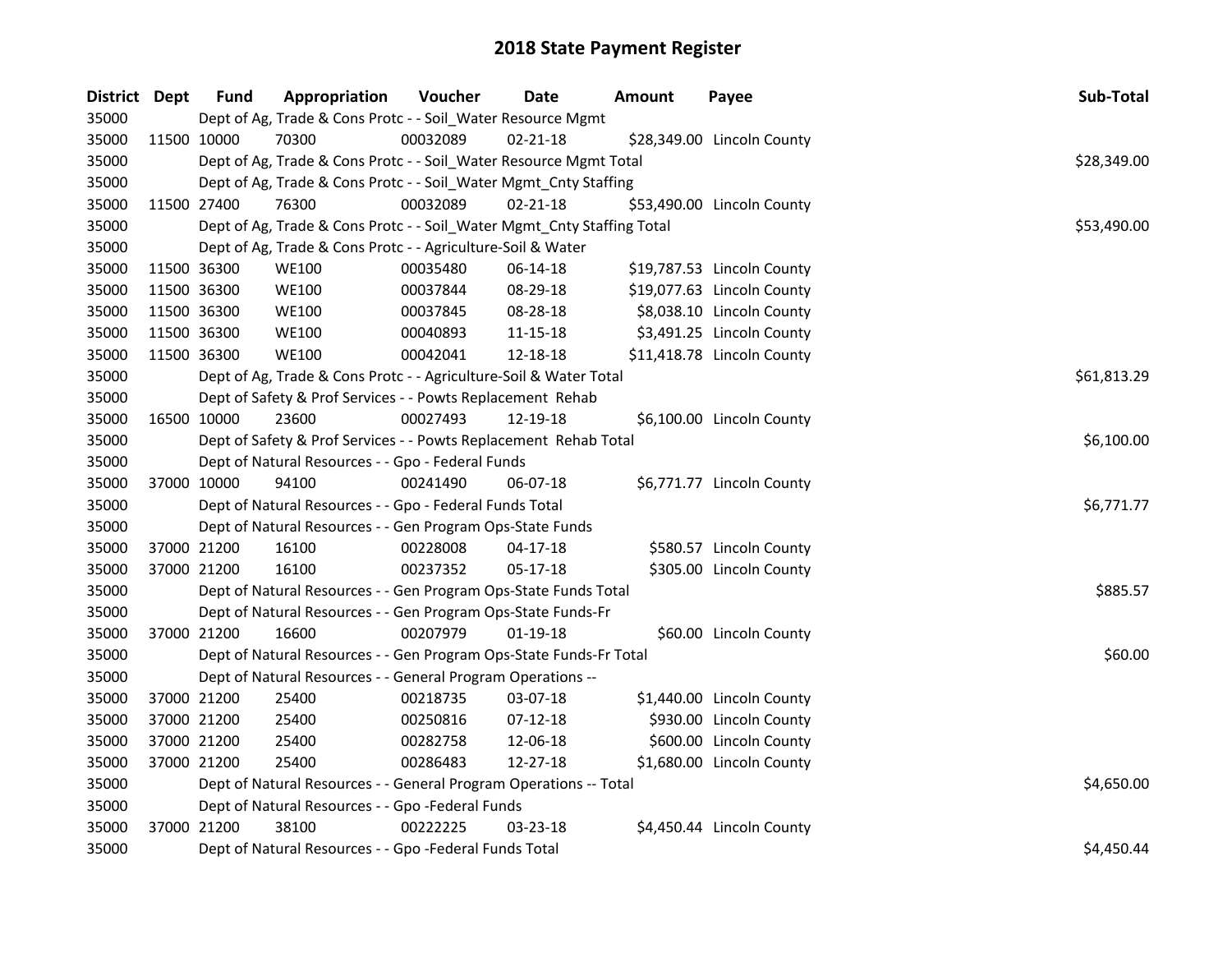| District Dept |             | <b>Fund</b> | Appropriation                                                      | Voucher  | Date           | <b>Amount</b> | Payee                      | Sub-Total   |  |  |  |
|---------------|-------------|-------------|--------------------------------------------------------------------|----------|----------------|---------------|----------------------------|-------------|--|--|--|
| 35000         |             |             | Dept of Natural Resources - - Recreation Aids- Utility Terra       |          |                |               |                            |             |  |  |  |
| 35000         |             | 37000 21200 | 54700                                                              | 00274010 | 10-17-18       |               | \$3,751.50 Lincoln County  |             |  |  |  |
| 35000         |             |             | Dept of Natural Resources - - Recreation Aids- Utility Terra Total |          |                |               |                            | \$3,751.50  |  |  |  |
| 35000         |             |             | Dept of Natural Resources - - Ra- Utv Prj Aids, Gas Tax Pymt       |          |                |               |                            |             |  |  |  |
| 35000         |             | 37000 21200 | 54800                                                              | 00274011 | 10-17-18       |               | \$15,989.25 Lincoln County |             |  |  |  |
| 35000         |             |             | Dept of Natural Resources - - Ra- Utv Prj Aids, Gas Tax Pymt Total |          |                |               |                            | \$15,989.25 |  |  |  |
| 35000         |             |             | Dept of Natural Resources - - Venison Processing                   |          |                |               |                            |             |  |  |  |
| 35000         |             | 37000 21200 | 54900                                                              | 00225113 | 04-06-18       |               | \$159.00 Lincoln County    |             |  |  |  |
| 35000         |             | 37000 21200 | 54900                                                              | 00240052 | 05-31-18       |               | \$650.00 Lincoln County    |             |  |  |  |
| 35000         |             | 37000 21200 | 54900                                                              | 00246716 | 06-29-18       |               | \$159.00 Lincoln County    |             |  |  |  |
| 35000         |             |             | Dept of Natural Resources - - Venison Processing Total             |          |                |               |                            | \$968.00    |  |  |  |
| 35000         |             |             | Dept of Natural Resources - - Enf A - Boating Enforcement          |          |                |               |                            |             |  |  |  |
| 35000         |             | 37000 21200 | 55000                                                              | 00222225 | $03 - 23 - 18$ |               | \$9,764.62 Lincoln County  |             |  |  |  |
| 35000         |             |             | Dept of Natural Resources - - Enf A - Boating Enforcement Total    |          |                |               |                            | \$9,764.62  |  |  |  |
| 35000         |             |             | Dept of Natural Resources - - Enf A - Atv & Utv Enforcement        |          |                |               |                            |             |  |  |  |
| 35000         |             | 37000 21200 | 55100                                                              | 00268015 | 09-27-18       |               | \$22,744.21 Lincoln County |             |  |  |  |
| 35000         |             | 37000 21200 | 55100                                                              | 00268547 | 09-27-18       |               | \$13,432.84 Lincoln County |             |  |  |  |
| 35000         |             |             | Dept of Natural Resources - - Enf A - Atv & Utv Enforcement Total  |          |                |               |                            | \$36,177.05 |  |  |  |
| 35000         |             |             | Dept of Natural Resources - - Wildlife Damage Claims & Abat        |          |                |               |                            |             |  |  |  |
| 35000         |             | 37000 21200 | 55300                                                              | 00225113 | 04-06-18       |               | \$5,455.80 Lincoln County  |             |  |  |  |
| 35000         |             | 37000 21200 | 55300                                                              | 00246716 | 06-29-18       |               | \$5,385.33 Lincoln County  |             |  |  |  |
| 35000         | 37000 21200 |             | 55300                                                              | 00274517 | 10-19-18       |               | \$6,497.03 Lincoln County  |             |  |  |  |
| 35000         |             |             | Dept of Natural Resources - - Wildlife Damage Claims & Abat Total  |          |                |               |                            | \$17,338.16 |  |  |  |
| 35000         |             |             | Dept of Natural Resources - - Resaids - County Cons Aids           |          |                |               |                            |             |  |  |  |
| 35000         |             | 37000 21200 | 56300                                                              | 00208628 | $01-19-18$     |               | \$2,446.00 Lincoln County  |             |  |  |  |
| 35000         |             | 37000 21200 | 56300                                                              | 00268323 | 09-26-18       |               | \$2,446.00 Lincoln County  |             |  |  |  |
| 35000         |             |             | Dept of Natural Resources - - Resaids - County Cons Aids Total     |          |                |               |                            | \$4,892.00  |  |  |  |
| 35000         |             |             | Dept of Natural Resources - - Ra- Fish, WI & Forestry              |          |                |               |                            |             |  |  |  |
| 35000         | 37000 21200 |             | 56400                                                              | 00228631 | 04-19-18       |               | \$4,726.72 Lincoln County  |             |  |  |  |
| 35000         |             |             | Dept of Natural Resources - - Ra- Fish, WI & Forestry Total        |          |                |               |                            | \$4,726.72  |  |  |  |
| 35000         |             |             | Dept of Natural Resources - - Resaids - Forest Croplnd & Mfl       |          |                |               |                            |             |  |  |  |
| 35000         |             | 37000 21200 | 56600                                                              | 00267470 | 09-17-18       |               | \$67,358.87 Lincoln County |             |  |  |  |
| 35000         |             |             | Dept of Natural Resources - - Resaids - Forest Croplnd & Mfl Total |          |                |               |                            | \$67,358.87 |  |  |  |
| 35000         |             |             | Dept of Natural Resources - - Resaids - Cnty Forst & Admin         |          |                |               |                            |             |  |  |  |
| 35000         |             | 37000 21200 | 57200                                                              | 00216332 | 02-26-18       |               | \$54,764.50 Lincoln County |             |  |  |  |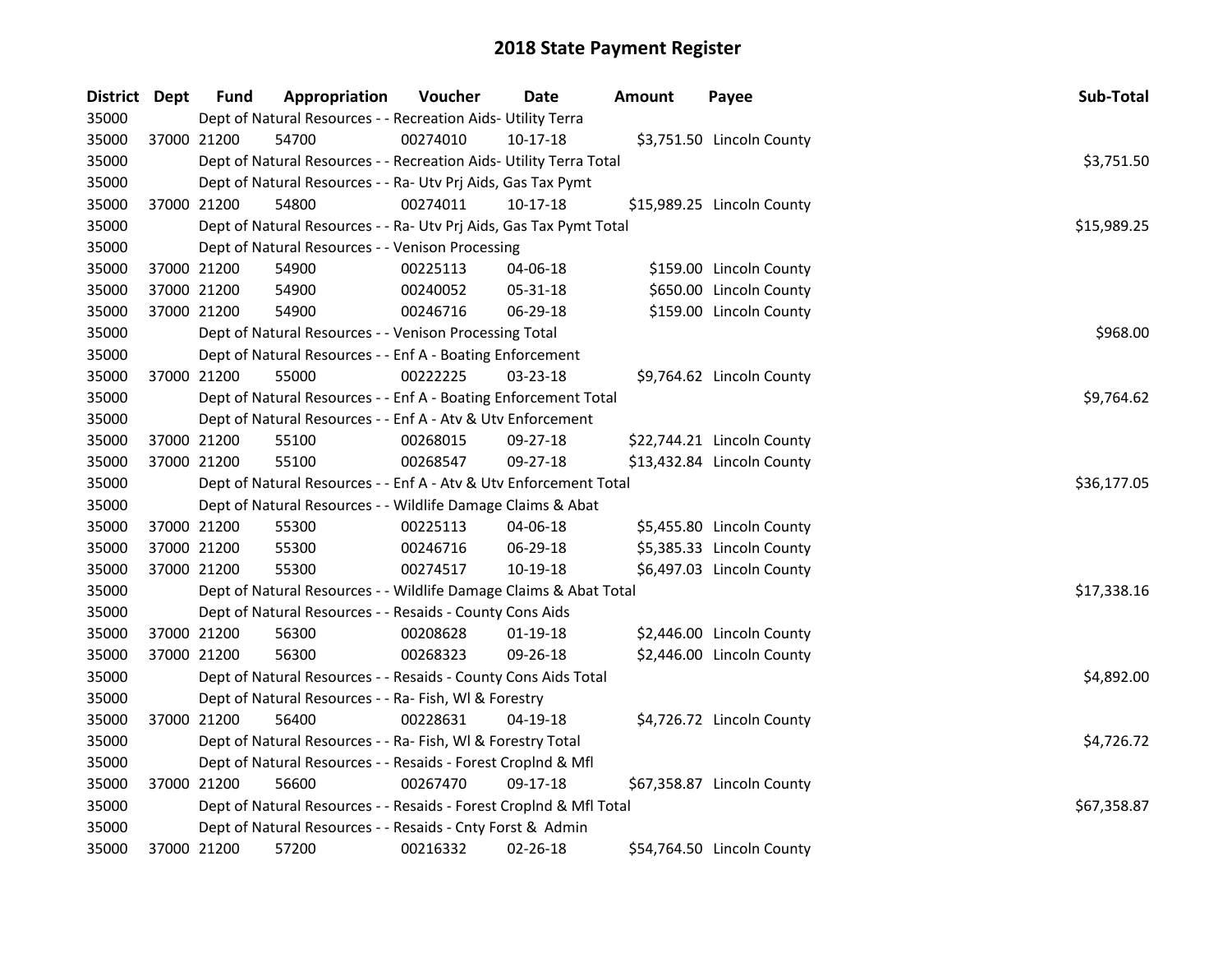| District Dept |             | <b>Fund</b> | Appropriation                                                      | Voucher     | <b>Date</b>    | <b>Amount</b> | Payee                      | Sub-Total    |
|---------------|-------------|-------------|--------------------------------------------------------------------|-------------|----------------|---------------|----------------------------|--------------|
| 35000         |             |             | Dept of Natural Resources - - Resaids - Cnty Forst & Admin Total   |             |                |               |                            | \$54,764.50  |
| 35000         |             |             | Dept of Natural Resources - - Ra- Cnty Snow Trail & Area Aid       |             |                |               |                            |              |
| 35000         | 37000 21200 |             | 57400                                                              | 00207654    | $01 - 24 - 18$ |               | \$27,800.00 Lincoln County |              |
| 35000         | 37000 21200 |             | 57400                                                              | 00274013    | 10-17-18       |               | \$3,751.50 Lincoln County  |              |
| 35000         | 37000 21200 |             | 57400                                                              | 00274014    | 10-17-18       |               | \$15,989.25 Lincoln County |              |
| 35000         |             |             | Dept of Natural Resources - - Ra- Cnty Snow Trail & Area Aid Total |             |                |               |                            | \$47,540.75  |
| 35000         |             |             | Dept of Natural Resources - - Ra- Snowmobile Trail Areas           |             |                |               |                            |              |
| 35000         | 37000 21200 |             | 57500                                                              | 00208224    | $01 - 22 - 18$ |               | \$5,733.56 Lincoln County  |              |
| 35000         | 37000 21200 |             | 57500                                                              | 00261422    | 08-24-18       |               | \$46,950.00 Lincoln County |              |
| 35000         | 37000 21200 |             | 57500                                                              | 00262556    | 08-27-18       |               | \$43,560.00 Lincoln County |              |
| 35000         | 37000 21200 |             | 57500                                                              | 00268880    | 09-26-18       |               | \$22,102.98 Lincoln County |              |
| 35000         |             |             | Dept of Natural Resources - - Ra- Snowmobile Trail Areas Total     |             |                |               |                            | \$118,346.54 |
| 35000         |             |             | Dept of Natural Resources - - Ra- Atv Prj Aids, Gas Tax Pymt       |             |                |               |                            |              |
| 35000         | 37000 21200 |             | 57600                                                              | 00207798    | 01-18-18       |               | \$142.59 Lincoln County    |              |
| 35000         | 37000 21200 |             | 57600                                                              | 00261419    | 08-24-18       |               | \$11,032.00 Lincoln County |              |
| 35000         | 37000 21200 |             | 57600                                                              | 00262380    | 08-27-18       |               | \$16,747.50 Lincoln County |              |
| 35000         | 37000 21200 |             | 57600                                                              | 00262382    | 08-27-18       |               | \$143.98 Lincoln County    |              |
| 35000         | 37000 21200 |             | 57600                                                              | 00262389    | 08-27-18       |               | \$11,022.00 Lincoln County |              |
| 35000         | 37000 21200 |             | 57600                                                              | 00274028    | $10-17-18$     |               | \$143.98 Lincoln County    |              |
| 35000         | 37000 21200 |             | 57600                                                              | 00274034    | $10-17-18$     |               | \$16,747.50 Lincoln County |              |
| 35000         |             |             | Dept of Natural Resources - - Ra- Atv Prj Aids, Gas Tax Pymt Total |             |                |               |                            | \$55,979.55  |
| 35000         |             |             | Dept of Natural Resources - - Ra- Atv Project Aids                 |             |                |               |                            |              |
| 35000         | 37000 21200 |             | 57700                                                              | 00207797    | $01 - 18 - 18$ |               | \$27,895.64 Lincoln County |              |
| 35000         |             |             | Dept of Natural Resources - - Ra- Atv Project Aids Total           |             |                |               |                            | \$27,895.64  |
| 35000         |             |             | Dept of Natural Resources - - Land Acquisition                     |             |                |               |                            |              |
| 35000         | 37000 36300 |             | <b>TA100</b>                                                       | 00230808    | 04-23-18       |               | \$30.00 Lincoln County     |              |
| 35000         |             | 37000 36300 | <b>TA100</b>                                                       | 00256517    | 08-07-18       |               | \$30.00 Lincoln County     |              |
| 35000         |             |             | Dept of Natural Resources - - Land Acquisition Total               |             |                |               |                            | \$60.00      |
| 35000         |             |             | Dept of Natural Resources - - Gpo - Sd Water Loan Prog, Fed        |             |                |               |                            |              |
| 35000         | 37000 57300 |             | 48200                                                              | 00216267    | $02 - 21 - 18$ |               | \$6,855.00 Lincoln County  |              |
| 35000         | 37000 57300 |             | 48200                                                              | 00222029    | 04-19-18       |               | \$3,732.50 Lincoln County  |              |
| 35000         | 37000 57300 |             | 48200                                                              | 00244140    | 06-18-18       |               | \$3,732.50 Lincoln County  |              |
| 35000         | 37000 57300 |             | 48200                                                              | 00267305    | 10-10-18       |               | \$3,732.50 Lincoln County  |              |
| 35000         |             |             | Dept of Natural Resources - - Gpo - Sd Water Loan Prog, Fed Total  | \$18,052.50 |                |               |                            |              |
| 35000         |             |             | WI Dept of Transportation - - Eldly&Disa Co/Aid Sf                 |             |                |               |                            |              |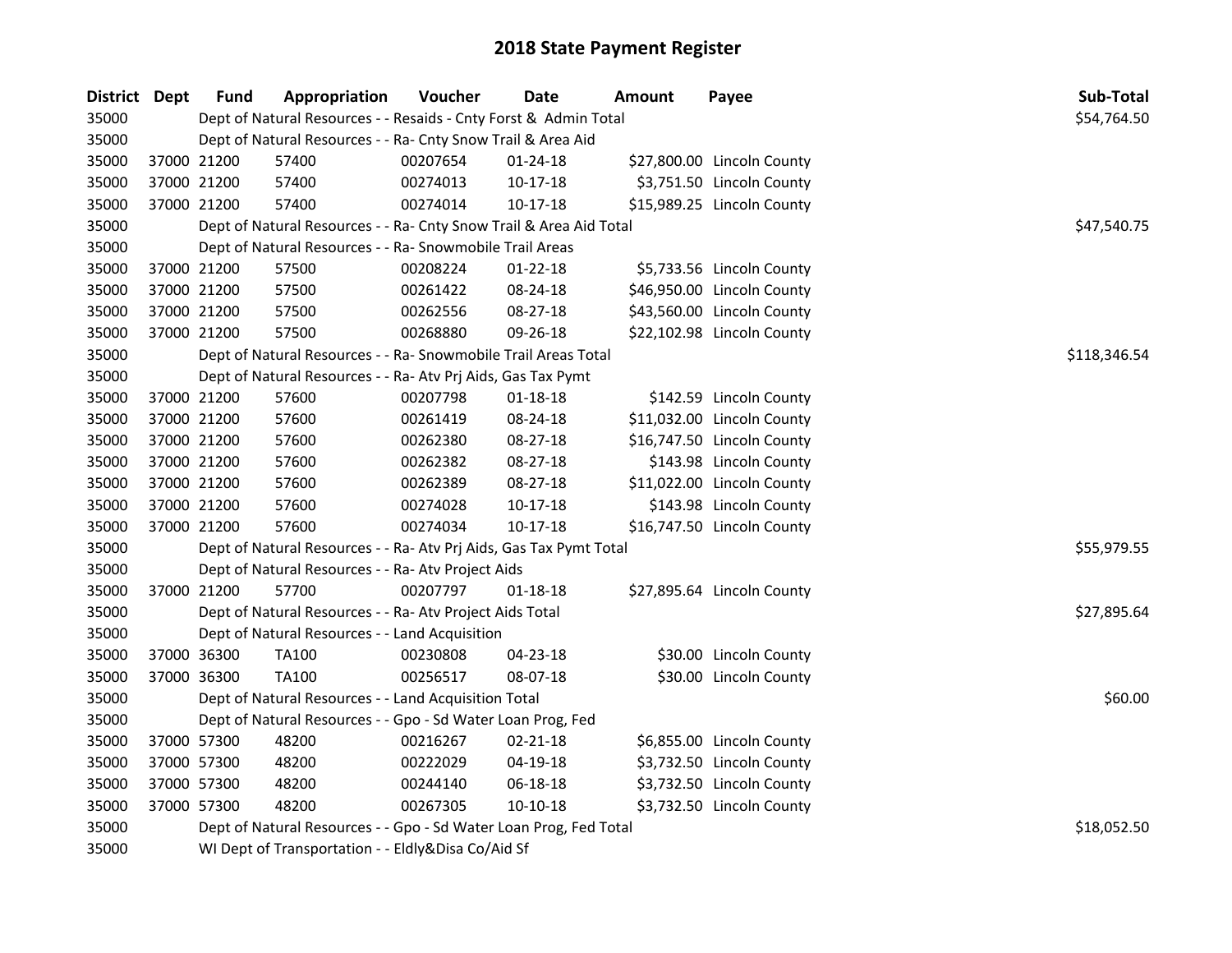| District Dept |             | <b>Fund</b> | Appropriation                                            | Voucher  | <b>Date</b>    | Amount | Payee                       | Sub-Total      |
|---------------|-------------|-------------|----------------------------------------------------------|----------|----------------|--------|-----------------------------|----------------|
| 35000         |             | 39500 21100 | 16800                                                    | 00229641 | $03 - 14 - 18$ |        | \$79,958.00 Lincoln County  |                |
| 35000         |             |             | WI Dept of Transportation - - Eldly&Disa Co/Aid Sf Total |          |                |        |                             | \$79,958.00    |
| 35000         |             |             | WI Dept of Transportation - - County Forest Aids         |          |                |        |                             |                |
| 35000         |             | 39500 21100 | 17000                                                    | 00223732 | 02-21-18       |        | \$8,503.68 Lincoln County   |                |
| 35000         |             |             | WI Dept of Transportation - - County Forest Aids Total   |          |                |        |                             | \$8,503.68     |
| 35000         |             |             | WI Dept of Transportation - - Disastr Damag Aid Sf       |          |                |        |                             |                |
| 35000         |             | 39500 21100 | 17400                                                    | 00211454 | $01 - 12 - 18$ |        | \$71,665.22 Lincoln County  |                |
| 35000         |             |             | WI Dept of Transportation - - Disastr Damag Aid Sf Total |          |                |        |                             | \$71,665.22    |
| 35000         |             |             | WI Dept of Transportation - - Hwy Sfty Loc Aid Ffd       |          |                |        |                             |                |
| 35000         |             | 39500 21100 | 18500                                                    | 00309628 | 10-16-18       |        | \$2,922.32 Lincoln County   |                |
| 35000         |             |             | WI Dept of Transportation - - Hwy Sfty Loc Aid Ffd Total |          |                |        |                             | \$2,922.32     |
| 35000         |             |             | WI Dept of Transportation - - Trans Aids To Co.-Sf       |          |                |        |                             |                |
| 35000         |             | 39500 21100 | 19000                                                    | 00203647 | $01 - 02 - 18$ |        | \$299,430.96 Lincoln County |                |
| 35000         |             | 39500 21100 | 19000                                                    | 00267855 | 07-02-18       |        | \$598,861.92 Lincoln County |                |
| 35000         |             | 39500 21100 | 19000                                                    | 00301907 | 10-01-18       |        | \$299,430.97 Lincoln County |                |
| 35000         |             |             | WI Dept of Transportation - - Trans Aids To Co.-Sf Total |          |                |        |                             | \$1,197,723.85 |
| 35000         |             |             | WI Dept of Transportation - - Loc Rd Imp Prg St Fd       |          |                |        |                             |                |
| 35000         |             | 39500 21100 | 27800                                                    | 00215806 | 01-26-18       |        | \$117,644.79 Lincoln County |                |
| 35000         |             | 39500 21100 | 27800                                                    | 00278475 | 07-25-18       |        | \$4,234.84 Lincoln County   |                |
| 35000         |             | 39500 21100 | 27800                                                    | 00305575 | 10-02-18       |        | \$129,170.83 Lincoln County |                |
| 35000         |             |             | WI Dept of Transportation - - Loc Rd Imp Prg St Fd Total |          |                |        |                             | \$251,050.46   |
| 35000         |             |             | WI Dept of Transportation - - St Hwy Rehab, Sf           |          |                |        |                             |                |
| 35000         |             | 39500 21100 | 36300                                                    | 00219344 | 02-06-18       |        | \$30.00 Lincoln County      |                |
| 35000         | 39500 21100 |             | 36300                                                    | 00228347 | 03-07-18       |        | \$2.00 Lincoln County       |                |
| 35000         | 39500 21100 |             | 36300                                                    | 00262367 | 06-12-18       |        | \$30.00 Lincoln County      |                |
| 35000         | 39500 21100 |             | 36300                                                    | 00289817 | 08-30-18       |        | \$23.00 Lincoln County      |                |
| 35000         |             | 39500 21100 | 36300                                                    | 00309573 | $10 - 11 - 18$ |        | \$44.00 Lincoln County      |                |
| 35000         |             |             | WI Dept of Transportation - - St Hwy Rehab, Sf Total     |          |                |        |                             | \$129.00       |
| 35000         |             |             | WI Dept of Transportation - - Hwy Mgmt & Opers Sf        |          |                |        |                             |                |
| 35000         |             | 39500 21100 | 36500                                                    | 00213932 | 01-22-18       |        | \$3,416.98 Lincoln County   |                |
| 35000         |             | 39500 21100 | 36500                                                    | 00230488 | 03-15-18       |        | \$13,978.77 Lincoln County  |                |
| 35000         |             | 39500 21100 | 36500                                                    | 00233022 | 03-23-18       |        | \$16,840.00 Lincoln County  |                |
| 35000         |             | 39500 21100 | 36500                                                    | 00238683 | 04-04-18       |        | \$221.49 Lincoln County     |                |
| 35000         |             | 39500 21100 | 36500                                                    | 00242007 | $04 - 13 - 18$ |        | \$1,129.19 Lincoln County   |                |
| 35000         |             | 39500 21100 | 36500                                                    | 00253751 | 05-17-18       |        | \$513.00 Lincoln County     |                |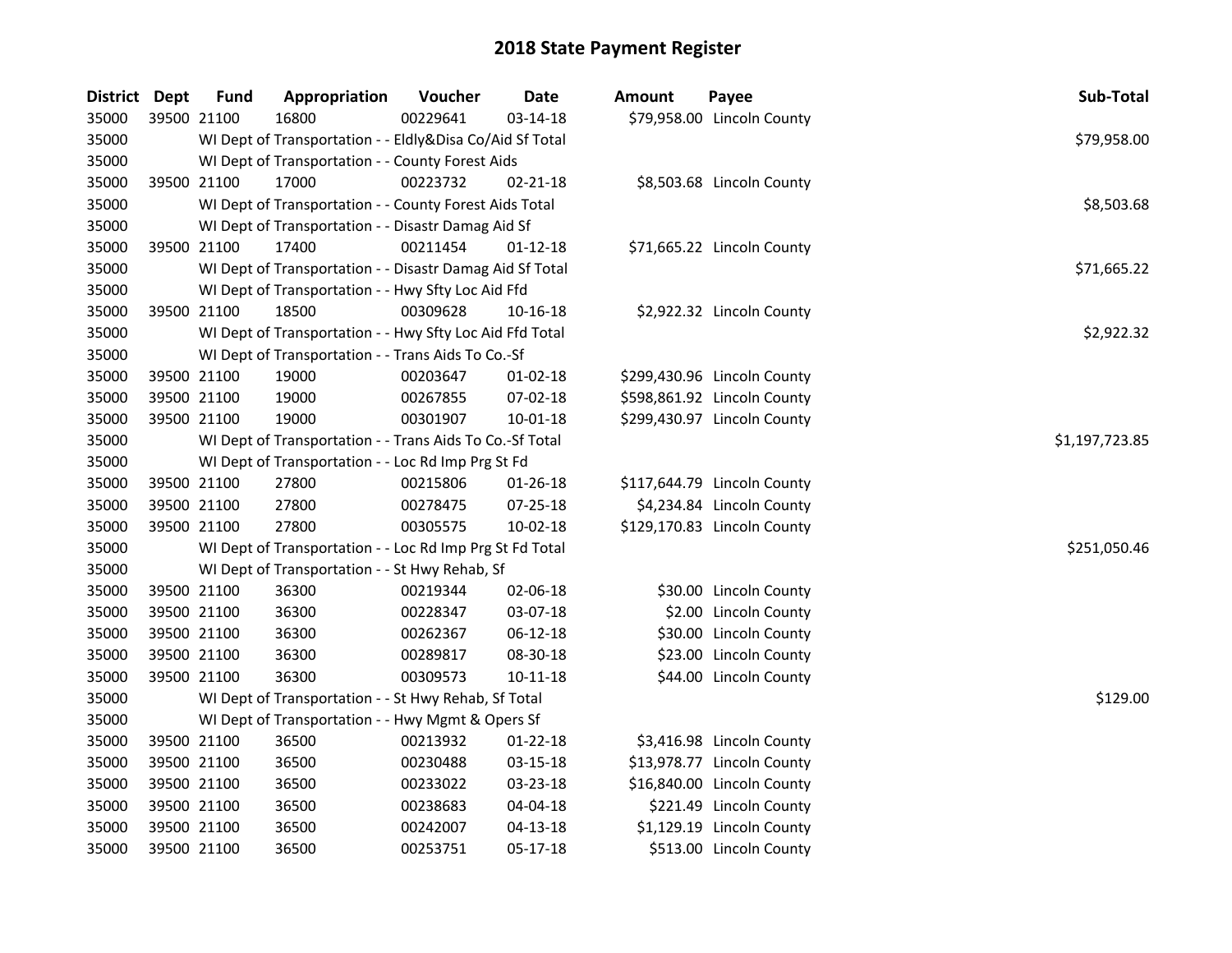| <b>District</b> | Dept | <b>Fund</b> | Appropriation                                           | Voucher  | Date           | <b>Amount</b> | Payee                       | Sub-Total      |  |  |  |
|-----------------|------|-------------|---------------------------------------------------------|----------|----------------|---------------|-----------------------------|----------------|--|--|--|
| 35000           |      | 39500 21100 | 36500                                                   | 00260816 | 06-07-18       |               | \$1,088.84 Lincoln County   |                |  |  |  |
| 35000           |      | 39500 21100 | 36500                                                   | 00276589 | 07-18-18       |               | \$1,955.23 Lincoln County   |                |  |  |  |
| 35000           |      | 39500 21100 | 36500                                                   | 00288882 | 08-20-18       |               | \$4,692.90 Lincoln County   |                |  |  |  |
| 35000           |      | 39500 21100 | 36500                                                   | 00306440 | 10-05-18       |               | \$472.47 Lincoln County     |                |  |  |  |
| 35000           |      | 39500 21100 | 36500                                                   | 00308107 | 10-09-18       |               | \$68,340.21 Lincoln County  |                |  |  |  |
| 35000           |      | 39500 21100 | 36500                                                   | 00325808 | 11-28-18       |               | \$42,629.31 Lincoln County  |                |  |  |  |
| 35000           |      | 39500 21100 | 36500                                                   | 00327095 | 11-28-18       |               | \$42,579.08 Lincoln County  |                |  |  |  |
| 35000           |      |             | WI Dept of Transportation - - Hwy Mgmt & Opers Sf Total |          |                |               |                             | \$197,857.47   |  |  |  |
| 35000           |      |             | WI Dept of Transportation - - Routine Maint Sf          |          |                |               |                             |                |  |  |  |
| 35000           |      | 39500 21100 | 36800                                                   | 00213932 | $01 - 22 - 18$ |               | \$158,867.45 Lincoln County |                |  |  |  |
| 35000           |      | 39500 21100 | 36800                                                   | 00230488 | 03-15-18       |               | \$239,985.03 Lincoln County |                |  |  |  |
| 35000           |      | 39500 21100 | 36800                                                   | 00233022 | 03-23-18       |               | \$6,379.44 Lincoln County   |                |  |  |  |
| 35000           |      | 39500 21100 | 36800                                                   | 00238683 | 04-04-18       |               | \$224,947.65 Lincoln County |                |  |  |  |
| 35000           |      | 39500 21100 | 36800                                                   | 00242007 | $04 - 13 - 18$ |               | \$231,859.86 Lincoln County |                |  |  |  |
| 35000           |      | 39500 21100 | 36800                                                   | 00253751 | 05-17-18       |               | \$186,326.74 Lincoln County |                |  |  |  |
| 35000           |      | 39500 21100 | 36800                                                   | 00260816 | 06-07-18       |               | \$300,991.10 Lincoln County |                |  |  |  |
| 35000           |      | 39500 21100 | 36800                                                   | 00276589 | 07-18-18       |               | \$63,971.40 Lincoln County  |                |  |  |  |
| 35000           |      | 39500 21100 | 36800                                                   | 00288882 | 08-20-18       |               | \$25,362.62 Lincoln County  |                |  |  |  |
| 35000           |      | 39500 21100 | 36800                                                   | 00299657 | 09-21-18       |               | \$53,900.17 Lincoln County  |                |  |  |  |
| 35000           |      | 39500 21100 | 36800                                                   | 00306440 | 10-05-18       |               | \$66,733.07 Lincoln County  |                |  |  |  |
| 35000           |      | 39500 21100 | 36800                                                   | 00308107 | 10-09-18       |               | \$21,603.03 Lincoln County  |                |  |  |  |
| 35000           |      | 39500 21100 | 36800                                                   | 00312300 | 10-18-18       |               | \$772.41 Lincoln County     |                |  |  |  |
| 35000           |      | 39500 21100 | 36800                                                   | 00325808 | 11-28-18       |               | \$37,601.78 Lincoln County  |                |  |  |  |
| 35000           |      | 39500 21100 | 36800                                                   | 00327095 | 11-28-18       |               | \$15,731.01 Lincoln County  |                |  |  |  |
| 35000           |      | 39500 21100 | 36800                                                   | 00328033 | 11-30-18       |               | \$122,364.12 Lincoln County |                |  |  |  |
| 35000           |      |             | WI Dept of Transportation - - Routine Maint Sf Total    |          |                |               |                             | \$1,757,396.88 |  |  |  |
| 35000           |      |             | WI Dept of Transportation - - Routine Maint Ff          |          |                |               |                             |                |  |  |  |
| 35000           |      | 39500 21100 | 38000                                                   | 00213932 | $01 - 22 - 18$ |               | \$3,545.90 Lincoln County   |                |  |  |  |
| 35000           |      | 39500 21100 | 38000                                                   | 00230488 | 03-15-18       |               | \$1,731.18 Lincoln County   |                |  |  |  |
| 35000           |      |             | WI Dept of Transportation - - Routine Maint Ff Total    |          |                |               |                             |                |  |  |  |
| 35000           |      |             | WI Dept of Transportation - - Hwy Mgmt & Opers Ff       |          |                |               |                             |                |  |  |  |
| 35000           |      | 39500 21100 | 38500                                                   | 00230488 | 03-15-18       |               | \$4,879.81 Lincoln County   |                |  |  |  |
| 35000           |      | 39500 21100 | 38500                                                   | 00238683 | 04-04-18       |               | \$164.92 Lincoln County     |                |  |  |  |
| 35000           |      |             | WI Dept of Transportation - - Hwy Mgmt & Opers Ff Total |          |                |               |                             | \$5,044.73     |  |  |  |
| 35000           |      |             | WI Dept of Transportation - - Veh Insp, Trf EnfSf       |          |                |               |                             |                |  |  |  |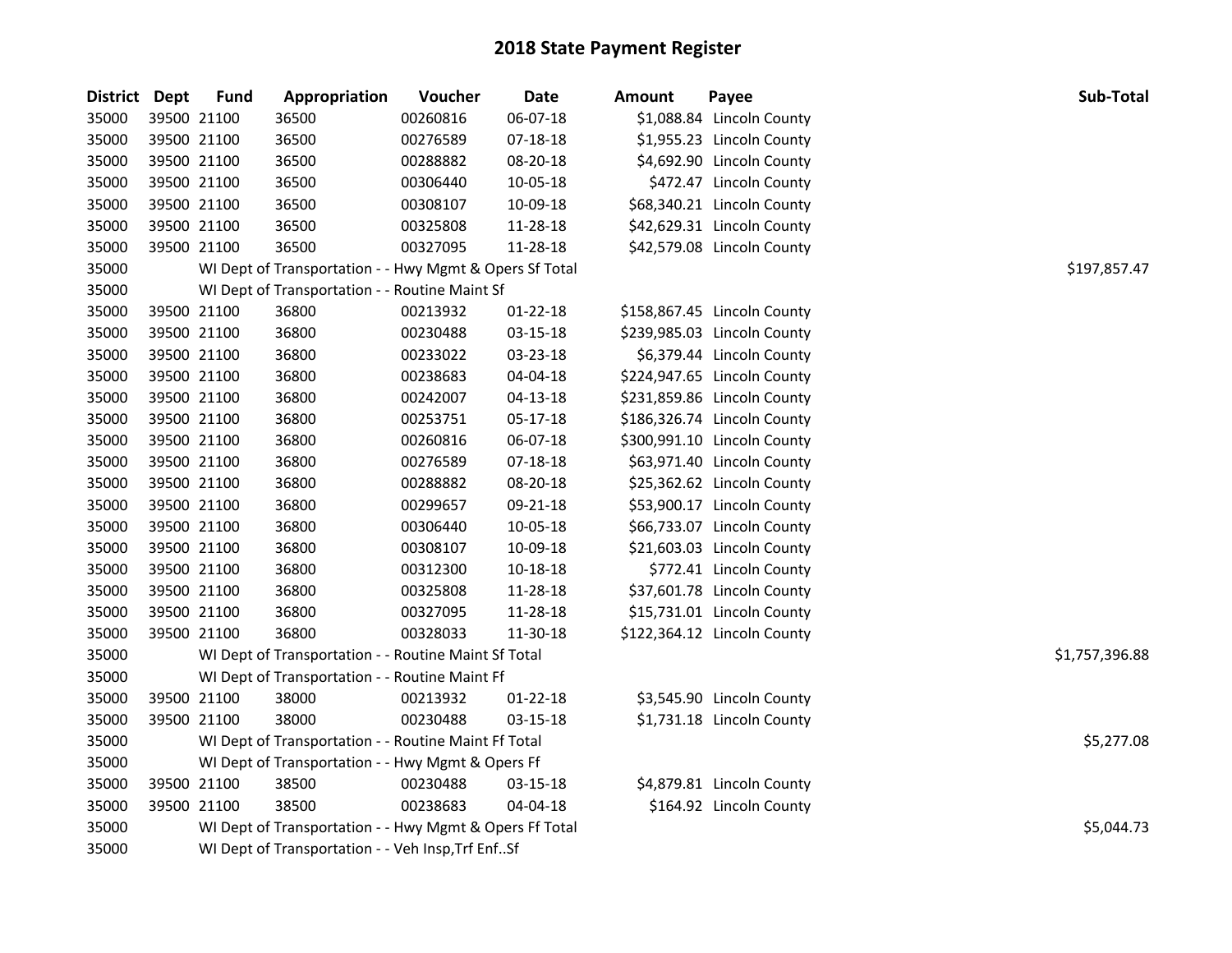| <b>District Dept</b> |             | <b>Fund</b> | Appropriation                                                      | Voucher  | <b>Date</b>    | Amount | Payee                                                                                                         | Sub-Total   |
|----------------------|-------------|-------------|--------------------------------------------------------------------|----------|----------------|--------|---------------------------------------------------------------------------------------------------------------|-------------|
| 35000                | 39500 21100 |             | 56400                                                              | 00228387 | 03-23-18       |        | \$238.94 Lincoln County                                                                                       |             |
| 35000                | 39500 21100 |             | 56400                                                              | 00325362 | 11-30-18       |        | \$546.85 Lincoln County                                                                                       |             |
| 35000                |             |             | WI Dept of Transportation - - Veh Insp, Trf Enf Sf Total           |          |                |        |                                                                                                               | \$785.79    |
| 35000                |             |             | Department of Corrections - - Corrections Contracts And Agre       |          |                |        |                                                                                                               |             |
| 35000                | 41000 10000 |             | 11400                                                              | 00185718 | 02-01-18       |        | \$4,734.32 Lincoln County                                                                                     |             |
| 35000                | 41000 10000 |             | 11400                                                              | 00192059 | 03-01-18       |        | \$8,387.98 Lincoln County                                                                                     |             |
| 35000                | 41000 10000 |             | 11400                                                              | 00195061 | 03-14-18       |        | \$4,579.94 Lincoln County                                                                                     |             |
| 35000                | 41000 10000 |             | 11400                                                              | 00205732 | 05-03-18       |        | \$4,991.62 Lincoln County                                                                                     |             |
| 35000                | 41000 10000 |             | 11400                                                              | 00212426 | 06-01-18       |        | \$2,367.16 Lincoln County                                                                                     |             |
| 35000                | 41000 10000 |             | 11400                                                              | 00213375 | 06-06-18       |        | \$771.90 Lincoln County                                                                                       |             |
| 35000                | 41000 10000 |             | 11400                                                              | 00216768 | 06-20-18       |        | \$4,065.34 Lincoln County                                                                                     |             |
| 35000                | 41000 10000 |             | 11400                                                              | 00222206 | $07-16-18$     |        | \$2,006.94 Lincoln County                                                                                     |             |
| 35000                | 41000 10000 |             | 11400                                                              | 00227521 | 08-09-18       |        | \$926.28 Lincoln County                                                                                       |             |
| 35000                | 41000 10000 |             | 11400                                                              | 00227529 | 08-09-18       |        | \$1,543.80 Lincoln County                                                                                     |             |
| 35000                | 41000 10000 |             | 11400                                                              | 00232095 | 08-31-18       |        | \$6,741.26 Lincoln County                                                                                     |             |
| 35000                | 41000 10000 |             | 11400                                                              | 00237218 | 10-19-18       |        | \$5,197.46 Lincoln County                                                                                     |             |
| 35000                | 41000 10000 |             | 11400                                                              | 00245273 | 10-29-18       |        | \$4,734.32 Lincoln County                                                                                     |             |
| 35000                | 41000 10000 |             | 11400                                                              | 00251854 | 11-29-18       |        | \$2,470.08 Lincoln County                                                                                     |             |
| 35000                | 41000 10000 |             | 11400                                                              | 00256756 | 12-26-18       |        | \$2,778.84 Lincoln County                                                                                     |             |
| 35000                |             |             | Department of Corrections - - Corrections Contracts And Agre Total |          |                |        |                                                                                                               | \$56,297.24 |
| 35000                |             |             |                                                                    |          |                |        | Department of Corrections - - Reimbursing Counties For Probation, Extended Supervision And Parole Holds       |             |
| 35000                | 41000 10000 |             | 11600                                                              | 00246209 | 11-02-18       |        | \$22,543.20 Lincoln County                                                                                    |             |
| 35000                |             |             |                                                                    |          |                |        | Department of Corrections - - Reimbursing Counties For Probation, Extended Supervision And Parole Holds Total | \$22,543.20 |
| 35000                |             |             | Department of Corrections - - Waupun Central Warehouse             |          |                |        |                                                                                                               |             |
| 35000                | 41000 10000 |             | 12200                                                              | 00180690 | $01 - 11 - 18$ |        | \$750.60 Lincoln County                                                                                       |             |
| 35000                | 41000 10000 |             | 12200                                                              | 00180692 | $01 - 11 - 18$ |        | \$17,263.80 Lincoln County                                                                                    |             |
| 35000                | 41000 10000 |             | 12200                                                              | 00180693 | $01 - 11 - 18$ |        | \$14,949.45 Lincoln County                                                                                    |             |
| 35000                | 41000 10000 |             | 12200                                                              | 00180697 | $01 - 11 - 18$ |        | \$750.60 Lincoln County                                                                                       |             |
| 35000                | 41000 10000 |             | 12200                                                              | 00180698 | $01 - 11 - 18$ |        | \$8,194.05 Lincoln County                                                                                     |             |
| 35000                | 41000 10000 |             | 12200                                                              | 00180701 | $01 - 11 - 18$ |        | \$1,501.20 Lincoln County                                                                                     |             |
| 35000                | 41000 10000 |             | 12200                                                              | 00180702 | $01 - 11 - 18$ |        | \$1,501.20 Lincoln County                                                                                     |             |
| 35000                | 41000 10000 |             | 12200                                                              | 00185056 | 02-21-18       |        | \$14,198.85 Lincoln County                                                                                    |             |
| 35000                | 41000 10000 |             | 12200                                                              | 00186900 | 02-14-18       |        | \$1,376.10 Lincoln County                                                                                     |             |
| 35000                | 41000 10000 |             | 12200                                                              | 00186901 | $02 - 14 - 18$ |        | \$1,438.65 Lincoln County                                                                                     |             |
| 35000                | 41000 10000 |             | 12200                                                              | 00186902 | 02-14-18       |        | \$750.60 Lincoln County                                                                                       |             |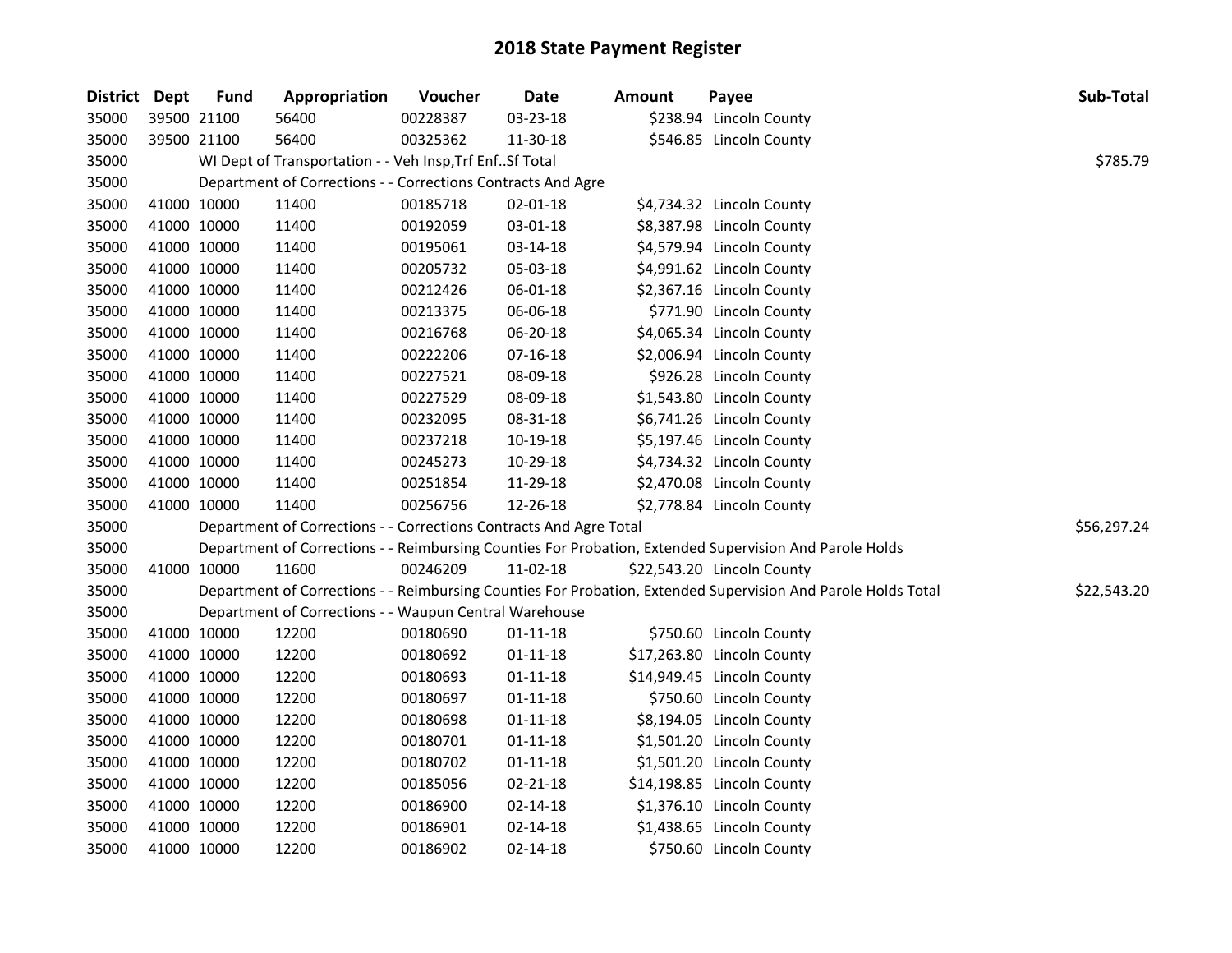| District Dept |             | <b>Fund</b> | Appropriation | Voucher  | Date           | <b>Amount</b> | Payee                      | Sub-Total |
|---------------|-------------|-------------|---------------|----------|----------------|---------------|----------------------------|-----------|
| 35000         | 41000 10000 |             | 12200         | 00186903 | 02-14-18       |               | \$3,002.04 Lincoln County  |           |
| 35000         | 41000 10000 |             | 12200         | 00186907 | $02 - 14 - 18$ |               | \$9,695.25 Lincoln County  |           |
| 35000         | 41000 10000 |             | 12200         | 00186910 | 02-14-18       |               | \$7,443.45 Lincoln County  |           |
| 35000         | 41000 10000 |             | 12200         | 00186911 | 02-14-18       |               | \$95.70 Lincoln County     |           |
| 35000         | 41000 10000 |             | 12200         | 00186912 | 02-14-18       |               | \$3,753.00 Lincoln County  |           |
| 35000         | 41000 10000 |             | 12200         | 00186913 | $02 - 14 - 18$ |               | \$5,191.65 Lincoln County  |           |
| 35000         | 41000 10000 |             | 12200         | 00186914 | 02-14-18       |               | \$788.40 Lincoln County    |           |
| 35000         | 41000 10000 |             | 12200         | 00186916 | 02-14-18       |               | \$788.40 Lincoln County    |           |
| 35000         | 41000 10000 |             | 12200         | 00186919 | 02-15-18       |               | \$1,576.80 Lincoln County  |           |
| 35000         | 41000 10000 |             | 12200         | 00186921 | 02-15-18       |               | \$3,690.45 Lincoln County  |           |
| 35000         | 41000 10000 |             | 12200         | 00186923 | 02-15-18       |               | \$5,191.65 Lincoln County  |           |
| 35000         | 41000 10000 |             | 12200         | 00186925 | 02-15-18       |               | \$4,315.95 Lincoln County  |           |
| 35000         | 41000 10000 |             | 12200         | 00186927 | 02-15-18       |               | \$1,501.20 Lincoln County  |           |
| 35000         | 41000 10000 |             | 12200         | 00186929 | 02-15-18       |               | \$750.60 Lincoln County    |           |
| 35000         | 41000 10000 |             | 12200         | 00186930 | 02-15-18       |               | \$1,501.20 Lincoln County  |           |
| 35000         | 41000 10000 |             | 12200         | 00186931 | 02-15-18       |               | \$1,511.10 Lincoln County  |           |
| 35000         | 41000 10000 |             | 12200         | 00186932 | 02-15-18       |               | \$788.40 Lincoln County    |           |
| 35000         | 41000 10000 |             | 12200         | 00186934 | 02-15-18       |               | \$1,428.00 Lincoln County  |           |
| 35000         | 41000 10000 |             | 12200         | 00186935 | 02-15-18       |               | \$1,110.60 Lincoln County  |           |
| 35000         | 41000 10000 |             | 12200         | 00186969 | $02 - 16 - 18$ |               | \$3,087.90 Lincoln County  |           |
| 35000         | 41000 10000 |             | 12200         | 00187070 | $02 - 16 - 18$ |               | \$2,365.20 Lincoln County  |           |
| 35000         | 41000 10000 |             | 12200         | 00187073 | $02 - 16 - 18$ |               | \$9,263.70 Lincoln County  |           |
| 35000         | 41000 10000 |             | 12200         | 00187076 | $02 - 16 - 18$ |               | \$4,599.00 Lincoln County  |           |
| 35000         | 41000 10000 |             | 12200         | 00187078 | 02-16-18       |               | \$2,939.85 Lincoln County  |           |
| 35000         | 41000 10000 |             | 12200         | 00187079 | $02 - 16 - 18$ |               | \$4,378.50 Lincoln County  |           |
| 35000         | 41000 10000 |             | 12200         | 00187081 | $02 - 16 - 18$ |               | \$750.60 Lincoln County    |           |
| 35000         | 41000 10000 |             | 12200         | 00187084 | $02 - 16 - 18$ |               | \$525.60 Lincoln County    |           |
| 35000         | 41000 10000 |             | 12200         | 00190386 | 02-21-18       |               | \$16,513.20 Lincoln County |           |
| 35000         | 41000 10000 |             | 12200         | 00190548 | 02-22-18       |               | \$18,001.80 Lincoln County |           |
| 35000         | 41000 10000 |             | 12200         | 00191844 | 03-07-18       |               | \$75.19 Lincoln County     |           |
| 35000         | 41000 10000 |             | 12200         | 00191849 | 02-28-18       |               | \$750.60 Lincoln County    |           |
| 35000         | 41000 10000 |             | 12200         | 00201387 | $04 - 17 - 18$ |               | \$76.36 Lincoln County     |           |
| 35000         | 41000 10000 |             | 12200         | 00201391 | $04 - 17 - 18$ |               | \$1,501.20 Lincoln County  |           |
| 35000         | 41000 10000 |             | 12200         | 00201392 | $04 - 17 - 18$ |               | \$108.23 Lincoln County    |           |
| 35000         | 41000 10000 |             | 12200         | 00201394 | $04 - 17 - 18$ |               | \$2,251.80 Lincoln County  |           |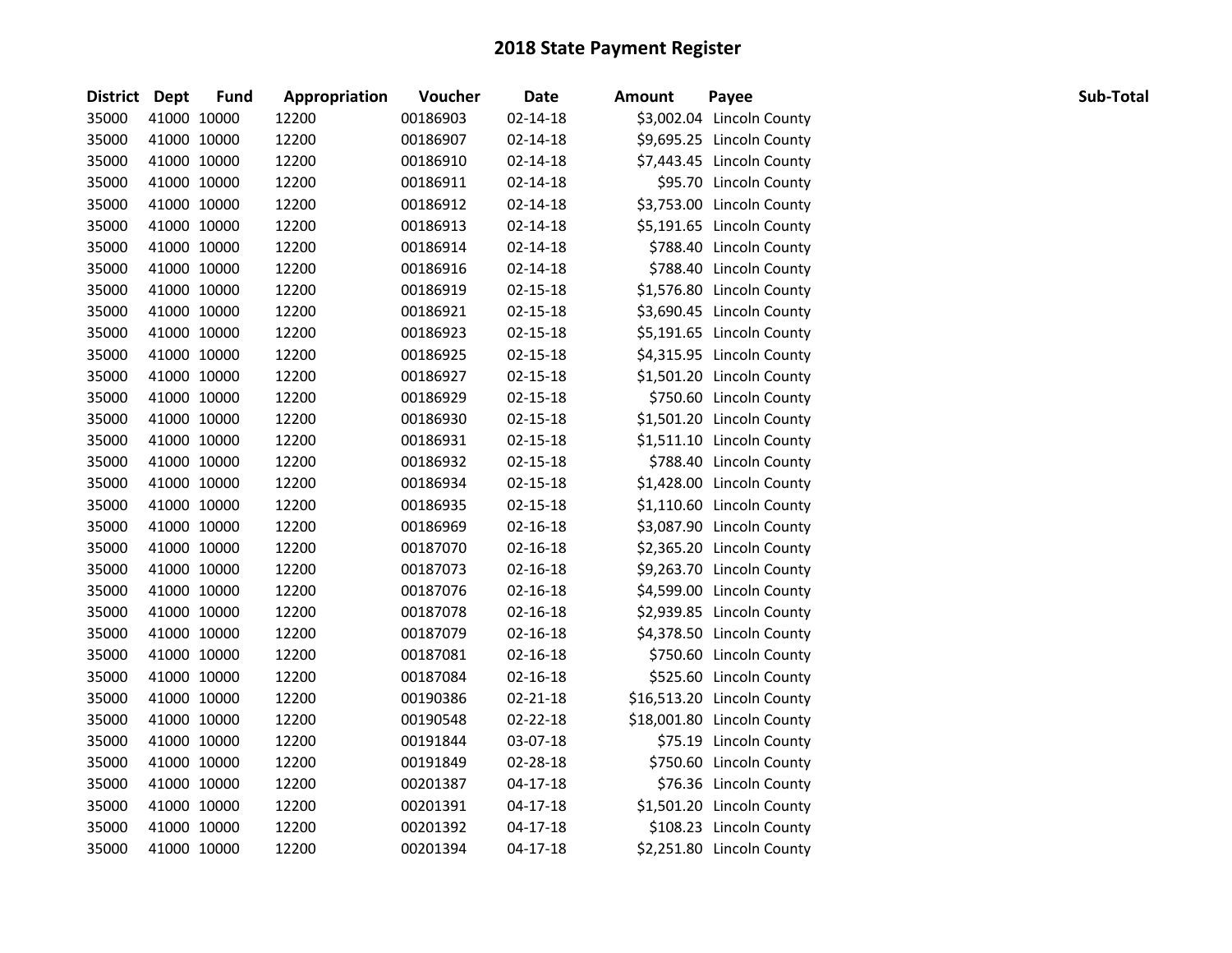| District Dept |             | <b>Fund</b> | Appropriation | Voucher  | <b>Date</b>    | Amount | Payee                      | Sub-Total |
|---------------|-------------|-------------|---------------|----------|----------------|--------|----------------------------|-----------|
| 35000         | 41000 10000 |             | 12200         | 00201397 | $04-17-18$     |        | \$1,438.65 Lincoln County  |           |
| 35000         | 41000 10000 |             | 12200         | 00201399 | $04-17-18$     |        | \$1,438.65 Lincoln County  |           |
| 35000         | 41000 10000 |             | 12200         | 00201404 | $04-17-18$     |        | \$750.60 Lincoln County    |           |
| 35000         | 41000 10000 |             | 12200         | 00201405 | 04-17-18       |        | \$2,956.50 Lincoln County  |           |
| 35000         | 41000 10000 |             | 12200         | 00201408 | $04-17-18$     |        | \$65.70 Lincoln County     |           |
| 35000         | 41000 10000 |             | 12200         | 00201410 | 04-17-18       |        | \$7,029.90 Lincoln County  |           |
| 35000         | 41000 10000 |             | 12200         | 00201412 | $04-17-18$     |        | \$9,460.80 Lincoln County  |           |
| 35000         | 41000 10000 |             | 12200         | 00201413 | $04-17-18$     |        | \$8,131.50 Lincoln County  |           |
| 35000         | 41000 10000 |             | 12200         | 00201418 | $04 - 17 - 18$ |        | \$2,251.80 Lincoln County  |           |
| 35000         | 41000 10000 |             | 12200         | 00201420 | $04-17-18$     |        | \$2,189.25 Lincoln County  |           |
| 35000         | 41000 10000 |             | 12200         | 00201423 | 04-17-18       |        | \$2,299.50 Lincoln County  |           |
| 35000         | 41000 10000 |             | 12200         | 00201426 | $04-17-18$     |        | \$750.60 Lincoln County    |           |
| 35000         | 41000 10000 |             | 12200         | 00201428 | 04-17-18       |        | \$750.60 Lincoln County    |           |
| 35000         | 41000 10000 |             | 12200         | 00201431 | 04-17-18       |        | \$688.05 Lincoln County    |           |
| 35000         | 41000 10000 |             | 12200         | 00201432 | 04-17-18       |        | \$788.40 Lincoln County    |           |
| 35000         | 41000 10000 |             | 12200         | 00201438 | 04-17-18       |        | \$722.70 Lincoln County    |           |
| 35000         | 41000 10000 |             | 12200         | 00201441 | $04-17-18$     |        | \$1,501.20 Lincoln County  |           |
| 35000         | 41000 10000 |             | 12200         | 00201460 | 04-17-18       |        | \$6,630.30 Lincoln County  |           |
| 35000         | 41000 10000 |             | 12200         | 00203225 | 05-02-18       |        | \$722.70 Lincoln County    |           |
| 35000         | 41000 10000 |             | 12200         | 00203226 | 05-02-18       |        | \$722.70 Lincoln County    |           |
| 35000         | 41000 10000 |             | 12200         | 00203227 | 05-02-18       |        | \$657.00 Lincoln County    |           |
| 35000         | 41000 10000 |             | 12200         | 00203228 | 05-02-18       |        | \$625.50 Lincoln County    |           |
| 35000         | 41000 10000 |             | 12200         | 00203229 | 05-02-18       |        | \$3,690.45 Lincoln County  |           |
| 35000         | 41000 10000 |             | 12200         | 00203232 | 05-02-18       |        | \$1,501.20 Lincoln County  |           |
| 35000         | 41000 10000 |             | 12200         | 00203233 | 05-02-18       |        | \$750.60 Lincoln County    |           |
| 35000         | 41000 10000 |             | 12200         | 00203235 | 05-02-18       |        | \$9,445.05 Lincoln County  |           |
| 35000         | 41000 10000 |             | 12200         | 00203237 | 05-02-18       |        | \$10,946.25 Lincoln County |           |
| 35000         | 41000 10000 |             | 12200         | 00209003 | 05-16-18       |        | \$500.40 Lincoln County    |           |
| 35000         | 41000 10000 |             | 12200         | 00209005 | 05-16-18       |        | \$562.95 Lincoln County    |           |
| 35000         | 41000 10000 |             | 12200         | 00209008 | 05-16-18       |        | \$110.51 Lincoln County    |           |
| 35000         | 41000 10000 |             | 12200         | 00209010 | 05-16-18       |        | \$110.51 Lincoln County    |           |
| 35000         | 41000 10000 |             | 12200         | 00209039 | 05-16-18       |        | \$12,635.10 Lincoln County |           |
| 35000         | 41000 10000 |             | 12200         | 00209041 | 05-16-18       |        | \$6,307.20 Lincoln County  |           |
| 35000         | 41000 10000 |             | 12200         | 00209926 | 05-24-18       |        | \$107.11 Lincoln County    |           |
| 35000         | 41000 10000 |             | 12200         | 00212801 | 06-01-18       |        | \$625.50 Lincoln County    |           |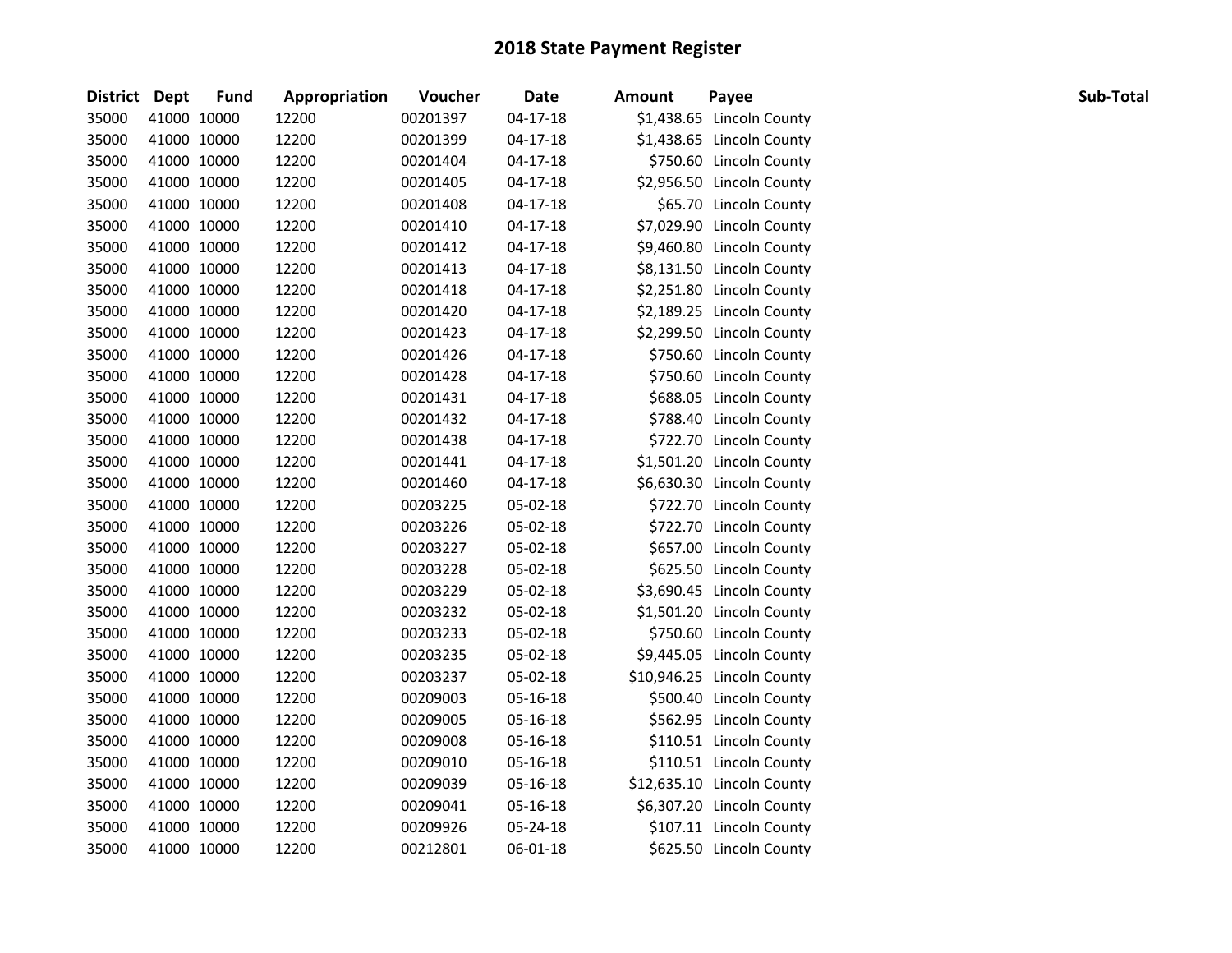| District Dept |             | <b>Fund</b> | Appropriation | Voucher  | Date       | <b>Amount</b> | Payee                      | Sub-Total |
|---------------|-------------|-------------|---------------|----------|------------|---------------|----------------------------|-----------|
| 35000         | 41000 10000 |             | 12200         | 00214957 | 06-18-18   |               | \$2,939.85 Lincoln County  |           |
| 35000         | 41000 10000 |             | 12200         | 00214961 | 06-18-18   |               | \$7,693.65 Lincoln County  |           |
| 35000         | 41000 10000 |             | 12200         | 00214965 | 06-18-18   |               | \$5,387.40 Lincoln County  |           |
| 35000         | 41000 10000 |             | 12200         | 00214967 | 06-18-18   |               | \$2,877.30 Lincoln County  |           |
| 35000         | 41000 10000 |             | 12200         | 00214971 | 06-18-18   |               | \$3,087.90 Lincoln County  |           |
| 35000         | 41000 10000 |             | 12200         | 00216722 | 06-27-18   |               | \$750.60 Lincoln County    |           |
| 35000         | 41000 10000 |             | 12200         | 00216726 | 06-27-18   |               | \$10,633.50 Lincoln County |           |
| 35000         | 41000 10000 |             | 12200         | 00216728 | 06-27-18   |               | \$3,440.25 Lincoln County  |           |
| 35000         | 41000 10000 |             | 12200         | 00216730 | 06-27-18   |               | \$3,878.10 Lincoln County  |           |
| 35000         | 41000 10000 |             | 12200         | 00216733 | 06-27-18   |               | \$1,445.40 Lincoln County  |           |
| 35000         | 41000 10000 |             | 12200         | 00216736 | 06-27-18   |               | \$657.00 Lincoln County    |           |
| 35000         | 41000 10000 |             | 12200         | 00216761 | 06-27-18   |               | \$108.23 Lincoln County    |           |
| 35000         | 41000 10000 |             | 12200         | 00226002 | 08-03-18   |               | \$500.40 Lincoln County    |           |
| 35000         | 41000 10000 |             | 12200         | 00226003 | 08-03-18   |               | \$4,941.45 Lincoln County  |           |
| 35000         | 41000 10000 |             | 12200         | 00226011 | 08-03-18   |               | \$6,817.95 Lincoln County  |           |
| 35000         | 41000 10000 |             | 12200         | 00226014 | 08-03-18   |               | \$3,315.15 Lincoln County  |           |
| 35000         | 41000 10000 |             | 12200         | 00228606 | 08-16-18   |               | \$3,153.60 Lincoln County  |           |
| 35000         | 41000 10000 |             | 12200         | 00228608 | 08-16-18   |               | \$3,315.15 Lincoln County  |           |
| 35000         | 41000 10000 |             | 12200         | 00228610 | 08-16-18   |               | \$4,691.25 Lincoln County  |           |
| 35000         | 41000 10000 |             | 12200         | 00229308 | 08-23-18   |               | \$6,255.00 Lincoln County  |           |
| 35000         | 41000 10000 |             | 12200         | 00229310 | 08-23-18   |               | \$4,816.35 Lincoln County  |           |
| 35000         | 41000 10000 |             | 12200         | 00229312 | 08-23-18   |               | \$5,004.00 Lincoln County  |           |
| 35000         | 41000 10000 |             | 12200         | 00229325 | 08-23-18   |               | \$2,126.70 Lincoln County  |           |
| 35000         | 41000 10000 |             | 12200         | 00229327 | 08-23-18   |               | \$4,441.05 Lincoln County  |           |
| 35000         | 41000 10000 |             | 12200         | 00229329 | 08-23-18   |               | \$3,942.00 Lincoln County  |           |
| 35000         | 41000 10000 |             | 12200         | 00234999 | 09-20-18   |               | \$750.60 Lincoln County    |           |
| 35000         | 41000 10000 |             | 12200         | 00235955 | 09-25-18   |               | \$5,316.75 Lincoln County  |           |
| 35000         | 41000 10000 |             | 12200         | 00235957 | 09-24-18   |               | \$10,070.55 Lincoln County |           |
| 35000         | 41000 10000 |             | 12200         | 00235958 | 09-24-18   |               | \$7,193.25 Lincoln County  |           |
| 35000         | 41000 10000 |             | 12200         | 00239310 | 10-04-18   |               | \$93.39 Lincoln County     |           |
| 35000         | 41000 10000 |             | 12200         | 00240608 | 10-09-18   |               | \$2,189.25 Lincoln County  |           |
| 35000         | 41000 10000 |             | 12200         | 00240609 | 10-09-18   |               | \$5,566.95 Lincoln County  |           |
| 35000         | 41000 10000 |             | 12200         | 00240618 | 10-10-18   |               | \$722.70 Lincoln County    |           |
| 35000         | 41000 10000 |             | 12200         | 00240622 | $10-10-18$ |               | \$10,696.05 Lincoln County |           |
| 35000         | 41000 10000 |             | 12200         | 00240661 | 10-16-18   |               | \$625.50 Lincoln County    |           |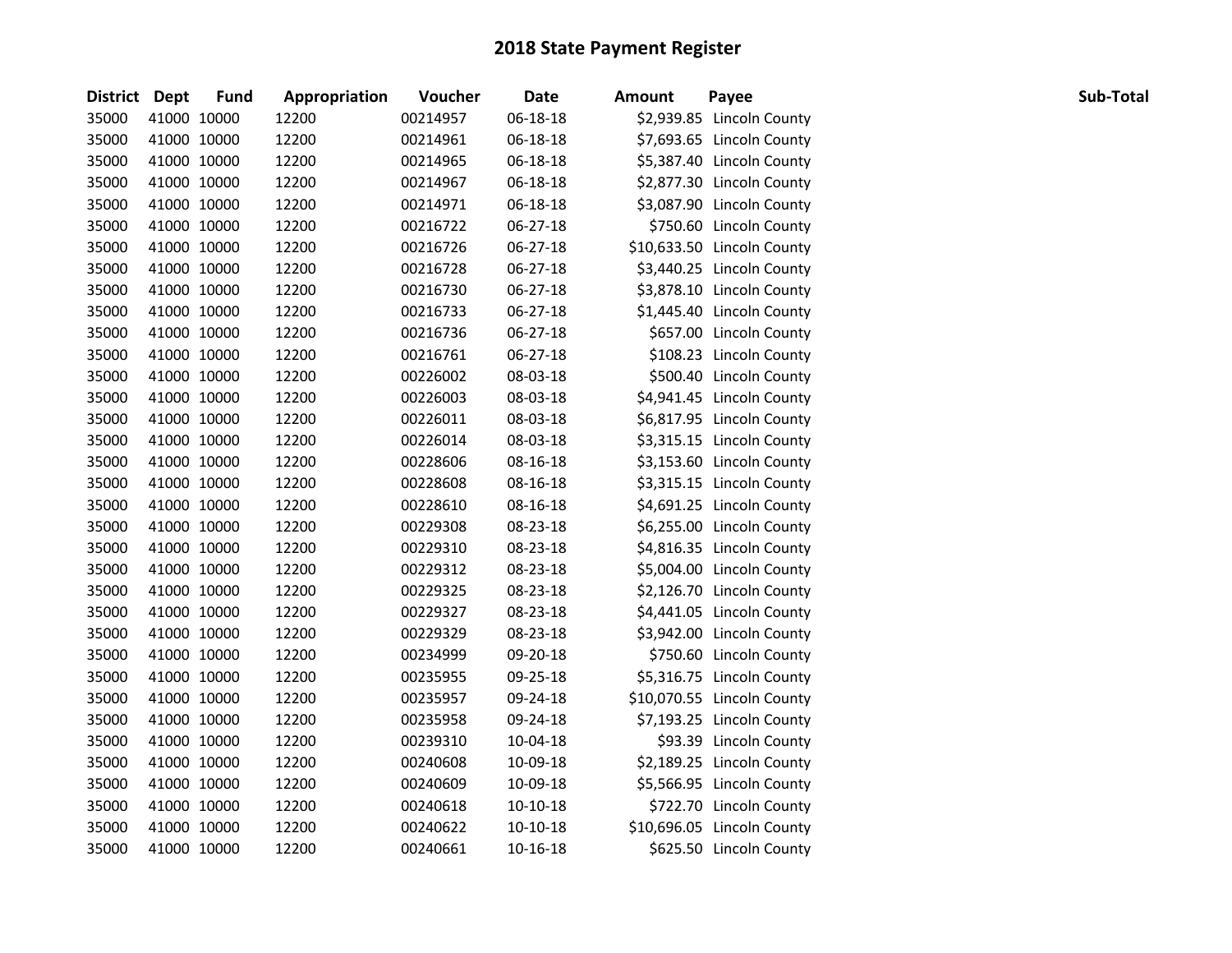| District Dept |             | <b>Fund</b> | Appropriation | Voucher  | <b>Date</b> | <b>Amount</b> | Payee                      | Sub-Total |
|---------------|-------------|-------------|---------------|----------|-------------|---------------|----------------------------|-----------|
| 35000         | 41000 10000 |             | 12200         | 00241208 | 10-16-18    |               | \$688.05 Lincoln County    |           |
| 35000         | 41000 10000 |             | 12200         | 00245794 | 11-05-18    |               | \$562.95 Lincoln County    |           |
| 35000         | 41000 10000 |             | 12200         | 00246938 | 11-08-18    |               | \$750.60 Lincoln County    |           |
| 35000         | 41000 10000 |             | 12200         | 00246939 | 11-08-18    |               | \$2,689.65 Lincoln County  |           |
| 35000         | 41000 10000 |             | 12200         | 00247477 | 11-09-18    |               | \$4,378.50 Lincoln County  |           |
| 35000         | 41000 10000 |             | 12200         | 00247478 | 11-09-18    |               | \$750.60 Lincoln County    |           |
| 35000         | 41000 10000 |             | 12200         | 00247479 | 11-09-18    |               | \$3,002.40 Lincoln County  |           |
| 35000         | 41000 10000 |             | 12200         | 00247480 | 11-09-18    |               | \$5,817.15 Lincoln County  |           |
| 35000         | 41000 10000 |             | 12200         | 00247484 | 11-09-18    |               | \$108.35 Lincoln County    |           |
| 35000         | 41000 10000 |             | 12200         | 00247533 | 11-13-18    |               | \$3,627.90 Lincoln County  |           |
| 35000         | 41000 10000 |             | 12200         | 00247536 | 11-13-18    |               | \$14,386.50 Lincoln County |           |
| 35000         | 41000 10000 |             | 12200         | 00247537 | 11-13-18    |               | \$3,753.00 Lincoln County  |           |
| 35000         | 41000 10000 |             | 12200         | 00247539 | 11-13-18    |               | \$1,501.20 Lincoln County  |           |
| 35000         | 41000 10000 |             | 12200         | 00247562 | 11-13-18    |               | \$14,449.05 Lincoln County |           |
| 35000         | 41000 10000 |             | 12200         | 00247563 | 11-13-18    |               | \$1,438.65 Lincoln County  |           |
| 35000         | 41000 10000 |             | 12200         | 00249208 | 11-23-18    |               | \$1,251.00 Lincoln County  |           |
| 35000         | 41000 10000 |             | 12200         | 00249210 | 11-23-18    |               | \$750.60 Lincoln County    |           |
| 35000         | 41000 10000 |             | 12200         | 00249257 | 11-23-18    |               | \$2,001.60 Lincoln County  |           |
| 35000         | 41000 10000 |             | 12200         | 00249259 | 11-23-18    |               | \$1,939.05 Lincoln County  |           |
| 35000         | 41000 10000 |             | 12200         | 00249260 | 11-23-18    |               | \$1,438.65 Lincoln County  |           |
| 35000         | 41000 10000 |             | 12200         | 00250675 | 12-07-18    |               | \$2,814.75 Lincoln County  |           |
| 35000         | 41000 10000 |             | 12200         | 00256638 | 12-21-18    |               | \$1,438.65 Lincoln County  |           |
| 35000         | 41000 10000 |             | 12200         | 00256640 | 12-21-18    |               | \$3,002.40 Lincoln County  |           |
| 35000         | 41000 10000 |             | 12200         | 00256642 | 12-21-18    |               | \$10,445.85 Lincoln County |           |
| 35000         | 41000 10000 |             | 12200         | 00256653 | 12-21-18    |               | \$1,501.20 Lincoln County  |           |
| 35000         | 41000 10000 |             | 12200         | 00256656 | 12-21-18    |               | \$788.40 Lincoln County    |           |
| 35000         | 41000 10000 |             | 12200         | 00256658 | 12-21-18    |               | \$4,441.05 Lincoln County  |           |
| 35000         | 41000 10000 |             | 12200         | 00256660 | 12-21-18    |               | \$4,315.95 Lincoln County  |           |
| 35000         | 41000 10000 |             | 12200         | 00256663 | 12-21-18    |               | \$6,567.75 Lincoln County  |           |
| 35000         | 41000 10000 |             | 12200         | 00256664 | 12-21-18    |               | \$1,501.20 Lincoln County  |           |
| 35000         | 41000 10000 |             | 12200         | 00256665 | 12-21-18    |               | \$108.23 Lincoln County    |           |
| 35000         | 41000 10000 |             | 12200         | 00256666 | 12-21-18    |               | \$105.01 Lincoln County    |           |
| 35000         | 41000 10000 |             | 12200         | 00256668 | 12-21-18    |               | \$3,565.35 Lincoln County  |           |
| 35000         | 41000 10000 |             | 12200         | 00256680 | 12-21-18    |               | -\$491.25 Lincoln County   |           |
|               |             |             |               |          |             |               |                            |           |

35000 Department of Corrections - - Waupun Central Warehouse Total **Sharehouse Total** \$5000 Separations 5528,687.31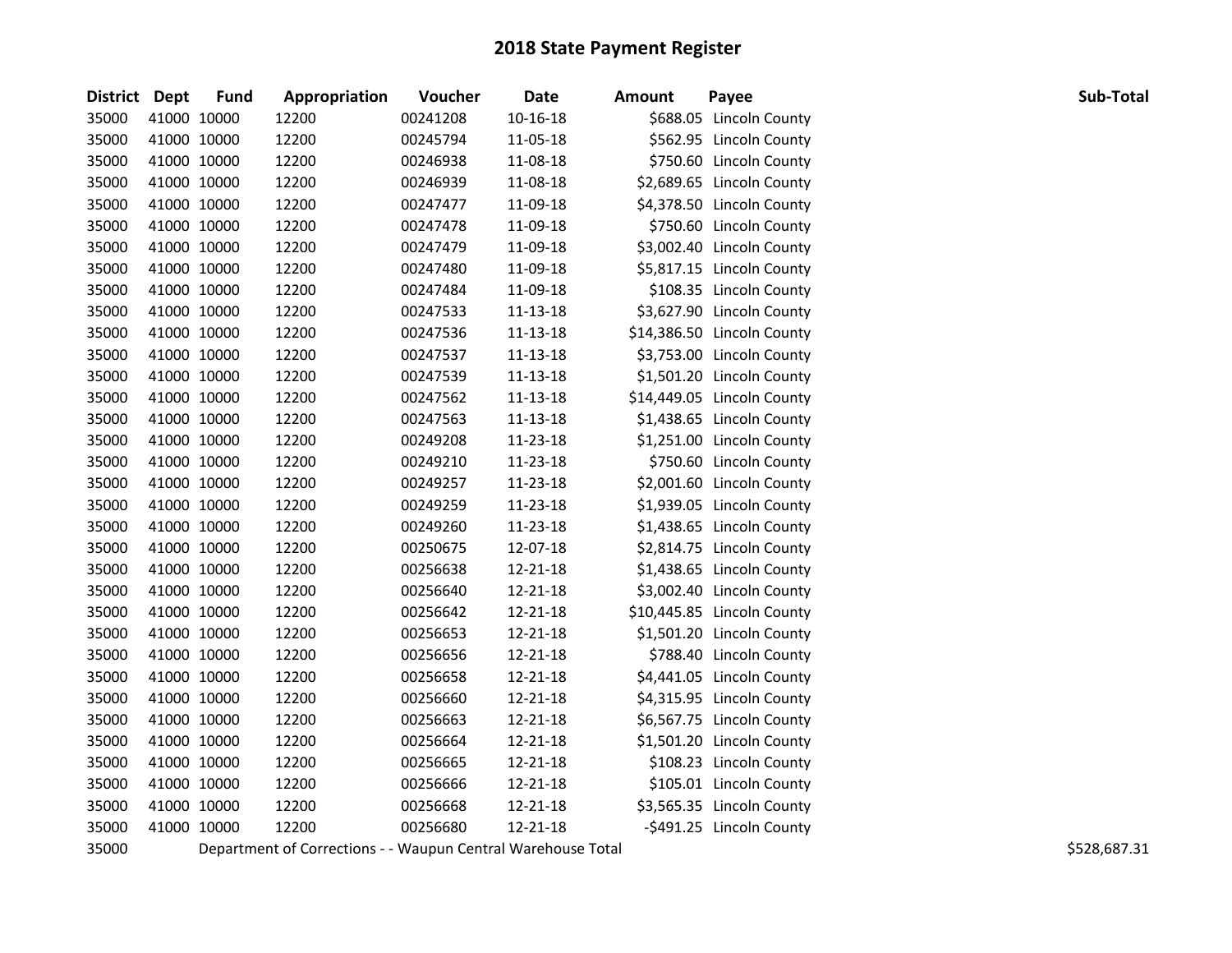| District Dept |             | <b>Fund</b> | Appropriation                                                      | Voucher     | <b>Date</b>    | <b>Amount</b> | Payee                      | Sub-Total   |
|---------------|-------------|-------------|--------------------------------------------------------------------|-------------|----------------|---------------|----------------------------|-------------|
| 35000         |             |             | Department of Corrections - - Correctional Institution Enter       |             |                |               |                            |             |
| 35000         | 41000 10000 |             | 16600                                                              | 00194935    | 03-15-18       |               | \$202.98 Lincoln County    |             |
| 35000         | 41000 10000 |             | 16600                                                              | 00230949    | 09-20-18       |               | \$106.12 Lincoln County    |             |
| 35000         |             |             | Department of Corrections - - Correctional Institution Enter Total |             |                |               |                            | \$309.10    |
| 35000         |             |             | Department of Corrections - - Telephone Company Commissions        |             |                |               |                            |             |
| 35000         | 41000 10000 |             | 18400                                                              | 00198093    | $03 - 27 - 18$ |               | \$347.26 Lincoln County    |             |
| 35000         | 41000 10000 |             | 18400                                                              | 00240812    | 10-26-18       |               | \$108.45 Lincoln County    |             |
| 35000         | 41000 10000 |             | 18400                                                              | 00240815    | 10-26-18       |               | \$108.34 Lincoln County    |             |
| 35000         |             |             | Department of Corrections - - Telephone Company Commissions Total  |             |                |               |                            | \$564.05    |
| 35000         |             |             | Department of Corrections - - Probation, Parole And Extended       |             |                |               |                            |             |
| 35000         | 41000 10000 |             | 18700                                                              | 00246209    | 11-02-18       |               | \$1,696.80 Lincoln County  |             |
| 35000         |             |             | Department of Corrections - - Probation, Parole And Extended Total |             |                |               |                            | \$1,696.80  |
| 35000         |             |             | Department of Corrections - - Reimbursement Claims Of Counti       |             |                |               |                            |             |
| 35000         | 41000 10000 |             | 30800                                                              | 00188716    | 02-15-18       |               | \$16,920.35 Lincoln County |             |
| 35000         | 41000 10000 |             | 30800                                                              | 00228399    | 08-13-18       |               | \$44,692.43 Lincoln County |             |
| 35000         |             |             | Department of Corrections - - Reimbursement Claims Of Counti Total | \$61,612.78 |                |               |                            |             |
| 35000         |             |             | Department of Corrections - - Juvenile Operations                  |             |                |               |                            |             |
| 35000         | 41000 10000 |             | 32300                                                              | 00186086    | 02-02-18       |               | \$1,540.37 Lincoln County  |             |
| 35000         | 41000 10000 |             | 32300                                                              | 00192158    | 03-01-18       |               | \$753.46 Lincoln County    |             |
| 35000         | 41000 10000 |             | 32300                                                              | 00197165    | 03-22-18       |               | \$1,769.80 Lincoln County  |             |
| 35000         | 41000 10000 |             | 32300                                                              | 00201035    | $04 - 11 - 18$ |               | \$117.43 Lincoln County    |             |
| 35000         | 41000 10000 |             | 32300                                                              | 00201632    | $04-13-18$     |               | \$1,190.48 Lincoln County  |             |
| 35000         | 41000 10000 |             | 32300                                                              | 00209721    | 05-18-18       |               | \$2,240.00 Lincoln County  |             |
| 35000         | 41000 10000 |             | 32300                                                              | 00212301    | 05-31-18       |               | \$10.00 Lincoln County     |             |
| 35000         | 41000 10000 |             | 32300                                                              | 00213181    | 06-07-18       |               | \$1,368.77 Lincoln County  |             |
| 35000         | 41000 10000 |             | 32300                                                              | 00214549    | 06-11-18       |               | \$17.50 Lincoln County     |             |
| 35000         | 41000 10000 |             | 32300                                                              | 00254285    | 12-12-18       |               | \$95.00 Lincoln County     |             |
| 35000         | 41000 10000 |             | 32300                                                              | 00255418    | 12-18-18       |               | \$1,283.16 Lincoln County  |             |
| 35000         |             |             | Department of Corrections - - Juvenile Operations Total            |             |                |               |                            | \$10,385.97 |
| 35000         |             |             | Department of Health Services - - State/Federal Aids               |             |                |               |                            |             |
| 35000         | 43500 10000 |             | 00000                                                              | 90808       | $01 - 02 - 18$ |               | \$9,958.00 Lincoln County  |             |
| 35000         | 43500 10000 |             | 00000                                                              | 90809       | $02 - 01 - 18$ |               | \$2,964.00 Lincoln County  |             |
| 35000         | 43500 10000 |             | 00000                                                              | 90810       | 03-01-18       |               | \$2,102.00 Lincoln County  |             |
| 35000         | 43500 10000 |             | 00000                                                              | 90812       | 04-02-18       |               | \$7,110.00 Lincoln County  |             |
| 35000         | 43500 10000 |             | 00000                                                              | 90813       | 05-01-18       |               | \$2,873.00 Lincoln County  |             |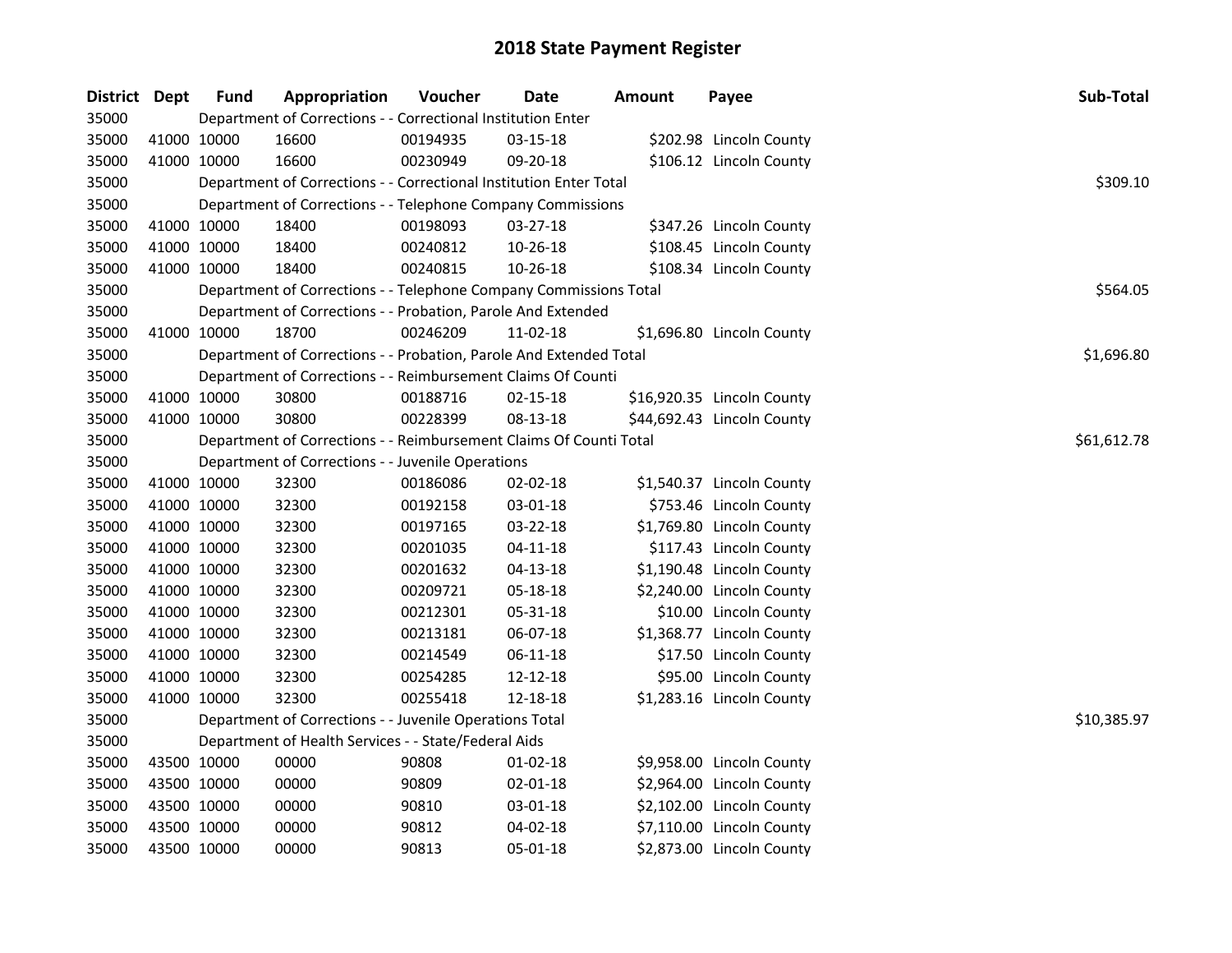| District Dept |             | <b>Fund</b> | Appropriation                                                                   | Voucher   | <b>Date</b>    | <b>Amount</b> | Payee                      | Sub-Total   |
|---------------|-------------|-------------|---------------------------------------------------------------------------------|-----------|----------------|---------------|----------------------------|-------------|
| 35000         | 43500 10000 |             | 00000                                                                           | 90814     | 06-01-18       |               | \$14,033.00 Lincoln County |             |
| 35000         | 43500 10000 |             | 00000                                                                           | 90900     | $07-02-18$     |               | \$7,890.00 Lincoln County  |             |
| 35000         | 43500 10000 |             | 00000                                                                           | 90901     | 08-01-18       |               | \$20,626.00 Lincoln County |             |
| 35000         | 43500 10000 |             | 00000                                                                           | 90902     | 09-04-18       |               | \$1,690.00 Lincoln County  |             |
| 35000         | 43500 10000 |             | 00000                                                                           | 90903     | 10-01-18       |               | \$3,800.00 Lincoln County  |             |
| 35000         | 43500 10000 |             | 00000                                                                           | 90905     | 12-03-18       |               | \$12,681.00 Lincoln County |             |
| 35000         |             |             | Department of Health Services - - State/Federal Aids Total                      |           |                |               |                            | \$85,727.00 |
| 35000         |             |             | Department of Health Services - - Public Health Dispensaries And                |           |                |               |                            |             |
| 35000         | 43500 10000 |             | 10700                                                                           | 00185343  | $02 - 16 - 18$ |               | \$196.43 Lincoln County    |             |
| 35000         | 43500 10000 |             | 10700                                                                           | 00228174  | 08-24-18       |               | \$78.71 Lincoln County     |             |
| 35000         |             |             | Department of Health Services - - Public Health Dispensaries And Total          |           |                |               |                            | \$275.14    |
| 35000         |             |             | Department of Health Services - - Emergency Medical Services, Ai                |           |                |               |                            |             |
| 35000         | 43500 10000 |             | 11900                                                                           | 00229376  | 08-31-18       |               | \$5,830.99 Lincoln County  |             |
| 35000         | 43500 10000 |             | 11900                                                                           | 00229576  | 08-31-18       |               | \$5,609.07 Lincoln County  |             |
| 35000         |             |             | Department of Health Services - - Emergency Medical Services, Ai Total          |           |                |               |                            | \$11,440.06 |
| 35000         |             |             | Department of Health Services - - Prepaid Medical Transport Reimbursement       |           |                |               |                            |             |
| 35000         | 43500 10000 |             | 16300                                                                           | AMBULANCE | 11-08-18       |               | \$55,696.27 Lincoln County |             |
| 35000         |             |             | Department of Health Services - - Prepaid Medical Transport Reimbursement Total |           |                |               |                            | \$55,696.27 |
| 35000         |             |             | Department of Health Services - - General Program Operations                    |           |                |               |                            |             |
| 35000         | 43500 10000 |             | 40100                                                                           | 00199170  | $04 - 13 - 18$ |               | \$1.50 Lincoln County      |             |
| 35000         | 43500 10000 |             | 40100                                                                           | 00199180  | 04-13-18       |               | \$1.50 Lincoln County      |             |
| 35000         | 43500 10000 |             | 40100                                                                           | 00204812  | 05-09-18       |               | \$1.50 Lincoln County      |             |
| 35000         | 43500 10000 |             | 40100                                                                           | 00210346  | 06-07-18       |               | \$1.50 Lincoln County      |             |
| 35000         | 43500 10000 |             | 40100                                                                           | 00212205  | 06-14-18       |               | \$1.50 Lincoln County      |             |
| 35000         | 43500 10000 |             | 40100                                                                           | 00216644  | 07-05-18       |               | \$1.50 Lincoln County      |             |
| 35000         | 43500 10000 |             | 40100                                                                           | 00226097  | 08-16-18       |               | \$1.50 Lincoln County      |             |
| 35000         | 43500 10000 |             | 40100                                                                           | 00227999  | 08-23-18       |               | \$1.50 Lincoln County      |             |
| 35000         | 43500 10000 |             | 40100                                                                           | 00242529  | 10-31-18       |               | \$1.50 Lincoln County      |             |
| 35000         | 43500 10000 |             | 40100                                                                           | 00243692  | 11-07-18       |               | \$1.50 Lincoln County      |             |
| 35000         |             | 43500 10000 | 40100                                                                           | 00245425  | 11-14-18       |               | \$1.50 Lincoln County      |             |
| 35000         |             |             | Department of Health Services - - General Program Operations Total              |           |                |               |                            | \$16.50     |
| 35000         |             |             | Department of Health Services - - Medical Assistance State Admin                |           |                |               |                            |             |
| 35000         | 43500 10000 |             | 44000                                                                           | 00199170  | 04-13-18       |               | \$1.50 Lincoln County      |             |
| 35000         | 43500 10000 |             | 44000                                                                           | 00199180  | $04 - 13 - 18$ |               | \$1.50 Lincoln County      |             |
| 35000         | 43500 10000 |             | 44000                                                                           | 00204812  | 05-09-18       |               | \$1.50 Lincoln County      |             |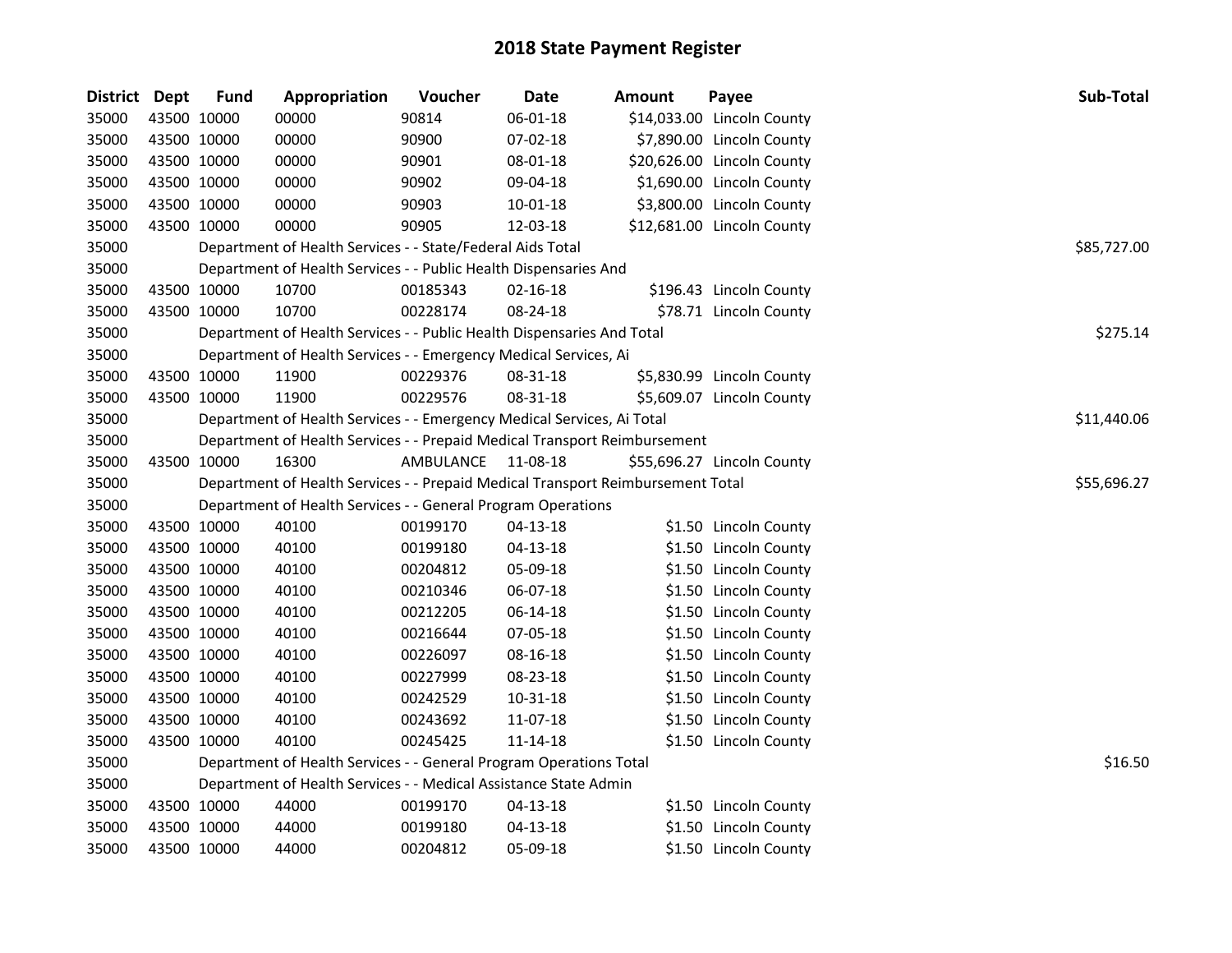| District Dept |             | <b>Fund</b> | Appropriation                                                          | Voucher  | <b>Date</b>    | <b>Amount</b> | Payee                       | Sub-Total |
|---------------|-------------|-------------|------------------------------------------------------------------------|----------|----------------|---------------|-----------------------------|-----------|
| 35000         |             | 43500 10000 | 44000                                                                  | 00210346 | 06-07-18       |               | \$1.50 Lincoln County       |           |
| 35000         |             | 43500 10000 | 44000                                                                  | 00212205 | 06-14-18       |               | \$1.50 Lincoln County       |           |
| 35000         |             | 43500 10000 | 44000                                                                  | 00216644 | 07-05-18       |               | \$1.50 Lincoln County       |           |
| 35000         |             | 43500 10000 | 44000                                                                  | 00226097 | 08-16-18       |               | \$1.50 Lincoln County       |           |
| 35000         |             | 43500 10000 | 44000                                                                  | 00227999 | 08-23-18       |               | \$1.50 Lincoln County       |           |
| 35000         |             | 43500 10000 | 44000                                                                  | 00242529 | 10-31-18       |               | \$1.50 Lincoln County       |           |
| 35000         |             | 43500 10000 | 44000                                                                  | 00243692 | 11-07-18       |               | \$1.50 Lincoln County       |           |
| 35000         |             | 43500 10000 | 44000                                                                  | 00245425 | $11 - 14 - 18$ |               | \$1.50 Lincoln County       |           |
| 35000         |             |             | Department of Health Services - - Medical Assistance State Admin Total |          |                |               |                             | \$16.50   |
| 35000         |             |             | Dept of Children and Families - - Fees For Administrative Servic       |          |                |               |                             |           |
| 35000         |             | 43700 10000 | 23100                                                                  | 00033800 | 01-19-18       |               | \$15.00 Lincoln County      |           |
| 35000         |             | 43700 10000 | 23100                                                                  | 00038259 | 04-18-18       |               | \$15.00 Lincoln County      |           |
| 35000         |             | 43700 10000 | 23100                                                                  | 00042322 | 07-17-18       |               | \$25.00 Lincoln County      |           |
| 35000         |             | 43700 10000 | 23100                                                                  | 00045787 | 10-18-18       |               | \$10.00 Lincoln County      |           |
| 35000         |             |             | Dept of Children and Families - - Fees For Administrative Servic Total |          |                |               |                             | \$65.00   |
| 35000         |             |             | Dept of Children and Families - - General Aids                         |          |                |               |                             |           |
| 35000         |             | 43700 10000 | 99000                                                                  | 00033202 | 01-05-18       |               | \$41,398.62 Lincoln County  |           |
| 35000         |             | 43700 10000 | 99000                                                                  | 00034116 | 01-30-18       |               | \$53,046.12 Lincoln County  |           |
| 35000         |             | 43700 10000 | 99000                                                                  | 00034312 | 02-05-18       |               | \$44,369.59 Lincoln County  |           |
| 35000         |             | 43700 10000 | 99000                                                                  | 00034368 | 02-05-18       |               | \$2,240.00 Lincoln County   |           |
| 35000         |             | 43700 10000 | 99000                                                                  | 00034857 | 02-21-18       |               | \$68.70 Lincoln County      |           |
| 35000         |             | 43700 10000 | 99000                                                                  | 00035010 | 02-21-18       |               | \$66.60 Lincoln County      |           |
| 35000         |             | 43700 10000 | 99000                                                                  | 00035113 | 02-21-18       |               | \$163.05 Lincoln County     |           |
| 35000         |             | 43700 10000 | 99000                                                                  | 00035243 | 02-22-18       |               | \$167.78 Lincoln County     |           |
| 35000         |             | 43700 10000 | 99000                                                                  | 00035480 | 03-01-18       |               | \$79.81 Lincoln County      |           |
| 35000         |             | 43700 10000 | 99000                                                                  | 00035607 | 03-05-18       |               | \$19,769.52 Lincoln County  |           |
| 35000         |             | 43700 10000 | 99000                                                                  | 00035646 | 03-05-18       |               | \$89,167.62 Lincoln County  |           |
| 35000         |             | 43700 10000 | 99000                                                                  | 00037573 | 04-05-18       |               | \$115,899.21 Lincoln County |           |
| 35000         |             | 43700 10000 | 99000                                                                  | 00037621 | 04-06-18       |               | \$78,022.21 Lincoln County  |           |
| 35000         |             | 43700 10000 | 99000                                                                  | 00038808 | 04-30-18       |               | \$33,707.73 Lincoln County  |           |
| 35000         |             | 43700 10000 | 99000                                                                  | 00039184 | 05-07-18       |               | \$53,722.68 Lincoln County  |           |
| 35000         |             | 43700 10000 | 99000                                                                  | 00040604 | 06-05-18       |               | \$34,482.22 Lincoln County  |           |
| 35000         |             | 43700 10000 | 99000                                                                  | 00040653 | 06-05-18       |               | \$21,585.49 Lincoln County  |           |
| 35000         |             | 43700 10000 | 99000                                                                  | 00040654 | 06-05-18       |               | \$2,964.46 Lincoln County   |           |
| 35000         | 43700 10000 |             | 99000                                                                  | 00041623 | 06-29-18       |               | \$5,089.68 Lincoln County   |           |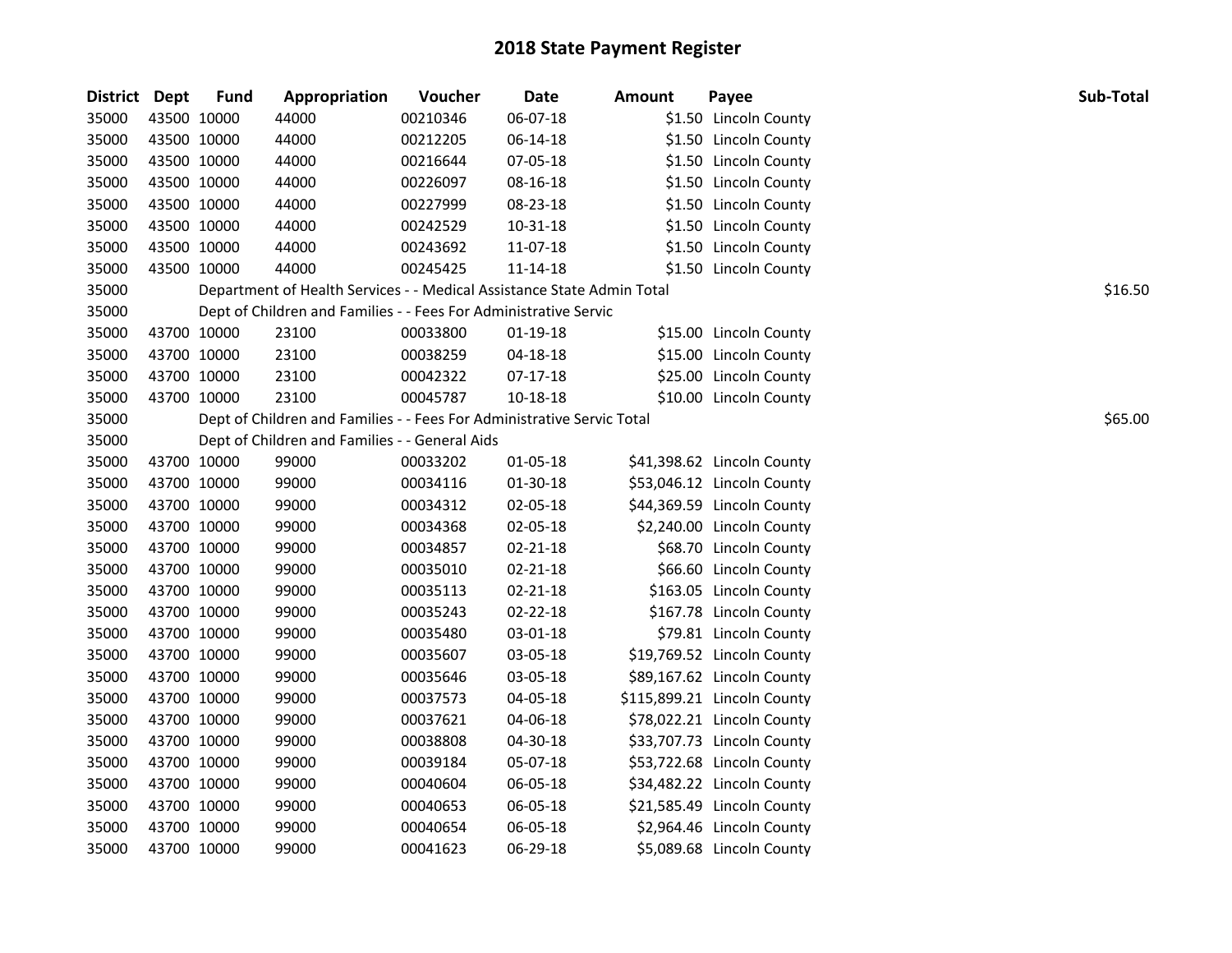| <b>District</b> | Dept        | <b>Fund</b> | Appropriation                                             | Voucher  | Date     | <b>Amount</b> | Payee                       | Sub-Total      |
|-----------------|-------------|-------------|-----------------------------------------------------------|----------|----------|---------------|-----------------------------|----------------|
| 35000           | 43700 10000 |             | 99000                                                     | 00041785 | 07-05-18 |               | \$41,372.70 Lincoln County  |                |
| 35000           | 43700 10000 |             | 99000                                                     | 00042799 | 07-31-18 |               | \$57,758.89 Lincoln County  |                |
| 35000           | 43700 10000 |             | 99000                                                     | 00043005 | 08-03-18 |               | \$1,818.00 Lincoln County   |                |
| 35000           | 43700 10000 |             | 99000                                                     | 00043095 | 08-06-18 |               | \$44,288.33 Lincoln County  |                |
| 35000           | 43700 10000 |             | 99000                                                     | 00043377 | 08-14-18 |               | \$20,522.04 Lincoln County  |                |
| 35000           | 43700 10000 |             | 99000                                                     | 00043973 | 08-29-18 |               | \$298,337.94 Lincoln County |                |
| 35000           | 43700 10000 |             | 99000                                                     | 00044058 | 08-30-18 |               | \$19,763.00 Lincoln County  |                |
| 35000           | 43700 10000 |             | 99000                                                     | 00044169 | 09-05-18 |               | \$71,054.39 Lincoln County  |                |
| 35000           | 43700 10000 |             | 99000                                                     | 00045377 | 10-05-18 |               | \$48,449.52 Lincoln County  |                |
| 35000           | 43700 10000 |             | 99000                                                     | 00046196 | 10-30-18 |               | \$55,108.64 Lincoln County  |                |
| 35000           | 43700 10000 |             | 99000                                                     | 00046510 | 11-05-18 |               | \$49,721.27 Lincoln County  |                |
| 35000           | 43700 10000 |             | 99000                                                     | 00046569 | 11-05-18 |               | \$1,084.00 Lincoln County   |                |
| 35000           | 43700 10000 |             | 99000                                                     | 00046695 | 11-09-18 |               | \$26,009.75 Lincoln County  |                |
| 35000           | 43700 10000 |             | 99000                                                     | 00047567 | 12-05-18 |               | \$1,494.25 Lincoln County   |                |
| 35000           | 43700 10000 |             | 99000                                                     | 00048043 | 12-21-18 |               | \$100,486.45 Lincoln County |                |
| 35000           | 43700 10000 |             | 99000                                                     | 00048173 | 12-27-18 |               | \$10,716.23 Lincoln County  |                |
| 35000           |             |             | Dept of Children and Families - - General Aids Total      |          |          |               |                             | \$1,443,996.49 |
| 35000           |             |             | Dept of Workforce Development - - Ui Admin Fed            |          |          |               |                             |                |
| 35000           | 44500 10000 |             | 15100                                                     | 00142135 | 01-03-18 |               | \$20.00 Lincoln County      |                |
| 35000           | 44500 10000 |             | 15100                                                     | 00146814 | 02-02-18 |               | \$15.00 Lincoln County      |                |
| 35000           | 44500 10000 |             | 15100                                                     | 00152400 | 03-02-18 |               | \$25.00 Lincoln County      |                |
| 35000           | 44500 10000 |             | 15100                                                     | 00157711 | 04-03-18 |               | \$30.00 Lincoln County      |                |
| 35000           | 44500 10000 |             | 15100                                                     | 00163030 | 05-02-18 |               | \$30.00 Lincoln County      |                |
| 35000           | 44500 10000 |             | 15100                                                     | 00168106 | 06-04-18 |               | \$20.00 Lincoln County      |                |
| 35000           | 44500 10000 |             | 15100                                                     | 00173109 | 07-03-18 |               | \$15.00 Lincoln County      |                |
| 35000           | 44500 10000 |             | 15100                                                     | 00178355 | 08-02-18 |               | \$50.00 Lincoln County      |                |
| 35000           | 44500 10000 |             | 15100                                                     | 00180556 | 08-24-18 |               | \$77.00 Lincoln County      |                |
| 35000           | 44500 10000 |             | 15100                                                     | 00183412 | 09-05-18 |               | \$30.00 Lincoln County      |                |
| 35000           | 44500 10000 |             | 15100                                                     | 00185199 | 09-17-18 |               | \$32.92 Lincoln County      |                |
| 35000           | 44500 10000 |             | 15100                                                     | 00188558 | 10-02-18 |               | \$30.00 Lincoln County      |                |
| 35000           | 44500 10000 |             | 15100                                                     | 00194621 | 11-02-18 |               | \$35.00 Lincoln County      |                |
| 35000           | 44500 10000 |             | 15100                                                     | 00199602 | 12-04-18 |               | \$30.00 Lincoln County      |                |
| 35000           |             |             | Dept of Workforce Development - - Ui Admin Fed Total      |          |          |               |                             | \$439.92       |
| 35000           |             |             | Dept of Workforce Development - - Title Ib Aids State Gpr |          |          |               |                             |                |
| 35000           | 44500 10000 |             | 50900                                                     | 00146468 | 01-31-18 |               | \$170.40 Lincoln County     |                |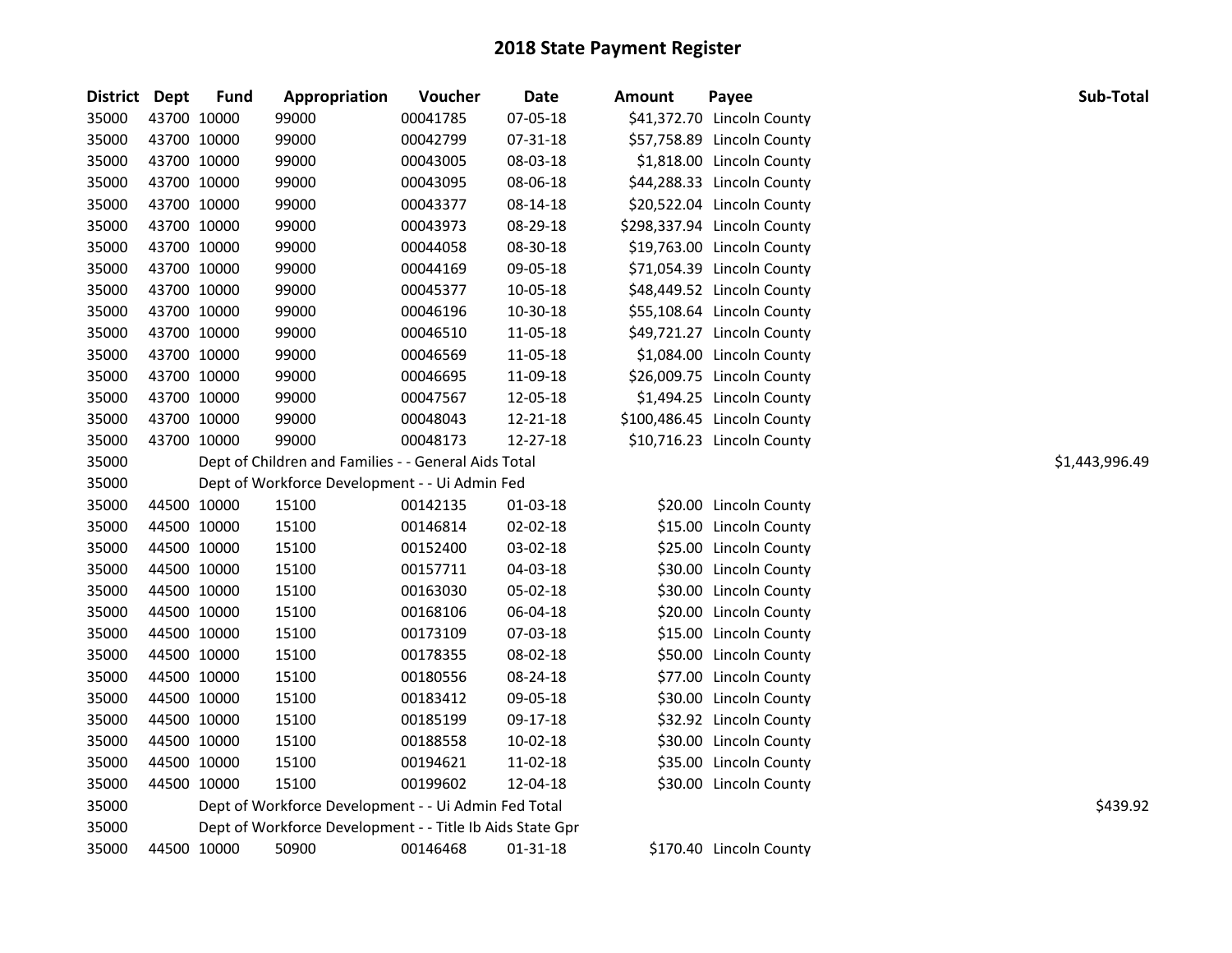| District Dept |             | <b>Fund</b> | Appropriation | Voucher  | <b>Date</b>    | <b>Amount</b> | Payee                   | Sub-Total |
|---------------|-------------|-------------|---------------|----------|----------------|---------------|-------------------------|-----------|
| 35000         | 44500 10000 |             | 50900         | 00146469 | $01 - 31 - 18$ |               | \$170.40 Lincoln County |           |
| 35000         | 44500 10000 |             | 50900         | 00146470 | 02-01-18       |               | \$202.35 Lincoln County |           |
| 35000         | 44500 10000 |             | 50900         | 00148305 | $02 - 15 - 18$ |               | \$255.60 Lincoln County |           |
| 35000         | 44500 10000 |             | 50900         | 00158490 | 04-06-18       |               | \$31.95 Lincoln County  |           |
| 35000         | 44500 10000 |             | 50900         | 00158493 | 04-11-18       |               | \$106.50 Lincoln County |           |
| 35000         | 44500 10000 |             | 50900         | 00160894 | 04-30-18       |               | \$287.55 Lincoln County |           |
| 35000         | 44500 10000 |             | 50900         | 00160895 | 04-30-18       |               | \$106.50 Lincoln County |           |
| 35000         | 44500 10000 |             | 50900         | 00165836 | 05-24-18       |               | \$133.12 Lincoln County |           |
| 35000         | 44500 10000 |             | 50900         | 00165837 | 05-24-18       |               | \$319.50 Lincoln County |           |
| 35000         | 44500 10000 |             | 50900         | 00165840 | 05-29-18       |               | \$106.50 Lincoln County |           |
| 35000         | 44500 10000 |             | 50900         | 00167963 | 06-11-18       |               | \$527.17 Lincoln County |           |
| 35000         | 44500 10000 |             | 50900         | 00169912 | 06-25-18       |               | \$202.35 Lincoln County |           |
| 35000         | 44500 10000 |             | 50900         | 00171212 | 07-02-18       |               | \$170.40 Lincoln County |           |
| 35000         | 44500 10000 |             | 50900         | 00174100 | 07-16-18       |               | \$31.95 Lincoln County  |           |
| 35000         | 44500 10000 |             | 50900         | 00177520 | 08-02-18       |               | \$170.40 Lincoln County |           |
| 35000         | 44500 10000 |             | 50900         | 00177521 | 08-06-18       |               | \$31.95 Lincoln County  |           |
| 35000         | 44500 10000 |             | 50900         | 00177522 | 08-06-18       |               | \$319.50 Lincoln County |           |
| 35000         | 44500 10000 |             | 50900         | 00178648 | 08-09-18       |               | \$268.38 Lincoln County |           |
| 35000         | 44500 10000 |             | 50900         | 00181921 | 08-29-18       |               | \$202.35 Lincoln County |           |
| 35000         | 44500 10000 |             | 50900         | 00181922 | 08-29-18       |               | \$287.55 Lincoln County |           |
| 35000         | 44500 10000 |             | 50900         | 00181923 | 08-31-18       |               | \$170.40 Lincoln County |           |
| 35000         | 44500 10000 |             | 50900         | 00181924 | 09-04-18       |               | \$208.47 Lincoln County |           |
| 35000         | 44500 10000 |             | 50900         | 00181925 | 09-04-18       |               | \$133.12 Lincoln County |           |
| 35000         | 44500 10000 |             | 50900         | 00185140 | 09-20-18       |               | \$202.35 Lincoln County |           |
| 35000         | 44500 10000 |             | 50900         | 00187964 | 10-04-18       |               | \$319.50 Lincoln County |           |
| 35000         | 44500 10000 |             | 50900         | 00187965 | 10-04-18       |               | \$133.12 Lincoln County |           |
| 35000         | 44500 10000 |             | 50900         | 00193285 | 10-29-18       |               | \$319.50 Lincoln County |           |
| 35000         | 44500 10000 |             | 50900         | 00193286 | 11-01-18       |               | \$170.40 Lincoln County |           |
| 35000         | 44500 10000 |             | 50900         | 00194743 | 11-05-18       |               | \$287.55 Lincoln County |           |
| 35000         | 44500 10000 |             | 50900         | 00194744 | 11-08-18       |               | \$319.50 Lincoln County |           |
| 35000         | 44500 10000 |             | 50900         | 00194745 | 11-08-18       |               | \$31.95 Lincoln County  |           |
| 35000         | 44500 10000 |             | 50900         | 00195888 | 11-14-18       |               | \$202.35 Lincoln County |           |
| 35000         | 44500 10000 |             | 50900         | 00196967 | 11-23-18       |               | \$106.50 Lincoln County |           |
| 35000         | 44500 10000 |             | 50900         | 00196968 | 11-23-18       |               | \$287.55 Lincoln County |           |
| 35000         | 44500 10000 |             | 50900         | 00198512 | 12-03-18       |               | \$170.40 Lincoln County |           |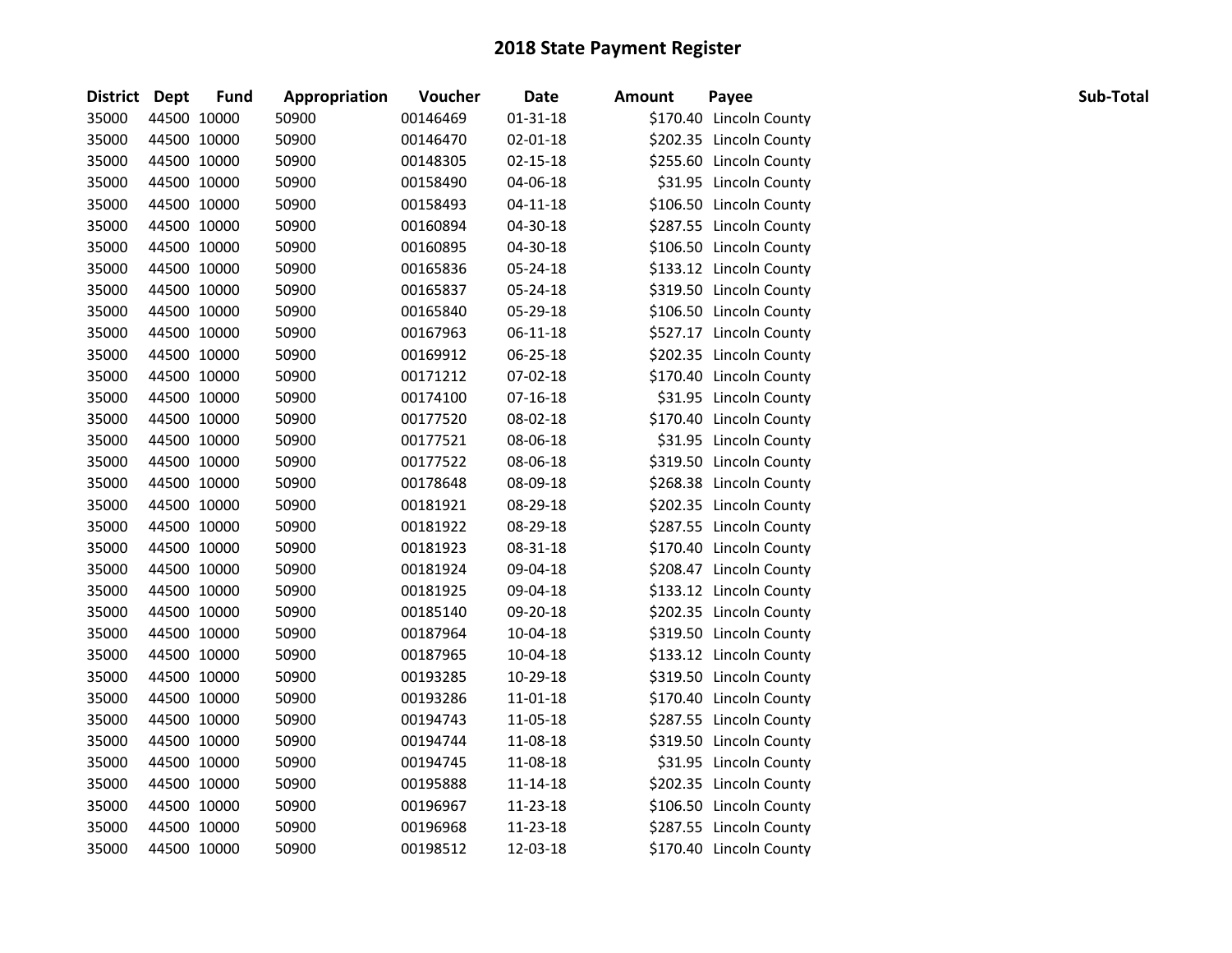| District Dept |             | <b>Fund</b> | Appropriation                                                   | Voucher  | Date           | <b>Amount</b> | Payee                     | Sub-Total  |
|---------------|-------------|-------------|-----------------------------------------------------------------|----------|----------------|---------------|---------------------------|------------|
| 35000         | 44500 10000 |             | 50900                                                           | 00198513 | 12-03-18       |               | \$319.50 Lincoln County   |            |
| 35000         | 44500 10000 |             | 50900                                                           | 00198514 | 12-03-18       |               | \$170.40 Lincoln County   |            |
| 35000         |             |             | Dept of Workforce Development - - Title Ib Aids State Gpr Total |          |                |               |                           | \$7,654.93 |
| 35000         |             |             | Dept of Workforce Development - - Title Ib Aids Federal Prf     |          |                |               |                           |            |
| 35000         | 44500 10000 |             | 54400                                                           | 00146468 | $01 - 31 - 18$ |               | \$629.60 Lincoln County   |            |
| 35000         | 44500 10000 |             | 54400                                                           | 00146469 | $01 - 31 - 18$ |               | \$629.60 Lincoln County   |            |
| 35000         | 44500 10000 |             | 54400                                                           | 00146470 | $02 - 01 - 18$ |               | \$747.65 Lincoln County   |            |
| 35000         | 44500 10000 |             | 54400                                                           | 00148305 | 02-15-18       |               | \$944.40 Lincoln County   |            |
| 35000         | 44500 10000 |             | 54400                                                           | 00158490 | 04-06-18       |               | \$118.05 Lincoln County   |            |
| 35000         | 44500 10000 |             | 54400                                                           | 00158491 | 04-06-18       |               | \$1,350.00 Lincoln County |            |
| 35000         | 44500 10000 |             | 54400                                                           | 00158493 | $04 - 11 - 18$ |               | \$393.50 Lincoln County   |            |
| 35000         | 44500 10000 |             | 54400                                                           | 00160894 | 04-30-18       |               | \$1,062.45 Lincoln County |            |
| 35000         | 44500 10000 |             | 54400                                                           | 00160895 | 04-30-18       |               | \$393.50 Lincoln County   |            |
| 35000         | 44500 10000 |             | 54400                                                           | 00163135 | 05-07-18       |               | \$900.00 Lincoln County   |            |
| 35000         | 44500 10000 |             | 54400                                                           | 00165836 | 05-24-18       |               | \$491.88 Lincoln County   |            |
| 35000         | 44500 10000 |             | 54400                                                           | 00165837 | 05-24-18       |               | \$1,180.50 Lincoln County |            |
| 35000         | 44500 10000 |             | 54400                                                           | 00165838 | 05-24-18       |               | \$200.00 Lincoln County   |            |
| 35000         | 44500 10000 |             | 54400                                                           | 00165839 | 05-24-18       |               | \$200.00 Lincoln County   |            |
| 35000         | 44500 10000 |             | 54400                                                           | 00165840 | 05-29-18       |               | \$393.50 Lincoln County   |            |
| 35000         | 44500 10000 |             | 54400                                                           | 00167962 | 06-11-18       |               | \$900.00 Lincoln County   |            |
| 35000         | 44500 10000 |             | 54400                                                           | 00167963 | 06-11-18       |               | \$1,947.83 Lincoln County |            |
| 35000         | 44500 10000 |             | 54400                                                           | 00169912 | 06-25-18       |               | \$747.65 Lincoln County   |            |
| 35000         | 44500 10000 |             | 54400                                                           | 00171212 | 07-02-18       |               | \$629.60 Lincoln County   |            |
| 35000         | 44500 10000 |             | 54400                                                           | 00172751 | 07-09-18       |               | \$900.00 Lincoln County   |            |
| 35000         | 44500 10000 |             | 54400                                                           | 00174100 | 07-16-18       |               | \$118.05 Lincoln County   |            |
| 35000         | 44500 10000 |             | 54400                                                           | 00177520 | 08-02-18       |               | \$629.60 Lincoln County   |            |
| 35000         | 44500 10000 |             | 54400                                                           | 00177521 | 08-06-18       |               | \$118.05 Lincoln County   |            |
| 35000         | 44500 10000 |             | 54400                                                           | 00177522 | 08-06-18       |               | \$1,180.50 Lincoln County |            |
| 35000         | 44500 10000 |             | 54400                                                           | 00178648 | 08-09-18       |               | \$991.62 Lincoln County   |            |
| 35000         | 44500 10000 |             | 54400                                                           | 00181921 | 08-29-18       |               | \$747.65 Lincoln County   |            |
| 35000         | 44500 10000 |             | 54400                                                           | 00181922 | 08-29-18       |               | \$1,062.45 Lincoln County |            |
| 35000         | 44500 10000 |             | 54400                                                           | 00181923 | 08-31-18       |               | \$629.60 Lincoln County   |            |
| 35000         | 44500 10000 |             | 54400                                                           | 00181924 | 09-04-18       |               | \$770.28 Lincoln County   |            |
| 35000         | 44500 10000 |             | 54400                                                           | 00181925 | 09-04-18       |               | \$491.88 Lincoln County   |            |
| 35000         | 44500 10000 |             | 54400                                                           | 00185140 | 09-20-18       |               | \$747.65 Lincoln County   |            |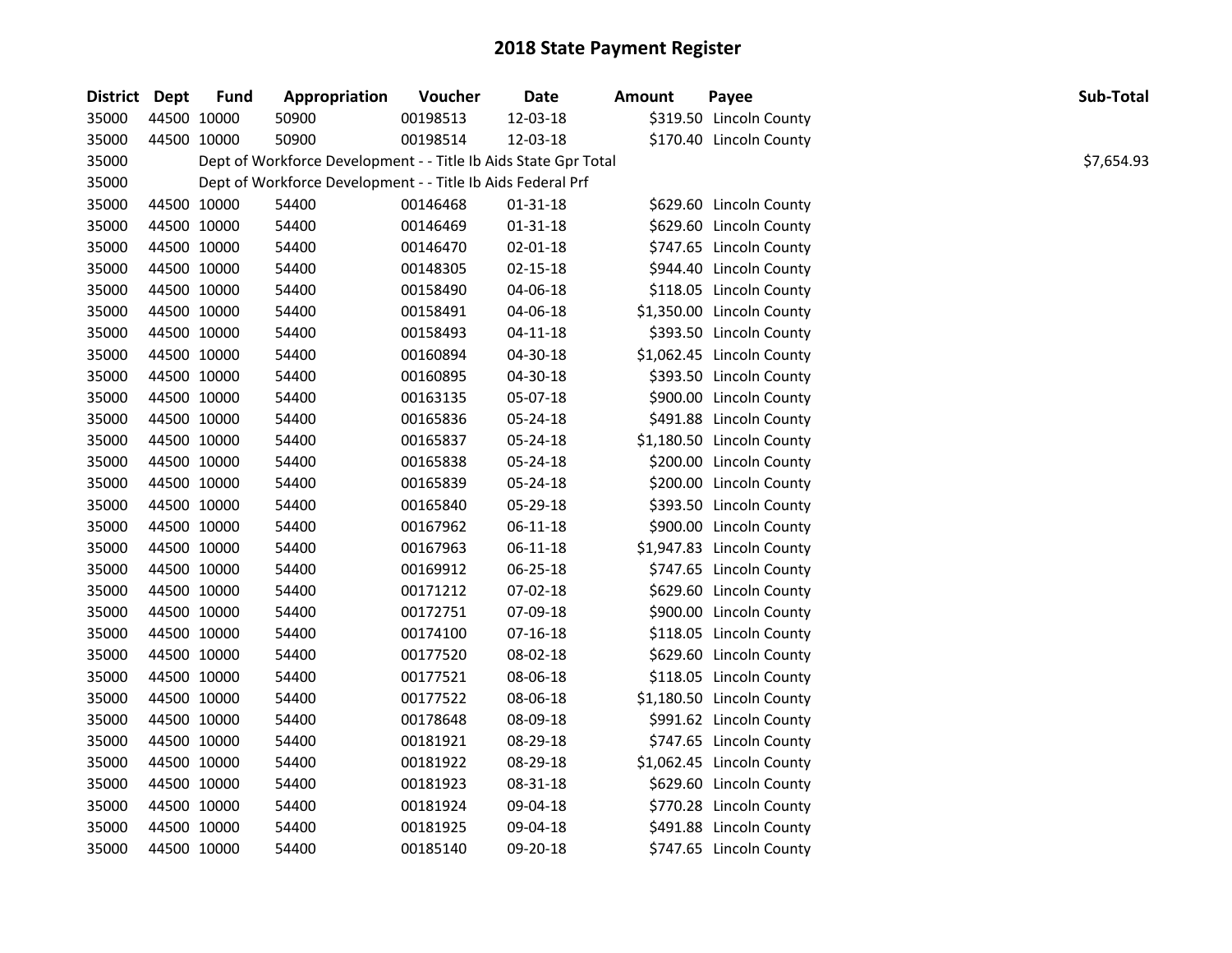| <b>District</b> | <b>Dept</b> | <b>Fund</b> | Appropriation                                                         | Voucher     | <b>Date</b>    | Amount | Payee                     | Sub-Total  |
|-----------------|-------------|-------------|-----------------------------------------------------------------------|-------------|----------------|--------|---------------------------|------------|
| 35000           |             | 44500 10000 | 54400                                                                 | 00187964    | $10-04-18$     |        | \$1,180.50 Lincoln County |            |
| 35000           |             | 44500 10000 | 54400                                                                 | 00187965    | 10-04-18       |        | \$491.88 Lincoln County   |            |
| 35000           |             | 44500 10000 | 54400                                                                 | 00187966    | 10-09-18       |        | \$200.00 Lincoln County   |            |
| 35000           |             | 44500 10000 | 54400                                                                 | 00193285    | 10-29-18       |        | \$1,180.50 Lincoln County |            |
| 35000           |             | 44500 10000 | 54400                                                                 | 00193286    | 11-01-18       |        | \$629.60 Lincoln County   |            |
| 35000           |             | 44500 10000 | 54400                                                                 | 00194743    | 11-05-18       |        | \$1,062.45 Lincoln County |            |
| 35000           |             | 44500 10000 | 54400                                                                 | 00194744    | 11-08-18       |        | \$1,180.50 Lincoln County |            |
| 35000           |             | 44500 10000 | 54400                                                                 | 00194745    | 11-08-18       |        | \$118.05 Lincoln County   |            |
| 35000           |             | 44500 10000 | 54400                                                                 | 00195888    | 11-14-18       |        | \$747.65 Lincoln County   |            |
| 35000           |             | 44500 10000 | 54400                                                                 | 00196967    | 11-23-18       |        | \$393.50 Lincoln County   |            |
| 35000           |             | 44500 10000 | 54400                                                                 | 00196968    | 11-23-18       |        | \$1,062.45 Lincoln County |            |
| 35000           |             | 44500 10000 | 54400                                                                 | 00198512    | 12-03-18       |        | \$629.60 Lincoln County   |            |
| 35000           |             | 44500 10000 | 54400                                                                 | 00198513    | 12-03-18       |        | \$1,180.50 Lincoln County |            |
| 35000           |             | 44500 10000 | 54400                                                                 | 00198514    | 12-03-18       |        | \$629.60 Lincoln County   |            |
| 35000           |             | 44500 10000 | 54400                                                                 | 00202616    | 12-26-18       |        | \$500.00 Lincoln County   |            |
| 35000           |             |             | Dept of Workforce Development - - Title Ib Aids Federal Prf Total     | \$33,433.82 |                |        |                           |            |
| 35000           |             |             | Dept of Workforce Development - - Non I-B Project Aids Fed            |             |                |        |                           |            |
| 35000           |             | 44500 10000 | 54500                                                                 | 00143356    | 01-09-18       |        | \$2,100.00 Lincoln County |            |
| 35000           |             | 44500 10000 | 54500                                                                 | 00143661    | $01 - 16 - 18$ |        | \$1,350.00 Lincoln County |            |
| 35000           |             | 44500 10000 | 54500                                                                 | 00158492    | $04 - 11 - 18$ |        | \$1,500.00 Lincoln County |            |
| 35000           |             |             | Dept of Workforce Development - - Non I-B Project Aids Fed Total      |             |                |        |                           | \$4,950.00 |
| 35000           |             |             | Dept of Workforce Development - - Wc Ops Uninsured Emplyr Admin       |             |                |        |                           |            |
| 35000           |             | 44500 22700 | 17700                                                                 | 00195309    | 11-07-18       |        | \$15.00 Lincoln County    |            |
| 35000           |             |             | Dept of Workforce Development - - Wc Ops Uninsured Emplyr Admin Total |             |                |        |                           | \$15.00    |
| 35000           |             |             | Department of Justice - - Legal Expenses                              |             |                |        |                           |            |
| 35000           |             | 45500 10000 | 10400                                                                 | 00053641    | $10-17-18$     |        | \$36.00 Lincoln County    |            |
| 35000           |             |             | Department of Justice - - Legal Expenses Total                        |             |                |        |                           | \$36.00    |
| 35000           |             |             | Department of Justice - - Crime Laboratories, Dna                     |             |                |        |                           |            |
| 35000           |             | 45500 10000 | 22100                                                                 | 00048994    | 07-19-18       |        | \$950.00 Lincoln County   |            |
| 35000           |             |             | Department of Justice - - Crime Laboratories, Dna Total               |             |                |        |                           | \$950.00   |
| 35000           |             |             | Department of Justice - - Law Enforcement Train, Local                |             |                |        |                           |            |
| 35000           |             | 45500 10000 | 23100                                                                 | 00053294    | 10-18-18       |        | \$8,160.00 Lincoln County |            |
| 35000           |             |             | Department of Justice - - Law Enforcement Train, Local Total          |             |                |        |                           | \$8,160.00 |
| 35000           |             |             | Department of Justice - - Federal Aid, State Operations               |             |                |        |                           |            |
| 35000           |             | 45500 10000 | 24100                                                                 | 00052763    | 10-04-18       |        | \$4,260.00 Lincoln County |            |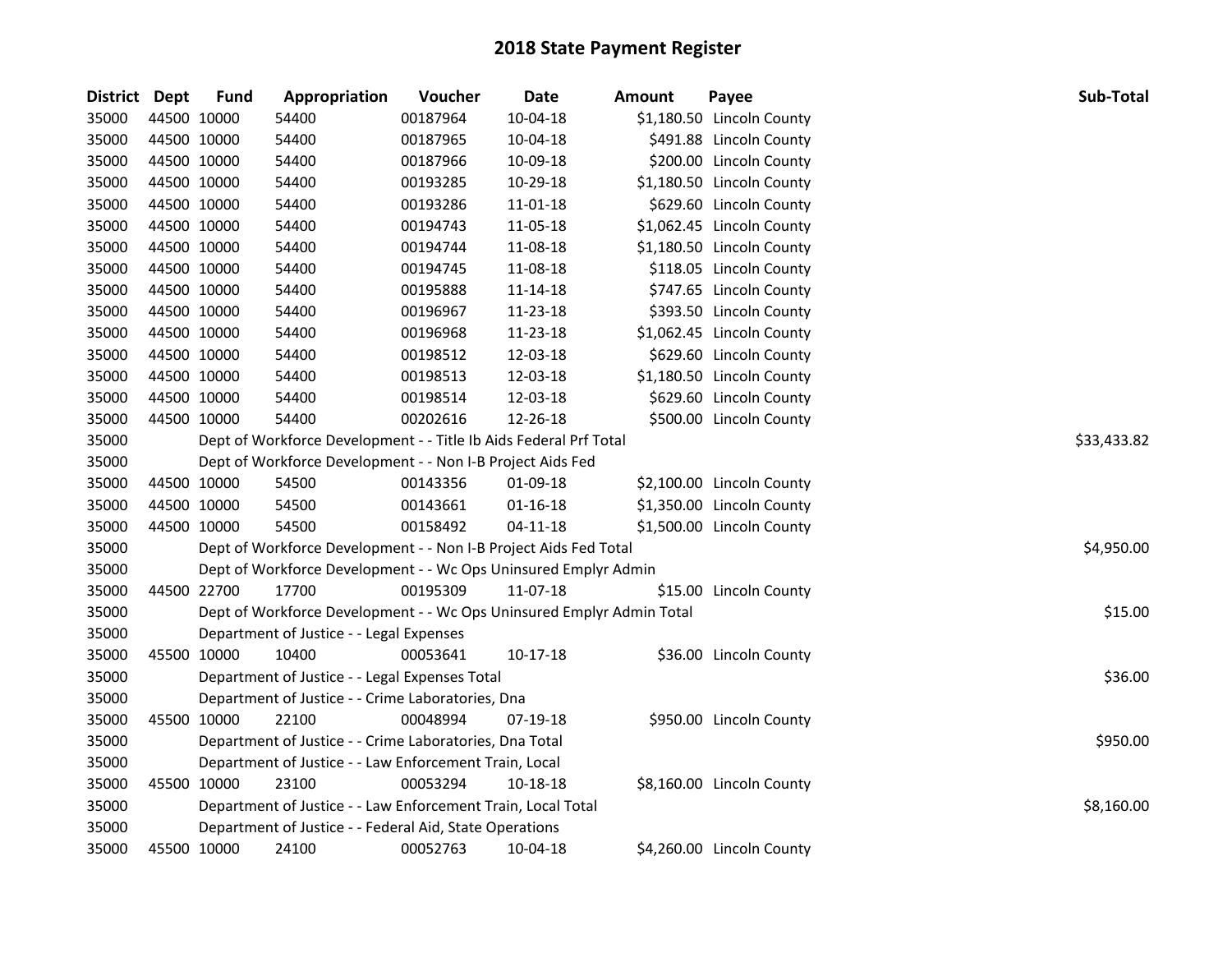| <b>District</b> | Dept        | <b>Fund</b>                                      | Appropriation                                                           | Voucher    | Date           | Amount | Payee                      | Sub-Total   |
|-----------------|-------------|--------------------------------------------------|-------------------------------------------------------------------------|------------|----------------|--------|----------------------------|-------------|
| 35000           |             |                                                  | Department of Justice - - Federal Aid, State Operations Total           | \$4,260.00 |                |        |                            |             |
| 35000           |             |                                                  | Department of Justice - - Internet Crimes Against Childr                |            |                |        |                            |             |
| 35000           | 45500 10000 |                                                  | 28400                                                                   | 00047036   | 06-08-18       |        | \$596.16 Lincoln County    |             |
| 35000           | 45500 10000 |                                                  | 28400                                                                   | 00047322   | 06-15-18       |        | \$328.00 Lincoln County    |             |
| 35000           | 45500 10000 |                                                  | 28400                                                                   | 00052442   | 09-27-18       |        | \$1,146.36 Lincoln County  |             |
| 35000           |             |                                                  | Department of Justice - - Internet Crimes Against Childr Total          |            |                |        |                            | \$2,070.52  |
| 35000           |             |                                                  | Department of Justice - - Crime Victim Witness Assist                   |            |                |        |                            |             |
| 35000           | 45500 10000 |                                                  | 53200                                                                   | 00043056   | 03-06-18       |        | \$17,951.70 Lincoln County |             |
| 35000           | 45500 10000 |                                                  | 53200                                                                   | 00049115   | 07-19-18       |        | \$15,389.17 Lincoln County |             |
| 35000           |             |                                                  | Department of Justice - - Crime Victim Witness Assist Total             |            |                |        |                            | \$33,340.87 |
| 35000           |             |                                                  | Department of Military Affairs - - Emergency Response Equipment         |            |                |        |                            |             |
| 35000           | 46500 10000 |                                                  | 30800                                                                   | 00039036   | $02 - 13 - 18$ |        | \$1,153.74 Lincoln County  |             |
| 35000           |             |                                                  | Department of Military Affairs - - Emergency Response Equipment Total   |            |                |        |                            | \$1,153.74  |
| 35000           |             |                                                  | Department of Military Affairs - - Local Emer Planning Grants           |            |                |        |                            |             |
| 35000           | 46500 10000 |                                                  | 33700                                                                   | 00045721   | 07-02-18       |        | \$3,765.08 Lincoln County  |             |
| 35000           |             |                                                  | Department of Military Affairs - - Local Emer Planning Grants Total     | \$3,765.08 |                |        |                            |             |
| 35000           |             |                                                  | Department of Military Affairs - - Federal Aid, Local Assistance        |            |                |        |                            |             |
| 35000           | 46500 10000 |                                                  | 34200                                                                   | 00036927   | 01-09-18       |        | \$7,500.00 Lincoln County  |             |
| 35000           | 46500 10000 |                                                  | 34200                                                                   | 00038085   | 01-30-18       |        | \$13,644.01 Lincoln County |             |
| 35000           | 46500 10000 |                                                  | 34200                                                                   | 00048196   | 08-29-18       |        | \$18,601.56 Lincoln County |             |
| 35000           |             |                                                  | Department of Military Affairs - - Federal Aid, Local Assistance Total  |            |                |        |                            | \$39,745.57 |
| 35000           |             |                                                  | Department of Military Affairs - - St Emerg Response Bd Grant Pif       |            |                |        |                            |             |
| 35000           | 46500 27200 |                                                  | 36400                                                                   | 00038201   | 01-30-18       |        | \$3,822.02 Lincoln County  |             |
| 35000           |             |                                                  | Department of Military Affairs - - St Emerg Response Bd Grant Pif Total |            |                |        |                            | \$3,822.02  |
| 35000           |             |                                                  | Department of Veterans Affairs - - Institutional Operations, King       |            |                |        |                            |             |
| 35000           | 48500 15200 |                                                  | 12000                                                                   | 00049563   | $07 - 02 - 18$ |        | \$3.00 Lincoln County      |             |
| 35000           |             |                                                  | Department of Veterans Affairs - - Institutional Operations, King Total |            |                |        |                            | \$3.00      |
| 35000           |             |                                                  | Department of Veterans Affairs - - Grants To Counties                   |            |                |        |                            |             |
| 35000           | 48500 15200 |                                                  | 12700                                                                   | 00043043   | 02-16-18       |        | \$1,000.00 Lincoln County  |             |
| 35000           |             |                                                  | Department of Veterans Affairs - - Grants To Counties Total             |            |                |        |                            | \$1,000.00  |
| 35000           |             |                                                  | Department of Veterans Affairs - - County Grants                        |            |                |        |                            |             |
| 35000           |             | 48500 58200                                      | 26700                                                                   | 00043043   | 02-16-18       |        | \$4,500.00 Lincoln County  |             |
| 35000           |             |                                                  | Department of Veterans Affairs - - County Grants Total                  |            |                |        |                            | \$4,500.00  |
| 35000           |             | Department of Veterans Affairs - - County Grants |                                                                         |            |                |        |                            |             |
| 35000           | 48500 58300 |                                                  | 37000                                                                   | 00043043   | 02-16-18       |        | \$4,500.00 Lincoln County  |             |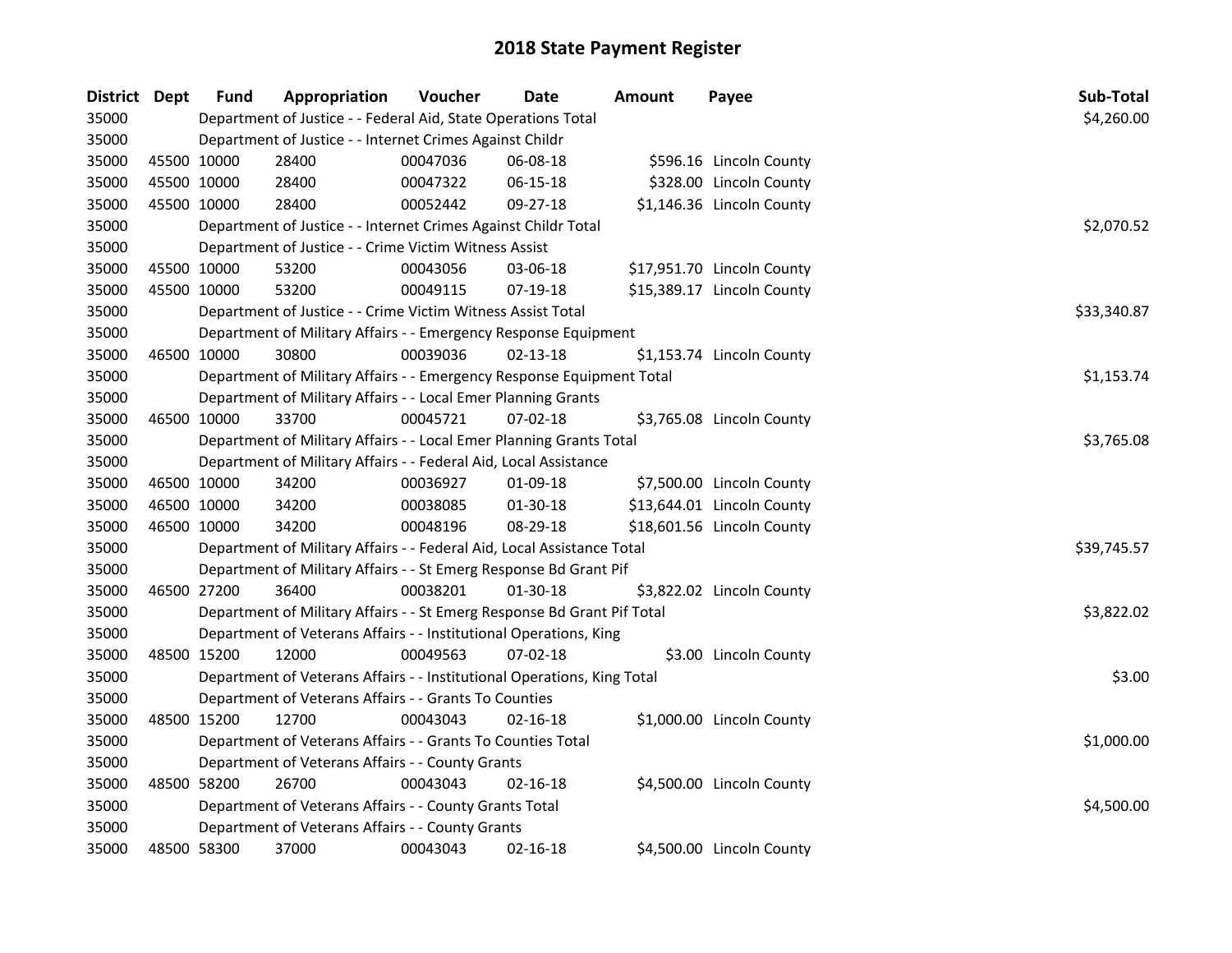| District Dept |             | <b>Fund</b> | Appropriation                                                         | Voucher  | Date           | Amount | Payee                      | Sub-Total   |
|---------------|-------------|-------------|-----------------------------------------------------------------------|----------|----------------|--------|----------------------------|-------------|
| 35000         |             |             | Department of Veterans Affairs - - County Grants Total                |          |                |        |                            | \$4,500.00  |
| 35000         |             |             | Department of Administration - - Federal Aid, Local Assistance        |          |                |        |                            |             |
| 35000         | 50500 10000 |             | 15500                                                                 | 00070011 | $01 - 16 - 18$ |        | \$4,824.26 Lincoln County  |             |
| 35000         | 50500 10000 |             | 15500                                                                 | 00072673 | $02 - 14 - 18$ |        | \$9,149.77 Lincoln County  |             |
| 35000         | 50500 10000 |             | 15500                                                                 | 00073909 | 02-28-18       |        | \$3,207.86 Lincoln County  |             |
| 35000         | 50500 10000 |             | 15500                                                                 | 00077654 | $04 - 16 - 18$ |        | \$5,669.44 Lincoln County  |             |
| 35000         | 50500 10000 |             | 15500                                                                 | 00080167 | 05-14-18       |        | \$5,826.38 Lincoln County  |             |
| 35000         | 50500 10000 |             | 15500                                                                 | 00082682 | 06-14-18       |        | \$4,806.07 Lincoln County  |             |
| 35000         | 50500 10000 |             | 15500                                                                 | 00083977 | 06-28-18       |        | \$2,416.81 Lincoln County  |             |
| 35000         | 50500 10000 |             | 15500                                                                 | 00085825 | 07-30-18       |        | \$1,439.08 Lincoln County  |             |
| 35000         | 50500 10000 |             | 15500                                                                 | 00087454 | 08-28-18       |        | \$688.25 Lincoln County    |             |
| 35000         | 50500 10000 |             | 15500                                                                 | 00090327 | 10-15-18       |        | \$3,067.34 Lincoln County  |             |
| 35000         | 50500 10000 |             | 15500                                                                 | 00092056 | 11-14-18       |        | \$1,209.33 Lincoln County  |             |
| 35000         | 50500 10000 |             | 15500                                                                 | 00094439 | 12-28-18       |        | \$3,847.69 Lincoln County  |             |
| 35000         |             |             | Department of Administration - - Federal Aid, Local Assistance Total  |          |                |        |                            | \$46,152.28 |
| 35000         |             |             | Department of Administration - - Low-Income Assistance Grants         |          |                |        |                            |             |
| 35000         | 50500 23500 |             | 37100                                                                 | 00070011 | $01 - 16 - 18$ |        | \$6,793.26 Lincoln County  |             |
| 35000         | 50500 23500 |             | 37100                                                                 | 00072673 | 02-14-18       |        | \$3,947.81 Lincoln County  |             |
| 35000         | 50500 23500 |             | 37100                                                                 | 00073909 | 02-28-18       |        | \$2,690.65 Lincoln County  |             |
| 35000         | 50500 23500 |             | 37100                                                                 | 00077654 | $04 - 16 - 18$ |        | \$2,494.86 Lincoln County  |             |
| 35000         | 50500 23500 |             | 37100                                                                 | 00080167 | 05-14-18       |        | \$2,040.39 Lincoln County  |             |
| 35000         | 50500 23500 |             | 37100                                                                 | 00082682 | 06-14-18       |        | \$2,081.69 Lincoln County  |             |
| 35000         | 50500 23500 |             | 37100                                                                 | 00083977 | 06-28-18       |        | \$528.38 Lincoln County    |             |
| 35000         | 50500 23500 |             | 37100                                                                 | 00094439 | 12-28-18       |        | \$5,711.20 Lincoln County  |             |
| 35000         |             |             | Department of Administration - - Low-Income Assistance Grants Total   |          |                |        |                            | \$26,288.24 |
| 35000         |             |             | Department of Administration - - Land Information Program; Loca       |          |                |        |                            |             |
| 35000         | 50500 26900 |             | 17300                                                                 | 00072925 | 02-22-18       |        | \$1,000.00 Lincoln County  |             |
| 35000         | 50500 26900 |             | 17300                                                                 | 00075528 | 03-20-18       |        | \$52,944.00 Lincoln County |             |
| 35000         | 50500 26900 |             | 17300                                                                 | 00081752 | 06-27-18       |        | \$25,000.00 Lincoln County |             |
| 35000         |             |             | Department of Administration - - Land Information Program; Loca Total |          |                |        |                            | \$78,944.00 |
| 35000         |             |             | Public Defender Board - - Appellate Representation                    |          |                |        |                            |             |
| 35000         | 55000 10000 |             | 10200                                                                 | 00127516 | $02 - 16 - 18$ |        | \$4.65 Lincoln County      |             |
| 35000         |             |             | Public Defender Board - - Appellate Representation Total              |          |                |        |                            | \$4.65      |
| 35000         |             |             | Public Defender Board - - Transcript, Discovery And Int               |          |                |        |                            |             |
| 35000         | 55000 10000 |             | 10600                                                                 | 00123439 | 01-09-18       |        | \$15.20 Lincoln County     |             |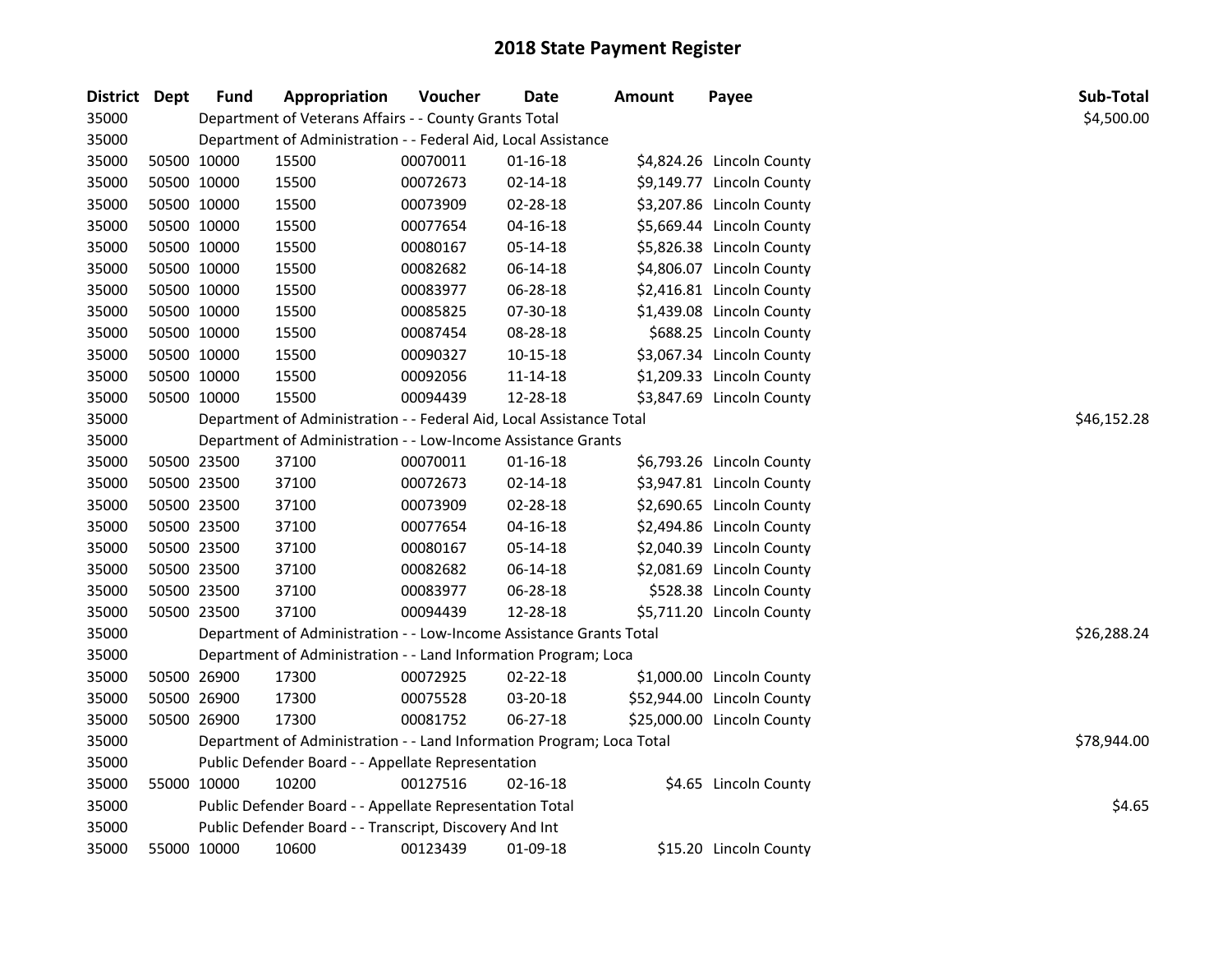| District Dept |             | <b>Fund</b> | Appropriation                                                         | Voucher  | <b>Date</b>    | <b>Amount</b> | Payee                         | Sub-Total      |
|---------------|-------------|-------------|-----------------------------------------------------------------------|----------|----------------|---------------|-------------------------------|----------------|
| 35000         | 55000 10000 |             | 10600                                                                 | 00127086 | 02-05-18       |               | \$54.80 Lincoln County        |                |
| 35000         | 55000 10000 |             | 10600                                                                 | 00138173 | 04-23-18       |               | \$86.80 Lincoln County        |                |
| 35000         | 55000 10000 |             | 10600                                                                 | 00151463 | $07-17-18$     |               | \$30.20 Lincoln County        |                |
| 35000         | 55000 10000 |             | 10600                                                                 | 00159544 | 09-04-18       |               | \$5.60 Lincoln County         |                |
| 35000         | 55000 10000 |             | 10600                                                                 | 00163659 | 10-05-18       |               | \$109.95 Lincoln County       |                |
| 35000         | 55000 10000 |             | 10600                                                                 | 00167456 | 11-07-18       |               | \$31.20 Lincoln County        |                |
| 35000         |             |             | Public Defender Board - - Transcript, Discovery And Int Total         |          |                |               |                               | \$333.75       |
| 35000         |             |             | Department of Revenue - - General Program Operations                  |          |                |               |                               |                |
| 35000         | 56600 10000 |             | 10100                                                                 | 00082618 | $01 - 26 - 18$ |               | \$345.00 Lincoln County       |                |
| 35000         | 56600 10000 |             | 10100                                                                 | 00105837 | 07-13-18       |               | \$750.00 Lincoln County       |                |
| 35000         |             |             | Department of Revenue - - General Program Operations Total            |          |                |               |                               | \$1,095.00     |
| 35000         |             |             | Circuit Courts - - Circuit Court Costs                                |          |                |               |                               |                |
| 35000         | 62500 10000 |             | 10500                                                                 | 00000500 | 01-09-18       |               | \$63,734.00 Lincoln County    |                |
| 35000         | 62500 10000 |             | 10500                                                                 | 00000609 | $02 - 15 - 18$ |               | \$80.00 Lincoln County        |                |
| 35000         | 62500 10000 |             | 10500                                                                 | 00000884 | 07-31-18       |               | \$120.00 Lincoln County       |                |
| 35000         | 62500 10000 |             | 10500                                                                 | 00000974 | 08-24-18       |               | \$94,702.69 Lincoln County    |                |
| 35000         | 62500 10000 |             | 10500                                                                 | 00001041 | 09-14-18       |               | \$40.00 Lincoln County        |                |
| 35000         |             |             | Circuit Courts - - Circuit Court Costs Total                          |          |                |               |                               | \$158,676.69   |
| 35000         |             |             | Shared Revenue and Tax Relief - - County And Municipal Aid            |          |                |               |                               |                |
| 35000         | 83500 10000 |             | 10500                                                                 | 00033516 | 07-23-18       |               | \$143,889.44 Lincoln County   |                |
| 35000         | 83500 10000 |             | 10500                                                                 | 00036402 | 11-19-18       |               | \$759,677.19 Lincoln County   |                |
| 35000         |             |             | Shared Revenue and Tax Relief - - County And Municipal Aid Total      |          |                |               |                               | \$903,566.63   |
| 35000         |             |             | Shared Revenue and Tax Relief - - Exempt Computer Aid                 |          |                |               |                               |                |
| 35000         | 83500 10000 |             | 10900                                                                 | 00029904 | 07-23-18       |               | \$25,596.82 Lincoln County    |                |
| 35000         |             |             | Shared Revenue and Tax Relief - - Exempt Computer Aid Total           |          |                |               |                               | \$25,596.82    |
| 35000         |             |             | Shared Revenue and Tax Relief - - Utility Aid                         |          |                |               |                               |                |
| 35000         | 83500 10000 |             | 11000                                                                 | 00033516 | 07-23-18       |               | \$17,336.80 Lincoln County    |                |
| 35000         | 83500 10000 |             | 11000                                                                 | 00036402 | 11-19-18       |               | \$102,889.27 Lincoln County   |                |
| 35000         |             |             | Shared Revenue and Tax Relief - - Utility Aid Total                   |          |                |               |                               | \$120,226.07   |
| 35000         |             |             | Shared Revenue and Tax Relief - - School Lvy Tx/First Dollar Cr       |          |                |               |                               |                |
| 35000         | 83500 10000 |             | 30200                                                                 | 00029625 | 07-23-18       |               | \$782,195.77 Lincoln County   |                |
| 35000         | 83500 10000 |             | 30200                                                                 | 00029773 | 07-23-18       |               | \$3,280,184.83 Lincoln County |                |
| 35000         |             |             | Shared Revenue and Tax Relief - - School Lvy Tx/First Dollar Cr Total |          |                |               |                               | \$4,062,380.60 |
| 35000         |             |             | Shared Revenue and Tax Relief - - Lottery & Gaming Credit             |          |                |               |                               |                |
| 35000         | 83500 52100 |             | 36300                                                                 | 00027140 | 03-26-18       |               | \$698,845.84 Lincoln County   |                |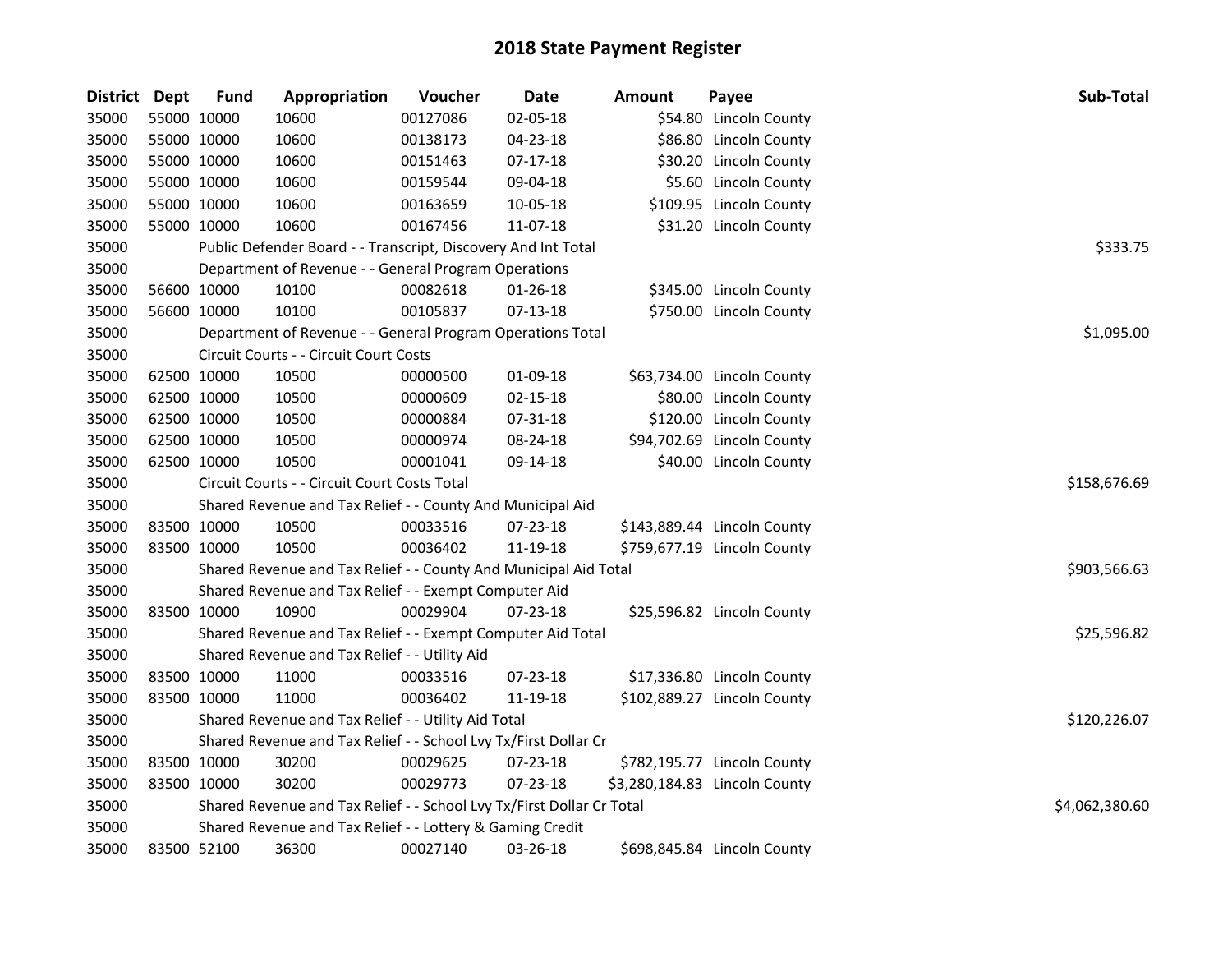| District Dept | <b>Fund</b> | Appropriation                                                   | Voucher | Date | Amount | Pavee | Sub-Total       |
|---------------|-------------|-----------------------------------------------------------------|---------|------|--------|-------|-----------------|
| 35000         |             | Shared Revenue and Tax Relief - - Lottery & Gaming Credit Total |         |      |        |       | \$698.845.84    |
| 35000 Total   |             |                                                                 |         |      |        |       | \$12,783,730.65 |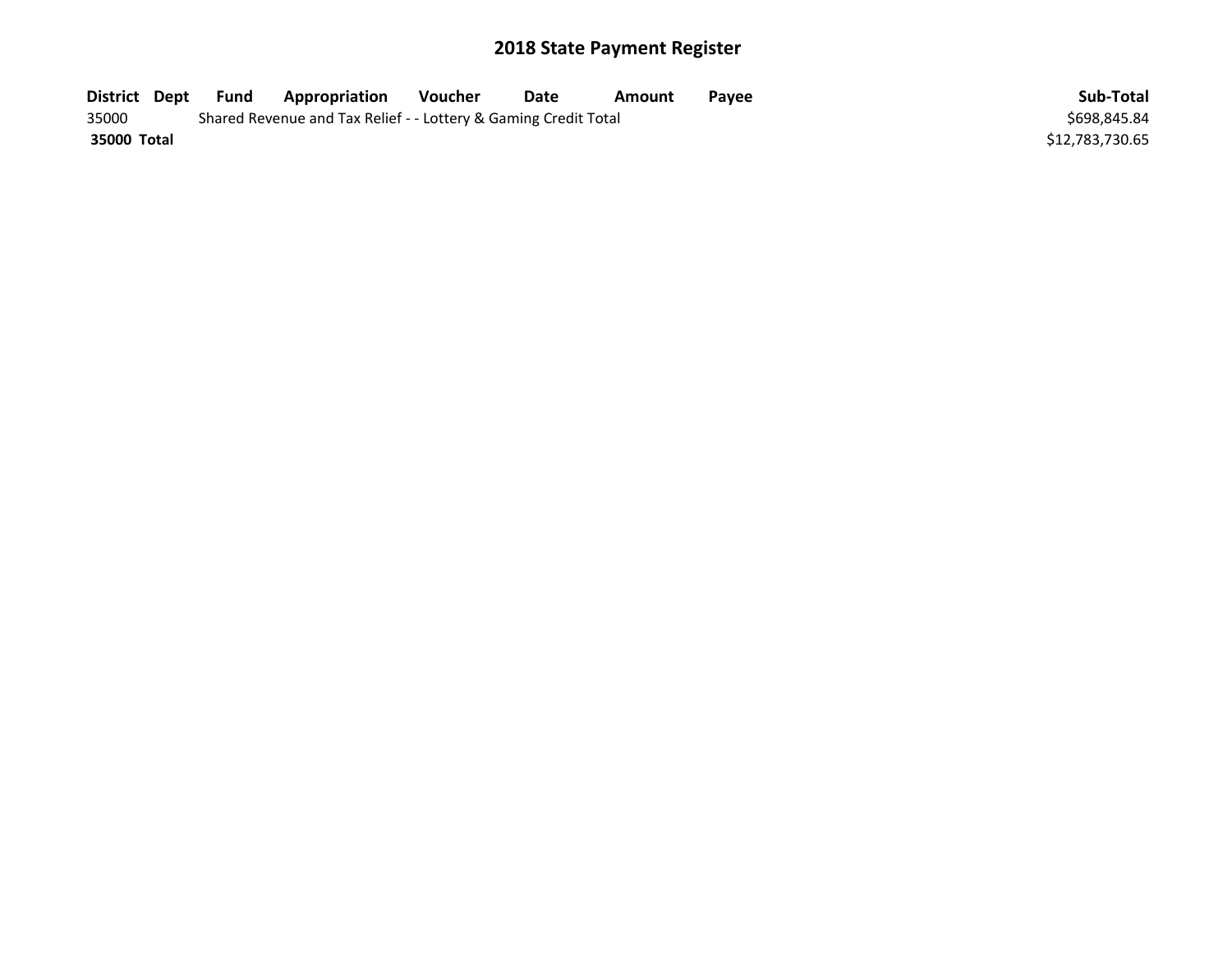| District Dept |             | <b>Fund</b> | Appropriation                                                          | Voucher    | Date           | <b>Amount</b> | Payee                     | Sub-Total   |
|---------------|-------------|-------------|------------------------------------------------------------------------|------------|----------------|---------------|---------------------------|-------------|
| 35002         |             |             | Dept of Safety & Prof Services - - Fire Dues Distribution              |            |                |               |                           |             |
| 35002         | 16500 10000 |             | 22500                                                                  | 00024371   | 07-25-18       |               | \$1,178.06 Town Of Birch  |             |
| 35002         |             |             | Dept of Safety & Prof Services - - Fire Dues Distribution Total        |            |                |               |                           | \$1,178.06  |
| 35002         |             |             | Dept of Natural Resources - - Aids In Lieu Of Taxes - Gener            |            |                |               |                           |             |
| 35002         |             | 37000 10000 | 50300                                                                  | 00211743   | 02-02-18       |               | \$3,870.25 Town Of Birch  |             |
| 35002         |             | 37000 10000 | 50300                                                                  | 00211744   | 02-02-18       |               | \$785.23 Town Of Birch    |             |
| 35002         | 37000 10000 |             | 50300                                                                  | 00229878   | 04-20-18       |               | \$100.00 Town Of Birch    |             |
| 35002         |             |             | Dept of Natural Resources - - Aids In Lieu Of Taxes - Gener Total      | \$4,755.48 |                |               |                           |             |
| 35002         |             |             | Dept of Natural Resources - - Resaids - Cnty Forst, Cl & Mfl           |            |                |               |                           |             |
| 35002         |             | 37000 21200 | 57100                                                                  | 00247686   | $06 - 28 - 18$ |               | \$2,940.79 Town Of Birch  |             |
| 35002         |             |             | Dept of Natural Resources - - Resaids - Cnty Forst, Cl & Mfl Total     |            |                |               |                           | \$2,940.79  |
| 35002         |             |             | Dept of Natural Resources - - Aids In Lieu Of Taxes - Sum S            |            |                |               |                           |             |
| 35002         | 37000 21200 |             | 57900                                                                  | 00229877   | $04 - 20 - 18$ |               | \$188.70 Town Of Birch    |             |
| 35002         |             |             | Dept of Natural Resources - - Aids In Lieu Of Taxes - Sum S Total      |            |                |               |                           | \$188.70    |
| 35002         |             |             | Dept of Natural Resources - - Fin Asst For Responsible Units           |            |                |               |                           |             |
| 35002         | 37000 27400 |             | 67000                                                                  | 00235296   | 05-11-18       |               | \$958.89 Town Of Birch    |             |
| 35002         |             |             | Dept of Natural Resources - - Fin Asst For Responsible Units Total     | \$958.89   |                |               |                           |             |
| 35002         |             |             | WI Dept of Transportation - - Trns Aids To Mnc.-Sf                     |            |                |               |                           |             |
| 35002         |             | 39500 21100 | 19100                                                                  | 00204542   | $01 - 02 - 18$ |               | \$14,922.24 Town Of Birch |             |
| 35002         |             | 39500 21100 | 19100                                                                  | 00235050   | 04-02-18       |               | \$14,922.24 Town Of Birch |             |
| 35002         | 39500 21100 |             | 19100                                                                  | 00268749   | 07-02-18       |               | \$14,922.24 Town Of Birch |             |
| 35002         | 39500 21100 |             | 19100                                                                  | 00302801   | 10-01-18       |               | \$14,922.26 Town Of Birch |             |
| 35002         |             |             | WI Dept of Transportation - - Trns Aids To Mnc.-Sf Total               |            |                |               |                           | \$59,688.98 |
| 35002         |             |             | Commissioners of Public Lands - - Trust Lands And Investments --       |            |                |               |                           |             |
| 35002         |             | 50700 10000 | 12800                                                                  | 00001633   | 01-04-18       |               | \$181.89 Town Of Birch    |             |
| 35002         |             | 50700 10000 | 12800                                                                  | 00002230   | 12-20-18       |               | \$181.89 Town Of Birch    |             |
| 35002         |             |             | Commissioners of Public Lands - - Trust Lands And Investments -- Total |            |                |               |                           | \$363.78    |
| 35002         |             |             | Shared Revenue and Tax Relief - - County And Municipal Aid             |            |                |               |                           |             |
| 35002         |             | 83500 10000 | 10500                                                                  | 00033498   | 07-23-18       |               | \$4,880.36 Town Of Birch  |             |
| 35002         | 83500 10000 |             | 10500                                                                  | 00036384   | 11-19-18       |               | \$27,655.37 Town Of Birch |             |
| 35002         |             |             | Shared Revenue and Tax Relief - - County And Municipal Aid Total       |            |                |               |                           | \$32,535.73 |
| 35002         |             |             | Shared Revenue and Tax Relief - - Exempt Computer Aid                  |            |                |               |                           |             |
| 35002         | 83500 10000 |             | 10900                                                                  | 00030748   | 07-23-18       |               | \$1.01 Town Of Birch      |             |
| 35002         |             |             | Shared Revenue and Tax Relief - - Exempt Computer Aid Total            |            |                |               |                           | \$1.01      |
| 35002         |             |             | Shared Revenue and Tax Relief - - Utility Aid                          |            |                |               |                           |             |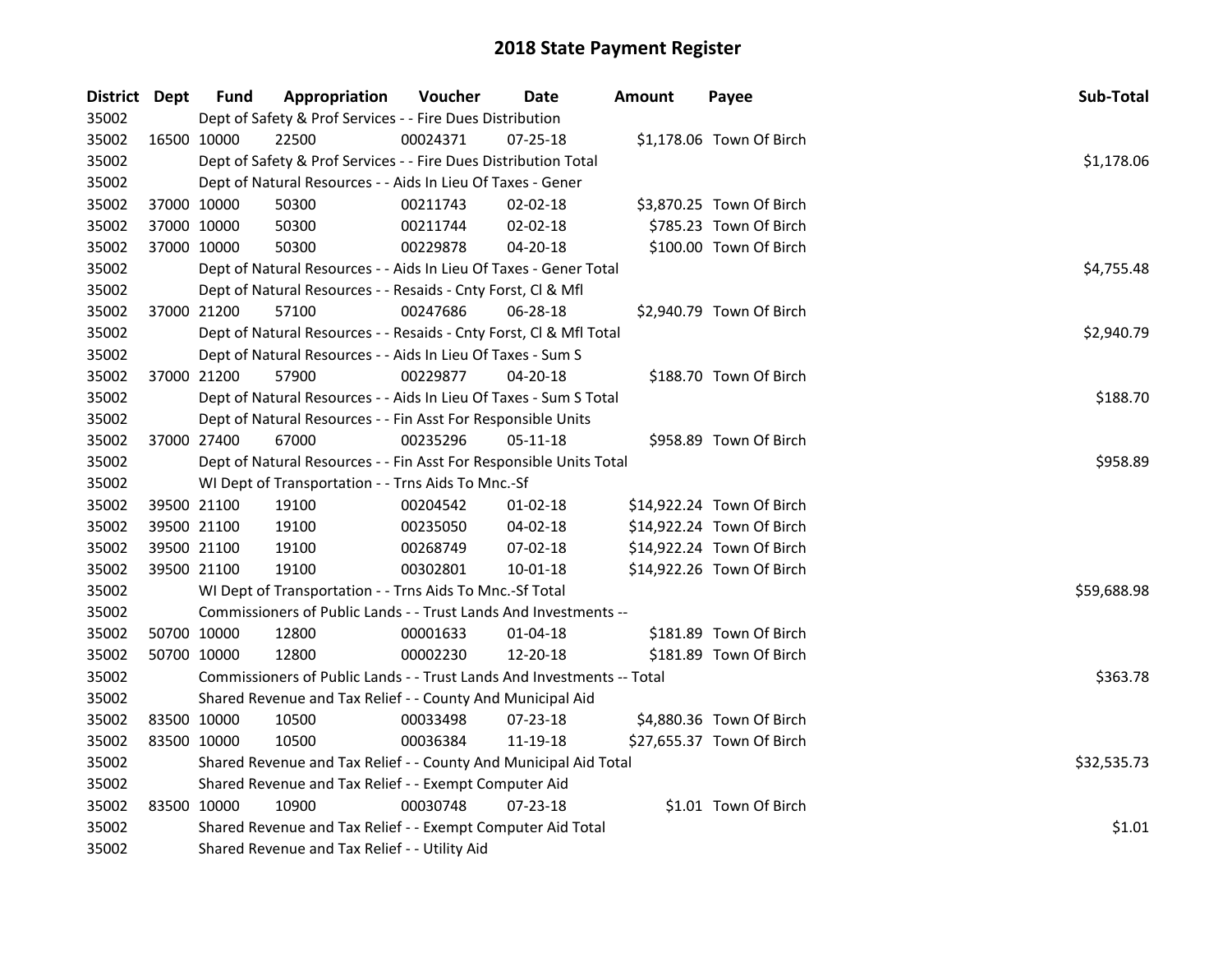| District Dept | Fund        | Appropriation                                       | Voucher  | Date           | Amount | <b>Pavee</b>           | Sub-Total    |
|---------------|-------------|-----------------------------------------------------|----------|----------------|--------|------------------------|--------------|
| 35002         | 83500 10000 | 11000                                               | 00033498 | $07 - 23 - 18$ |        | \$26.70 Town Of Birch  |              |
| 35002         | 83500 10000 | 11000                                               | 00036384 | 11-19-18       |        | \$154.69 Town Of Birch |              |
| 35002         |             | Shared Revenue and Tax Relief - - Utility Aid Total |          |                |        |                        | \$181.39     |
| 35002 Total   |             |                                                     |          |                |        |                        | \$102,792.81 |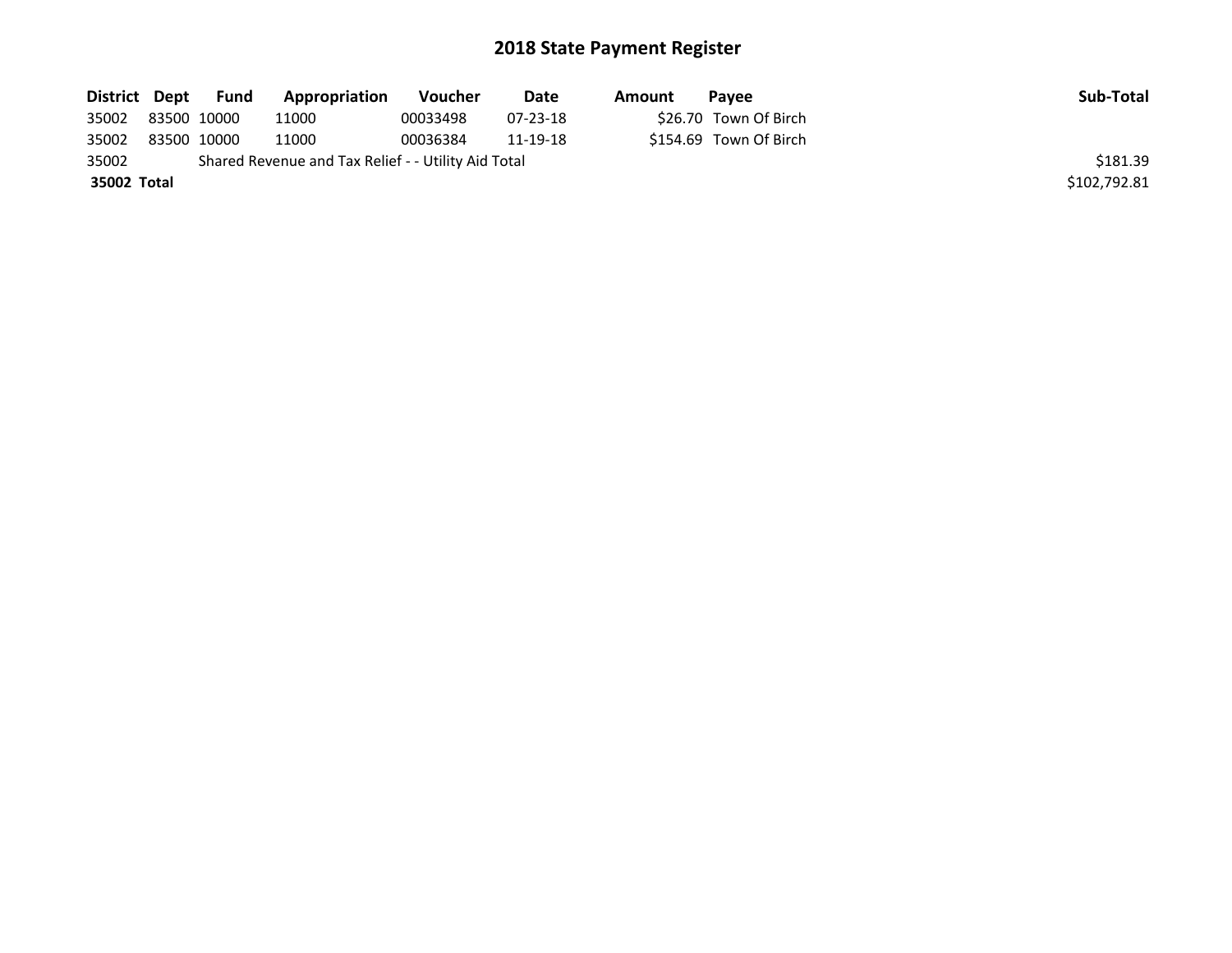| District Dept |             | <b>Fund</b> | Appropriation                                                      | Voucher  | Date           | <b>Amount</b> | Payee                       | Sub-Total    |
|---------------|-------------|-------------|--------------------------------------------------------------------|----------|----------------|---------------|-----------------------------|--------------|
| 35004         |             |             | Dept of Safety & Prof Services - - Fire Dues Distribution          |          |                |               |                             |              |
| 35004         | 16500 10000 |             | 22500                                                              | 00024372 | 07-26-18       |               | \$14,325.18 Town Of Bradley |              |
| 35004         |             |             | Dept of Safety & Prof Services - - Fire Dues Distribution Total    |          |                |               |                             | \$14,325.18  |
| 35004         |             |             | Dept of Natural Resources - - Aids In Lieu Of Taxes - Gener        |          |                |               |                             |              |
| 35004         |             | 37000 10000 | 50300                                                              | 00211556 | $02 - 02 - 18$ |               | \$8,535.00 Town Of Bradley  |              |
| 35004         |             |             | Dept of Natural Resources - - Aids In Lieu Of Taxes - Gener Total  |          |                |               |                             | \$8,535.00   |
| 35004         |             |             | Dept of Natural Resources - - Resaids - Cnty Forst, Cl & Mfl       |          |                |               |                             |              |
| 35004         |             | 37000 21200 | 57100                                                              | 00247687 | 06-28-18       |               | \$1,766.85 Town Of Bradley  |              |
| 35004         |             |             | Dept of Natural Resources - - Resaids - Cnty Forst, Cl & Mfl Total |          |                |               |                             | \$1,766.85   |
| 35004         |             |             | Dept of Natural Resources - - Fin Asst For Responsible Units       |          |                |               |                             |              |
| 35004         |             | 37000 27400 | 67000                                                              | 00235098 | 05-11-18       |               | \$6,278.72 Town Of Bradley  |              |
| 35004         |             |             | Dept of Natural Resources - - Fin Asst For Responsible Units Total |          |                |               |                             | \$6,278.72   |
| 35004         |             |             | WI Dept of Transportation - - Trns Aids To Mnc.-Sf                 |          |                |               |                             |              |
| 35004         |             | 39500 21100 | 19100                                                              | 00204543 | 01-02-18       |               | \$46,979.68 Town Of Bradley |              |
| 35004         |             | 39500 21100 | 19100                                                              | 00235051 | 04-02-18       |               | \$46,979.68 Town Of Bradley |              |
| 35004         |             | 39500 21100 | 19100                                                              | 00268750 | 07-02-18       |               | \$46,979.68 Town Of Bradley |              |
| 35004         |             | 39500 21100 | 19100                                                              | 00302802 | $10 - 01 - 18$ |               | \$46,979.70 Town Of Bradley |              |
| 35004         |             |             | WI Dept of Transportation - - Trns Aids To Mnc.-Sf Total           |          |                |               |                             | \$187,918.74 |
| 35004         |             |             | WI Dept of Transportation - - Loc Rd Imp Prg St Fd                 |          |                |               |                             |              |
| 35004         |             | 39500 21100 | 27800                                                              | 00297833 | 09-18-18       |               | \$15,053.79 Town Of Bradley |              |
| 35004         |             |             | WI Dept of Transportation - - Loc Rd Imp Prg St Fd Total           |          |                |               |                             | \$15,053.79  |
| 35004         |             |             | Shared Revenue and Tax Relief - - County And Municipal Aid         |          |                |               |                             |              |
| 35004         |             | 83500 10000 | 10500                                                              | 00033499 | 07-23-18       |               | \$5,967.30 Town Of Bradley  |              |
| 35004         |             | 83500 10000 | 10500                                                              | 00036385 | 11-19-18       |               | \$33,814.72 Town Of Bradley |              |
| 35004         |             |             | Shared Revenue and Tax Relief - - County And Municipal Aid Total   |          |                |               |                             | \$39,782.02  |
| 35004         |             |             | Shared Revenue and Tax Relief - - Exempt Computer Aid              |          |                |               |                             |              |
| 35004         | 83500 10000 |             | 10900                                                              | 00030749 | 07-23-18       |               | \$161.34 Town Of Bradley    |              |
| 35004         |             |             | Shared Revenue and Tax Relief - - Exempt Computer Aid Total        |          |                |               |                             | \$161.34     |
| 35004         |             |             | Shared Revenue and Tax Relief - - Utility Aid                      |          |                |               |                             |              |
| 35004         |             | 83500 10000 | 11000                                                              | 00033499 | 07-23-18       |               | \$1,586.85 Town Of Bradley  |              |
| 35004         |             | 83500 10000 | 11000                                                              | 00036385 | 11-19-18       |               | \$13,556.45 Town Of Bradley |              |
| 35004         |             |             | Shared Revenue and Tax Relief - - Utility Aid Total                |          |                |               |                             | \$15,143.30  |
| 35004         |             |             | Shared Revenue and Tax Relief - - Lottery & Gaming Credit          |          |                |               |                             |              |
| 35004         |             | 83500 52100 | 36300                                                              | 00027471 | 03-26-18       |               | \$1,926.43 Town Of Bradley  |              |
| 35004         |             |             | Shared Revenue and Tax Relief - - Lottery & Gaming Credit Total    |          |                |               |                             | \$1,926.43   |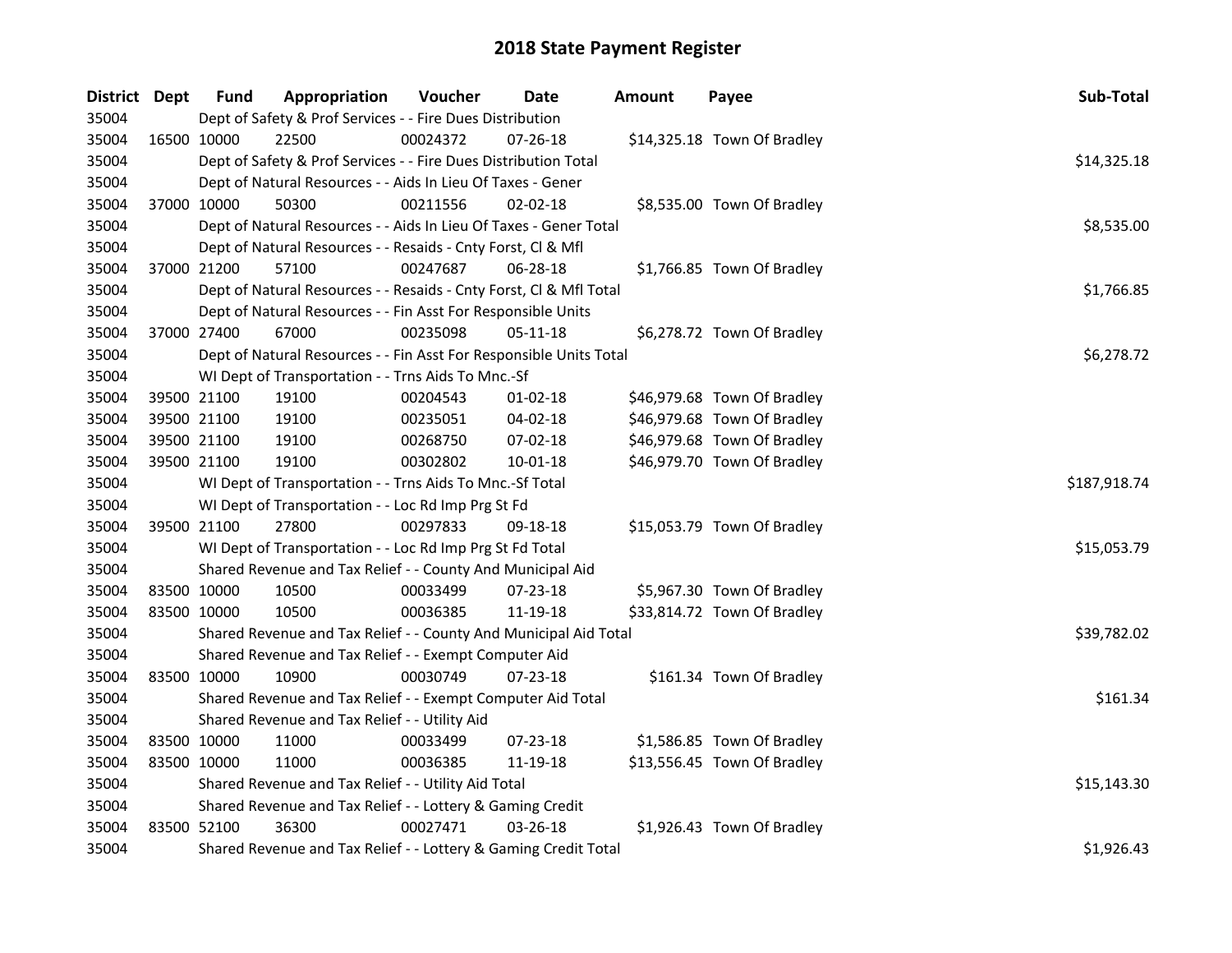| District Dept Fund | Appropriation | Voucher | Date | Amount | Payee | Sub-Total    |
|--------------------|---------------|---------|------|--------|-------|--------------|
| 35004 Total        |               |         |      |        |       | \$290,891.37 |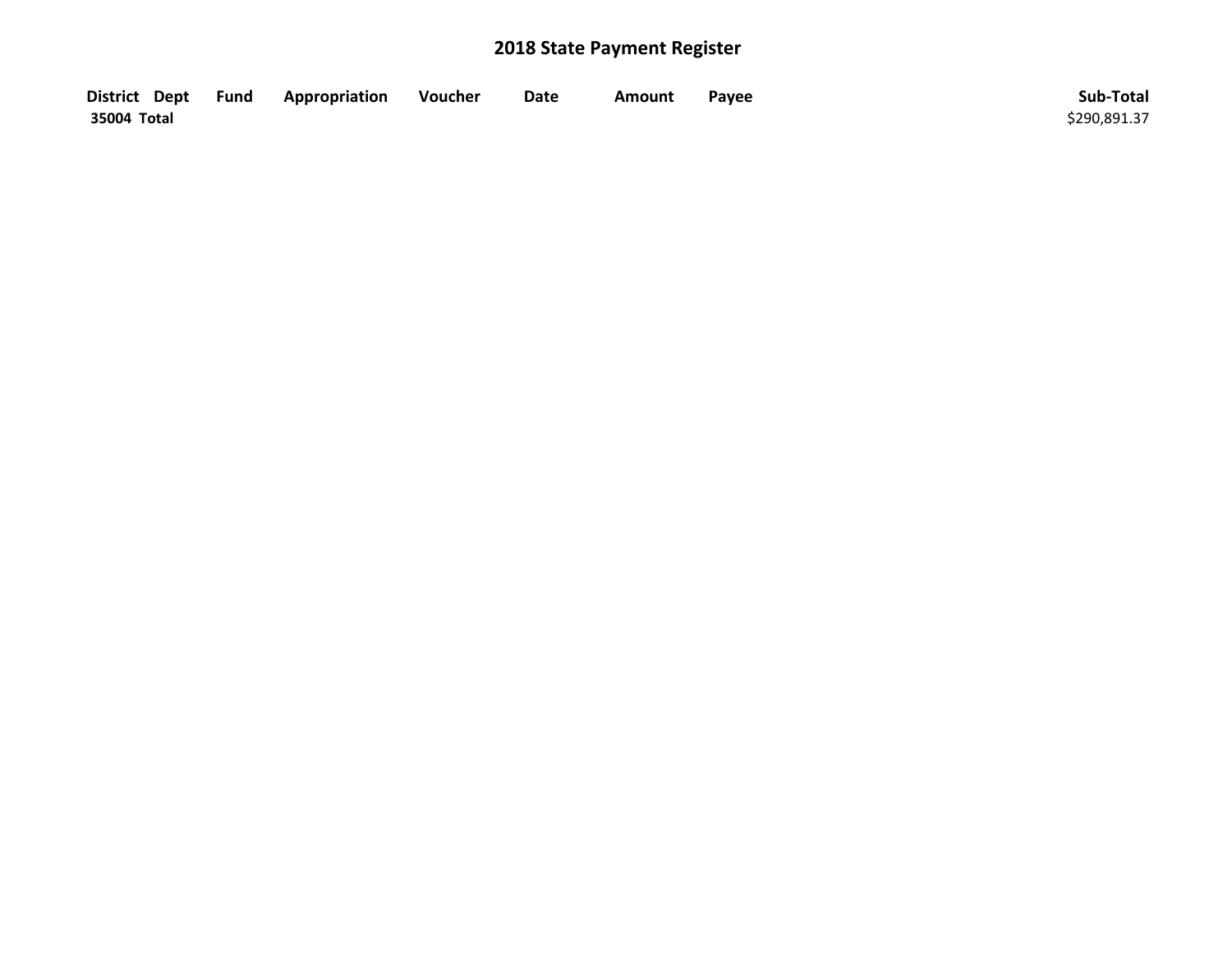| District Dept | <b>Fund</b> | Appropriation                                                      | Voucher  | Date           | <b>Amount</b> | Payee                       | Sub-Total    |
|---------------|-------------|--------------------------------------------------------------------|----------|----------------|---------------|-----------------------------|--------------|
| 35006         |             | Dept of Safety & Prof Services - - Fire Dues Distribution          |          |                |               |                             |              |
| 35006         | 16500 10000 | 22500                                                              | 00024373 | 07-25-18       |               | \$2,040.29 Town Of Corning  |              |
| 35006         |             | Dept of Safety & Prof Services - - Fire Dues Distribution Total    |          |                |               |                             | \$2,040.29   |
| 35006         |             | Dept of Natural Resources - - Aids In Lieu Of Taxes - Gener        |          |                |               |                             |              |
| 35006         | 37000 10000 | 50300                                                              | 00214035 | $02 - 13 - 18$ |               | \$12,924.71 Town Of Corning |              |
| 35006         | 37000 10000 | 50300                                                              | 00214036 | $02 - 13 - 18$ |               | \$33,835.50 Town Of Corning |              |
| 35006         | 37000 10000 | 50300                                                              | 00214037 | $02 - 13 - 18$ |               | \$5,172.51 Town Of Corning  |              |
| 35006         | 37000 10000 | 50300                                                              | 00229128 | 04-20-18       |               | \$153.91 Town Of Corning    |              |
| 35006         |             | Dept of Natural Resources - - Aids In Lieu Of Taxes - Gener Total  |          |                |               |                             | \$52,086.63  |
| 35006         |             | Dept of Natural Resources - - Resaids - Cnty Forst, Cl & Mfl       |          |                |               |                             |              |
| 35006         | 37000 21200 | 57100                                                              | 00247688 | 06-28-18       |               | \$11,340.12 Town Of Corning |              |
| 35006         |             | Dept of Natural Resources - - Resaids - Cnty Forst, Cl & Mfl Total |          |                |               |                             | \$11,340.12  |
| 35006         |             | Dept of Natural Resources - - Aids In Lieu Of Taxes - Sum S        |          |                |               |                             |              |
| 35006         | 37000 21200 | 57900                                                              | 00229127 | $04 - 20 - 18$ |               | \$1,408.00 Town Of Corning  |              |
| 35006         |             | Dept of Natural Resources - - Aids In Lieu Of Taxes - Sum S Total  |          |                |               |                             | \$1,408.00   |
| 35006         |             | Dept of Natural Resources - - Fin Asst For Responsible Units       |          |                |               |                             |              |
| 35006         | 37000 27400 | 67000                                                              | 00235560 | 05-11-18       |               | \$1,730.75 Town Of Corning  |              |
| 35006         |             | Dept of Natural Resources - - Fin Asst For Responsible Units Total |          |                |               |                             | \$1,730.75   |
| 35006         |             | WI Dept of Transportation - - Trns Aids To Mnc.-Sf                 |          |                |               |                             |              |
| 35006         | 39500 21100 | 19100                                                              | 00204544 | $01-02-18$     |               | \$57,951.16 Town Of Corning |              |
| 35006         | 39500 21100 | 19100                                                              | 00235052 | 04-02-18       |               | \$57,951.16 Town Of Corning |              |
| 35006         | 39500 21100 | 19100                                                              | 00268751 | 07-02-18       |               | \$57,951.16 Town Of Corning |              |
| 35006         | 39500 21100 | 19100                                                              | 00302803 | $10 - 01 - 18$ |               | \$57,951.19 Town Of Corning |              |
| 35006         |             | WI Dept of Transportation - - Trns Aids To Mnc.-Sf Total           |          |                |               |                             | \$231,804.67 |
| 35006         |             | WI Dept of Transportation - - Loc Rd Imp Prg St Fd                 |          |                |               |                             |              |
| 35006         | 39500 21100 | 27800                                                              | 00233887 | 03-27-18       |               | \$13,618.90 Town Of Corning |              |
| 35006         |             | WI Dept of Transportation - - Loc Rd Imp Prg St Fd Total           |          |                |               |                             | \$13,618.90  |
| 35006         |             | Shared Revenue and Tax Relief - - County And Municipal Aid         |          |                |               |                             |              |
| 35006         | 83500 10000 | 10500                                                              | 00033500 | 07-23-18       |               | \$4,460.83 Town Of Corning  |              |
| 35006         | 83500 10000 | 10500                                                              | 00036386 | 11-19-18       |               | \$25,278.06 Town Of Corning |              |
| 35006         |             | Shared Revenue and Tax Relief - - County And Municipal Aid Total   |          |                |               |                             | \$29,738.89  |
| 35006         |             | Shared Revenue and Tax Relief - - Exempt Computer Aid              |          |                |               |                             |              |
| 35006         | 83500 10000 | 10900                                                              | 00030750 | 07-23-18       |               | \$5.07 Town Of Corning      |              |
| 35006         |             | Shared Revenue and Tax Relief - - Exempt Computer Aid Total        |          |                |               |                             | \$5.07       |
| 35006 Total   |             |                                                                    |          |                |               |                             | \$343,773.32 |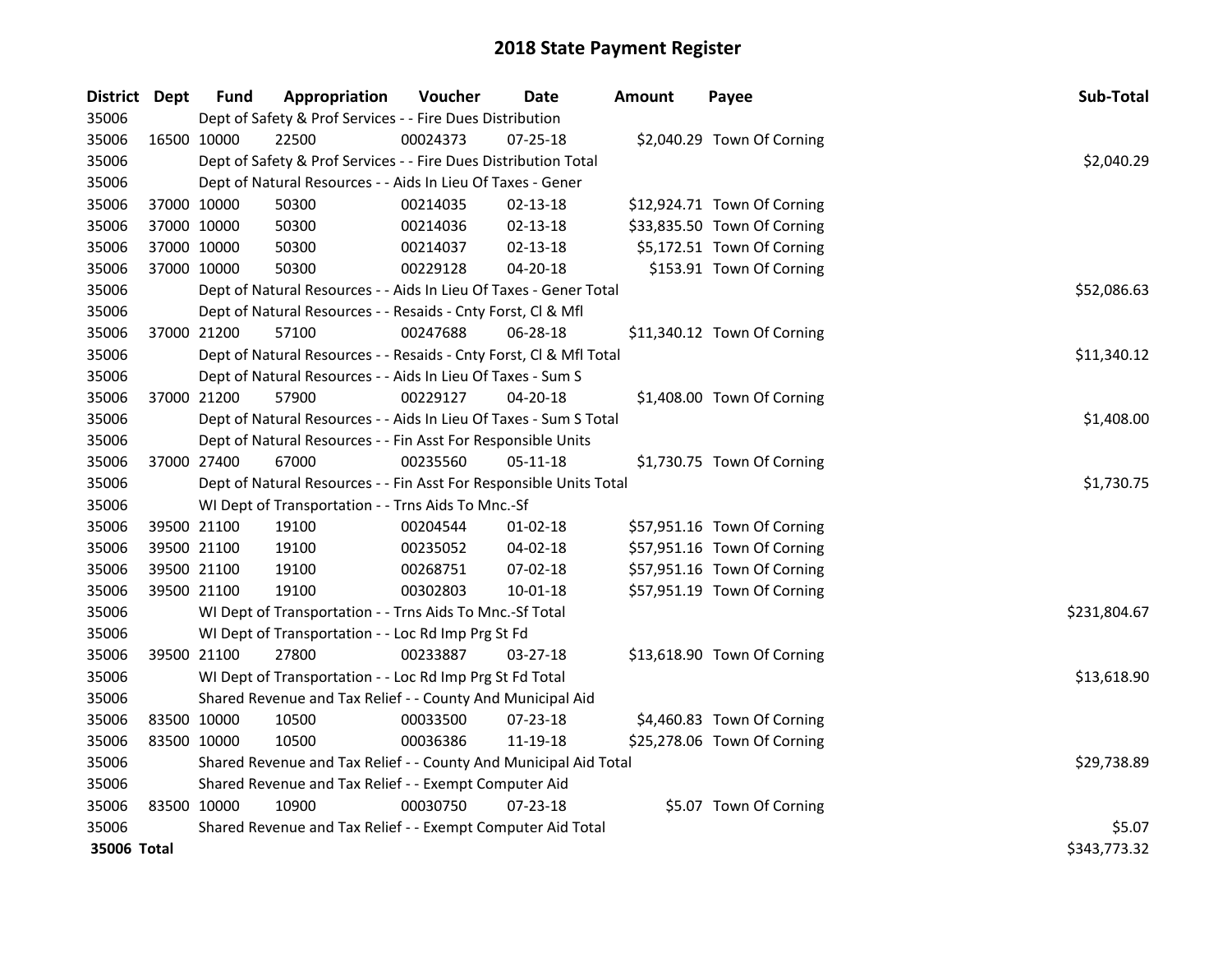| <b>District</b> | <b>Dept</b> | <b>Fund</b>                                                 | Appropriation                                                      | Voucher  | <b>Date</b>    | <b>Amount</b> | Payee                        | Sub-Total    |
|-----------------|-------------|-------------------------------------------------------------|--------------------------------------------------------------------|----------|----------------|---------------|------------------------------|--------------|
| 35008           |             |                                                             | Dept of Safety & Prof Services - - Fire Dues Distribution          |          |                |               |                              |              |
| 35008           |             | 16500 10000                                                 | 22500                                                              | 00024374 | $07 - 25 - 18$ |               | \$1,320.30 Harding, Town Of  |              |
| 35008           |             |                                                             | Dept of Safety & Prof Services - - Fire Dues Distribution Total    |          |                |               |                              | \$1,320.30   |
| 35008           |             |                                                             | Dept of Natural Resources - - Aids In Lieu Of Taxes - Gener        |          |                |               |                              |              |
| 35008           |             | 37000 10000                                                 | 50300                                                              | 00211695 | $02 - 02 - 18$ |               | \$33,290.70 Harding, Town Of |              |
| 35008           |             |                                                             | Dept of Natural Resources - - Aids In Lieu Of Taxes - Gener Total  |          |                |               |                              | \$33,290.70  |
| 35008           |             |                                                             | Dept of Natural Resources - - Resaids - Cnty Forst, Cl & Mfl       |          |                |               |                              |              |
| 35008           | 37000 21200 |                                                             | 57100                                                              | 00247689 | $06 - 28 - 18$ |               | \$8,405.35 Harding, Town Of  |              |
| 35008           |             |                                                             | Dept of Natural Resources - - Resaids - Cnty Forst, Cl & Mfl Total |          |                |               |                              | \$8,405.35   |
| 35008           |             |                                                             | Dept of Natural Resources - - Fin Asst For Responsible Units       |          |                |               |                              |              |
| 35008           |             | 37000 27400                                                 | 67000                                                              | 00235681 | $05-11-18$     |               | \$1,023.08 Harding, Town Of  |              |
| 35008           |             |                                                             | Dept of Natural Resources - - Fin Asst For Responsible Units Total |          |                |               |                              | \$1,023.08   |
| 35008           |             |                                                             | WI Dept of Transportation - - Trns Aids To Mnc.-Sf                 |          |                |               |                              |              |
| 35008           | 39500 21100 |                                                             | 19100                                                              | 00204545 | $01 - 02 - 18$ |               | \$20,204.96 Harding, Town Of |              |
| 35008           | 39500 21100 |                                                             | 19100                                                              | 00235053 | $04 - 02 - 18$ |               | \$20,204.96 Harding, Town Of |              |
| 35008           | 39500 21100 |                                                             | 19100                                                              | 00268752 | 07-02-18       |               | \$20,204.96 Harding, Town Of |              |
| 35008           | 39500 21100 |                                                             | 19100                                                              | 00302804 | $10 - 01 - 18$ |               | \$20,204.99 Harding, Town Of |              |
| 35008           |             |                                                             | WI Dept of Transportation - - Trns Aids To Mnc.-Sf Total           |          |                |               |                              | \$80,819.87  |
| 35008           |             |                                                             | WI Dept of Transportation - - Loc Rd Imp Prg St Fd                 |          |                |               |                              |              |
| 35008           | 39500 21100 |                                                             | 27800                                                              | 00305576 | 10-02-18       |               | \$15,068.78 Harding, Town Of |              |
| 35008           |             |                                                             | WI Dept of Transportation - - Loc Rd Imp Prg St Fd Total           |          |                |               |                              | \$15,068.78  |
| 35008           |             |                                                             | Shared Revenue and Tax Relief - - County And Municipal Aid         |          |                |               |                              |              |
| 35008           | 83500 10000 |                                                             | 10500                                                              | 00033501 | $07 - 23 - 18$ |               | \$1,221.69 Harding, Town Of  |              |
| 35008           | 83500 10000 |                                                             | 10500                                                              | 00036387 | 11-19-18       |               | \$6,922.92 Harding, Town Of  |              |
| 35008           |             |                                                             | Shared Revenue and Tax Relief - - County And Municipal Aid Total   |          |                |               |                              | \$8,144.61   |
| 35008           |             |                                                             | Shared Revenue and Tax Relief - - Exempt Computer Aid              |          |                |               |                              |              |
| 35008           | 83500 10000 |                                                             | 10900                                                              | 00030751 | $07 - 23 - 18$ |               | \$5.07 Harding, Town Of      |              |
| 35008           |             | Shared Revenue and Tax Relief - - Exempt Computer Aid Total | \$5.07                                                             |          |                |               |                              |              |
| 35008 Total     |             |                                                             |                                                                    |          |                |               |                              | \$148,077.76 |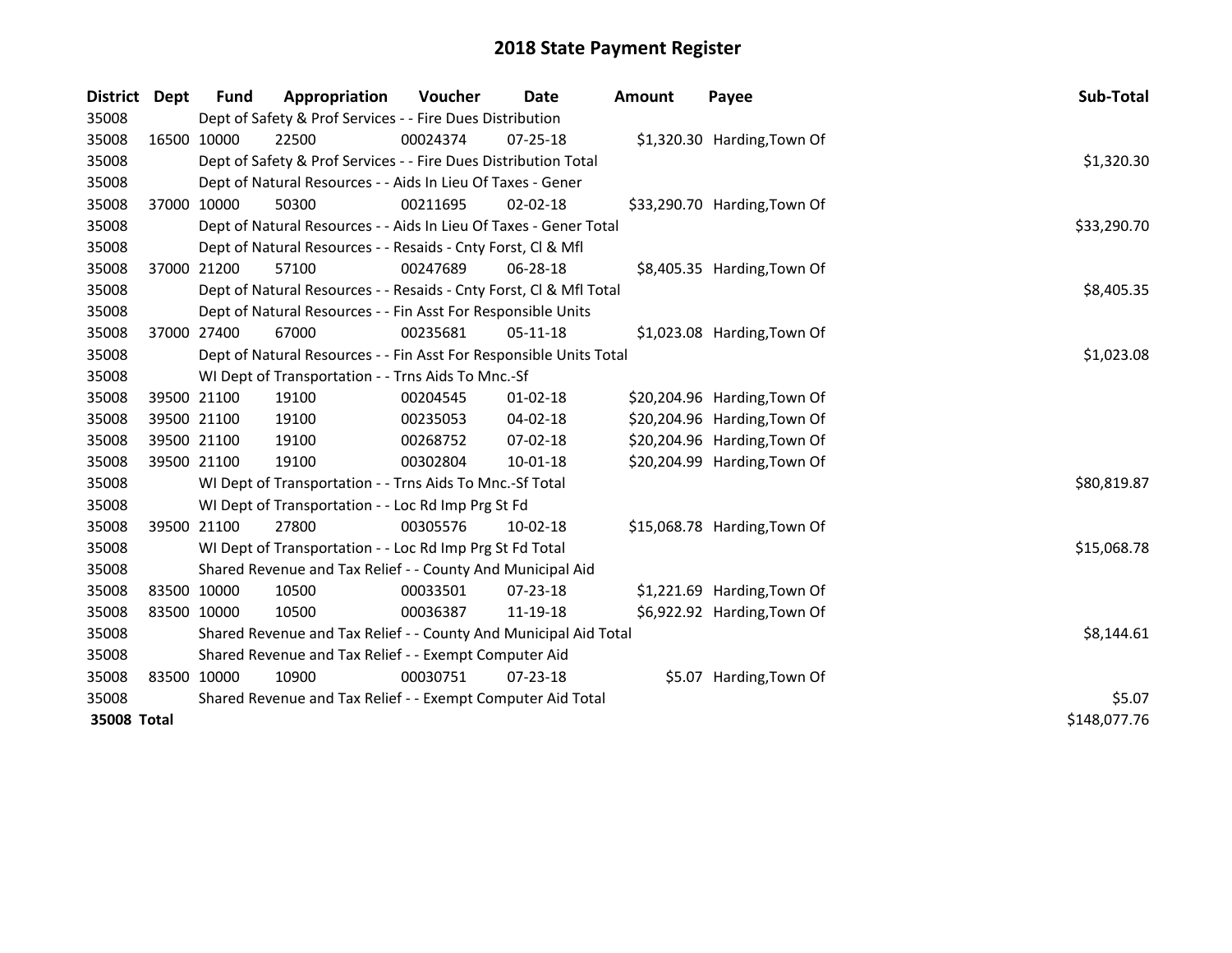| District Dept |             | <b>Fund</b>                                           | Appropriation                                                      | Voucher  | Date           | <b>Amount</b> | Payee                        | Sub-Total    |
|---------------|-------------|-------------------------------------------------------|--------------------------------------------------------------------|----------|----------------|---------------|------------------------------|--------------|
| 35010         |             |                                                       | Dept of Safety & Prof Services - - Fire Dues Distribution          |          |                |               |                              |              |
| 35010         | 16500 10000 |                                                       | 22500                                                              | 00024375 | $07 - 24 - 18$ |               | \$4,659.85 Town Of Harrison  |              |
| 35010         |             |                                                       | Dept of Safety & Prof Services - - Fire Dues Distribution Total    |          |                |               |                              | \$4,659.85   |
| 35010         |             |                                                       | Dept of Natural Resources - - Aids In Lieu Of Taxes - Gener        |          |                |               |                              |              |
| 35010         | 37000 10000 |                                                       | 50300                                                              | 00211624 | 02-02-18       |               | \$762.80 Town Of Harrison    |              |
| 35010         | 37000 10000 |                                                       | 50300                                                              | 00229317 | 04-20-18       |               | \$36.80 Town Of Harrison     |              |
| 35010         |             |                                                       | Dept of Natural Resources - - Aids In Lieu Of Taxes - Gener Total  | \$799.60 |                |               |                              |              |
| 35010         |             |                                                       | Dept of Natural Resources - - Resaids - Cnty Forst, Cl & Mfl       |          |                |               |                              |              |
| 35010         |             | 37000 21200                                           | 57100                                                              | 00247690 | 06-28-18       |               | \$8,294.45 Town Of Harrison  |              |
| 35010         |             |                                                       | Dept of Natural Resources - - Resaids - Cnty Forst, Cl & Mfl Total |          |                |               |                              | \$8,294.45   |
| 35010         |             |                                                       | Dept of Natural Resources - - Aids In Lieu Of Taxes - Sum S        |          |                |               |                              |              |
| 35010         | 37000 21200 |                                                       | 57900                                                              | 00229315 | 04-20-18       |               | \$38.88 Town Of Harrison     |              |
| 35010         | 37000 21200 |                                                       | 57900                                                              | 00229316 | 04-20-18       |               | \$4.09 Town Of Harrison      |              |
| 35010         |             |                                                       | Dept of Natural Resources - - Aids In Lieu Of Taxes - Sum S Total  | \$42.97  |                |               |                              |              |
| 35010         |             |                                                       | WI Dept of Transportation - - Trns Aids To Mnc.-Sf                 |          |                |               |                              |              |
| 35010         | 39500 21100 |                                                       | 19100                                                              | 00204546 | $01-02-18$     |               | \$34,819.67 Town Of Harrison |              |
| 35010         | 39500 21100 |                                                       | 19100                                                              | 00235054 | 04-02-18       |               | \$34,819.67 Town Of Harrison |              |
| 35010         | 39500 21100 |                                                       | 19100                                                              | 00268753 | 07-02-18       |               | \$34,819.67 Town Of Harrison |              |
| 35010         | 39500 21100 |                                                       | 19100                                                              | 00302805 | $10 - 01 - 18$ |               | \$34,819.69 Town Of Harrison |              |
| 35010         |             |                                                       | WI Dept of Transportation - - Trns Aids To Mnc.-Sf Total           |          |                |               |                              | \$139,278.70 |
| 35010         |             |                                                       | WI Dept of Transportation - - Loc Rd Imp Prg St Fd                 |          |                |               |                              |              |
| 35010         | 39500 21100 |                                                       | 27800                                                              | 00327859 | 12-03-18       |               | \$15,068.78 Town Of Harrison |              |
| 35010         |             |                                                       | WI Dept of Transportation - - Loc Rd Imp Prg St Fd Total           |          |                |               |                              | \$15,068.78  |
| 35010         |             |                                                       | Shared Revenue and Tax Relief - - County And Municipal Aid         |          |                |               |                              |              |
| 35010         | 83500 10000 |                                                       | 10500                                                              | 00033502 | $07 - 23 - 18$ |               | \$2,607.93 Town Of Harrison  |              |
| 35010         | 83500 10000 |                                                       | 10500                                                              | 00036388 | 11-19-18       |               | \$14,778.24 Town Of Harrison |              |
| 35010         |             |                                                       | Shared Revenue and Tax Relief - - County And Municipal Aid Total   |          |                |               |                              | \$17,386.17  |
| 35010         |             | Shared Revenue and Tax Relief - - Exempt Computer Aid |                                                                    |          |                |               |                              |              |
| 35010         | 83500 10000 |                                                       | 10900                                                              | 00030752 | $07 - 23 - 18$ |               | \$2.03 Town Of Harrison      |              |
| 35010         |             |                                                       | Shared Revenue and Tax Relief - - Exempt Computer Aid Total        | \$2.03   |                |               |                              |              |
| 35010 Total   |             |                                                       |                                                                    |          |                |               |                              | \$185,532.55 |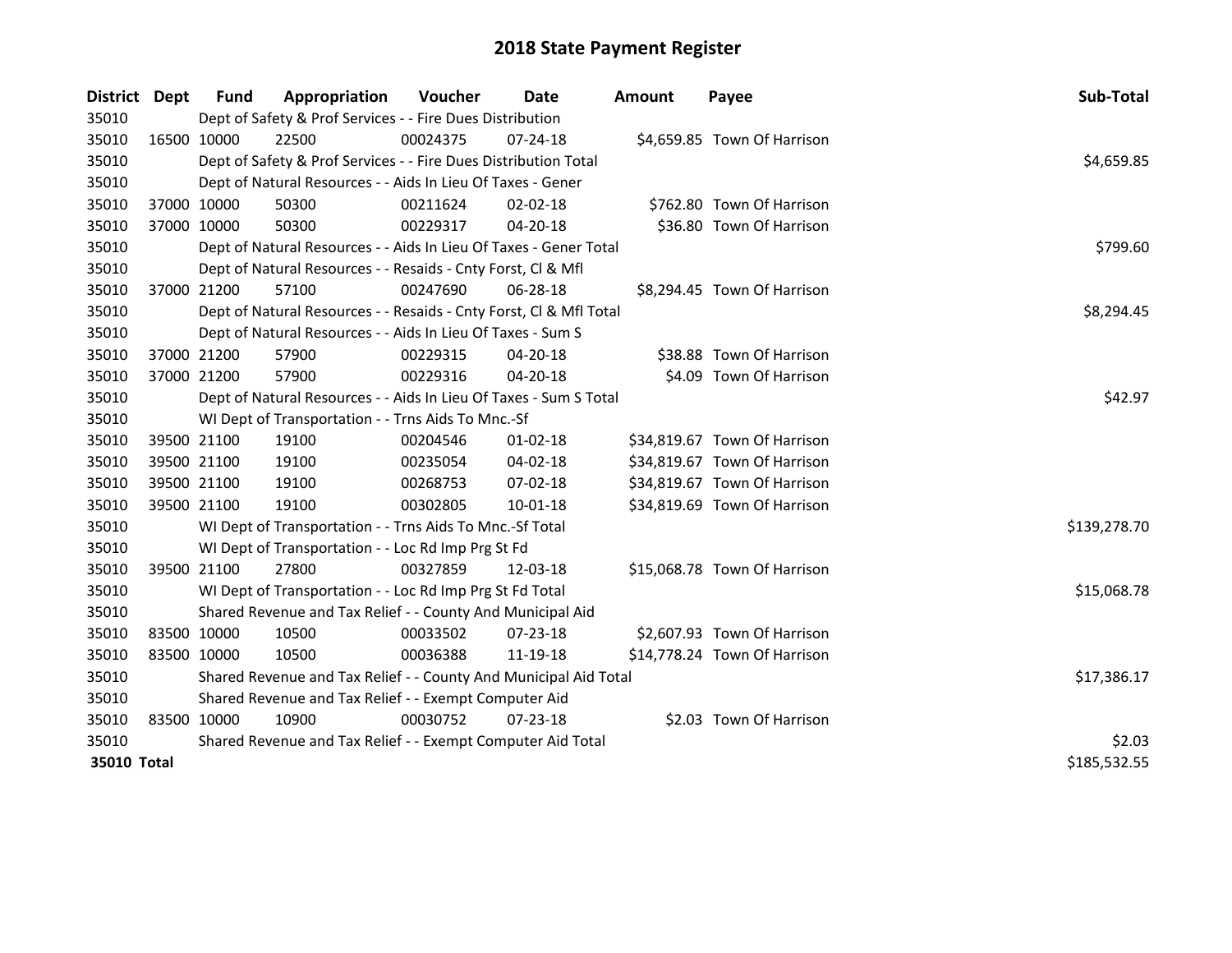| District Dept |             | <b>Fund</b> | Appropriation                                                       | Voucher    | Date           | <b>Amount</b> | Payee                    | Sub-Total   |
|---------------|-------------|-------------|---------------------------------------------------------------------|------------|----------------|---------------|--------------------------|-------------|
| 35012         |             |             | Dept of Safety & Prof Services - - Fire Dues Distribution           |            |                |               |                          |             |
| 35012         | 16500 10000 |             | 22500                                                               | 00024376   | 07-25-18       |               | \$5,362.59 Town Of King  |             |
| 35012         |             |             | Dept of Safety & Prof Services - - Fire Dues Distribution Total     |            |                |               |                          | \$5,362.59  |
| 35012         |             |             | Dept of Natural Resources - - Aids In Lieu Of Taxes - Gener         |            |                |               |                          |             |
| 35012         | 37000 10000 |             | 50300                                                               | 00211633   | 02-02-18       |               | \$2,114.80 Town Of King  |             |
| 35012         | 37000 10000 |             | 50300                                                               | 00211634   | 02-02-18       |               | \$42,753.26 Town Of King |             |
| 35012         |             |             | Dept of Natural Resources - - Aids In Lieu Of Taxes - Gener Total   |            |                |               |                          | \$44,868.06 |
| 35012         |             |             | Dept of Natural Resources - - Resaids - Cnty Forst, Cl & Mfl        |            |                |               |                          |             |
| 35012         |             | 37000 21200 | 57100                                                               | 00247691   | 06-28-18       |               | \$1,582.18 Town Of King  |             |
| 35012         |             |             | Dept of Natural Resources - - Resaids - Cnty Forst, Cl & Mfl Total  |            |                |               |                          | \$1,582.18  |
| 35012         |             |             | Dept of Natural Resources - - Aids In Lieu Of Taxes - Sum S         |            |                |               |                          |             |
| 35012         |             | 37000 21200 | 57900                                                               | 00229350   | 04-20-18       |               | \$406.66 Town Of King    |             |
| 35012         |             |             | Dept of Natural Resources - - Aids In Lieu Of Taxes - Sum S Total   |            |                |               |                          | \$406.66    |
| 35012         |             |             | Dept of Natural Resources - - Fin Asst For Responsible Units        |            |                |               |                          |             |
| 35012         | 37000 27400 |             | 67000                                                               | 00235197   | 05-11-18       |               | \$2,610.39 Town Of King  |             |
| 35012         |             |             | Dept of Natural Resources - - Fin Asst For Responsible Units Total  | \$2,610.39 |                |               |                          |             |
| 35012         |             |             | WI Dept of Transportation - - Disastr Damag Aid Sf                  |            |                |               |                          |             |
| 35012         | 39500 21100 |             | 17400                                                               | 00211455   | 01-29-18       |               | \$1,112.43 Town Of King  |             |
| 35012         |             |             | WI Dept of Transportation - - Disastr Damag Aid Sf Total            |            |                |               |                          | \$1,112.43  |
| 35012         |             |             | WI Dept of Transportation - - Trns Aids To Mnc.-Sf                  |            |                |               |                          |             |
| 35012         |             | 39500 21100 | 19100                                                               | 00204547   | 01-02-18       |               | \$20,658.87 Town Of King |             |
| 35012         |             | 39500 21100 | 19100                                                               | 00235055   | 04-02-18       |               | \$20,658.87 Town Of King |             |
| 35012         |             | 39500 21100 | 19100                                                               | 00268754   | 07-02-18       |               | \$20,658.87 Town Of King |             |
| 35012         | 39500 21100 |             | 19100                                                               | 00302806   | 10-01-18       |               | \$20,658.90 Town Of King |             |
| 35012         |             |             | WI Dept of Transportation - - Trns Aids To Mnc.-Sf Total            |            |                |               |                          | \$82,635.51 |
| 35012         |             |             | WI Dept of Transportation - - Loc Rd Imp Prg St Fd                  |            |                |               |                          |             |
| 35012         | 39500 21100 |             | 27800                                                               | 00247599   | 04-30-18       |               | \$13,618.95 Town Of King |             |
| 35012         |             |             | WI Dept of Transportation - - Loc Rd Imp Prg St Fd Total            |            |                |               |                          | \$13,618.95 |
| 35012         |             |             | Department of Military Affairs - - Major Disaster Assist; Pif       |            |                |               |                          |             |
| 35012         |             | 46500 27200 | 36500                                                               | 00046278   | $07-13-18$     |               | \$12,880.08 Town Of King |             |
| 35012         |             |             | Department of Military Affairs - - Major Disaster Assist; Pif Total |            |                |               |                          | \$12,880.08 |
| 35012         |             |             | Department of Revenue - - Payments For Municipal Svcs               |            |                |               |                          |             |
| 35012         |             | 56600 10000 | 50100                                                               | 00026824   | $01 - 31 - 18$ |               | \$126.53 Town Of King    |             |
| 35012         |             |             | Department of Revenue - - Payments For Municipal Svcs Total         |            |                |               |                          | \$126.53    |
| 35012         |             |             | Shared Revenue and Tax Relief - - County And Municipal Aid          |            |                |               |                          |             |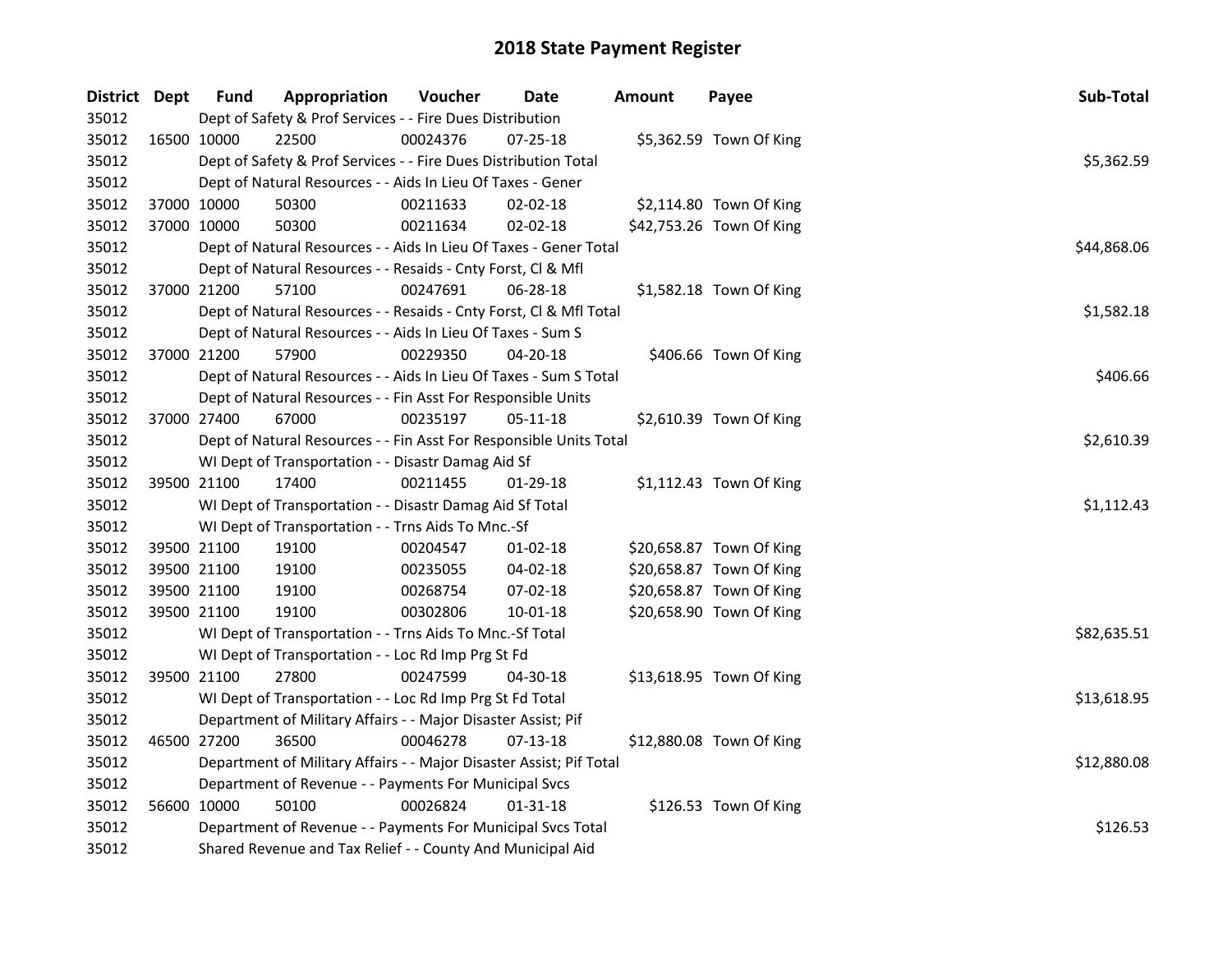| District    | Dept | Fund        | Appropriation                                                    | Voucher  | Date           | <b>Amount</b> | Payee                    | Sub-Total    |
|-------------|------|-------------|------------------------------------------------------------------|----------|----------------|---------------|--------------------------|--------------|
| 35012       |      | 83500 10000 | 10500                                                            | 00033503 | $07 - 23 - 18$ |               | $$1,423.71$ Town Of King |              |
| 35012       |      | 83500 10000 | 10500                                                            | 00036389 | 11-19-18       |               | \$8,067.67 Town Of King  |              |
| 35012       |      |             | Shared Revenue and Tax Relief - - County And Municipal Aid Total |          |                |               |                          | \$9,491.38   |
| 35012       |      |             | Shared Revenue and Tax Relief - - Exempt Computer Aid            |          |                |               |                          |              |
| 35012       |      | 83500 10000 | 10900                                                            | 00030753 | $07 - 23 - 18$ |               | \$39.57 Town Of King     |              |
| 35012       |      |             | Shared Revenue and Tax Relief - - Exempt Computer Aid Total      |          |                |               |                          | \$39.57      |
| 35012       |      |             | Shared Revenue and Tax Relief - - Utility Aid                    |          |                |               |                          |              |
| 35012       |      | 83500 10000 | 11000                                                            | 00033503 | $07 - 23 - 18$ |               | \$103.14 Town Of King    |              |
| 35012       |      | 83500 10000 | 11000                                                            | 00036389 | 11-19-18       |               | \$598.17 Town Of King    |              |
| 35012       |      |             | Shared Revenue and Tax Relief - - Utility Aid Total              |          |                |               |                          | \$701.31     |
| 35012 Total |      |             |                                                                  |          |                |               |                          | \$175,435.64 |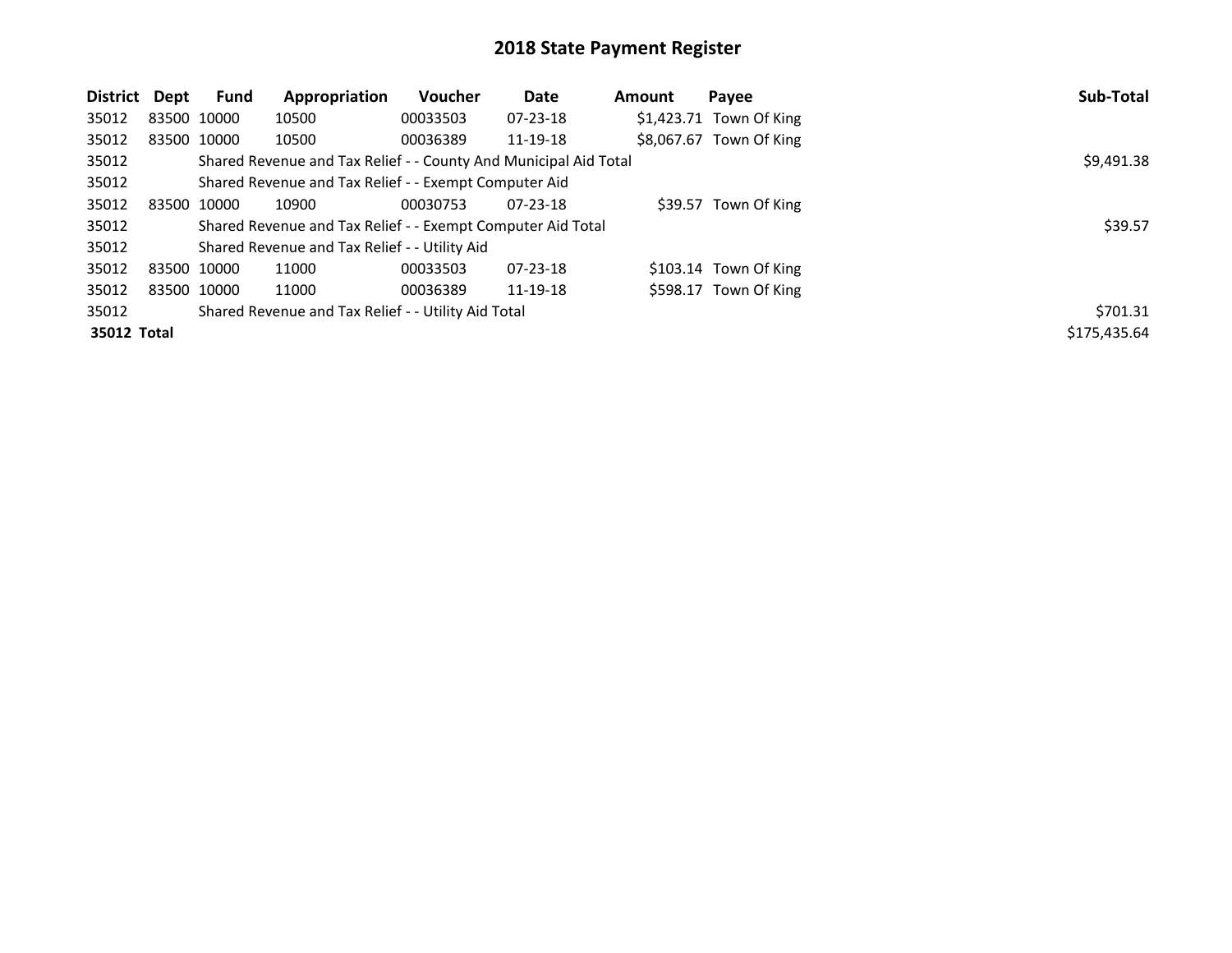| District Dept |             | <b>Fund</b> | Appropriation                                                      | Voucher     | Date           | Amount | Payee                       | Sub-Total    |
|---------------|-------------|-------------|--------------------------------------------------------------------|-------------|----------------|--------|-----------------------------|--------------|
| 35014         |             |             | Dept of Safety & Prof Services - - Fire Dues Distribution          |             |                |        |                             |              |
| 35014         | 16500 10000 |             | 22500                                                              | 00024377    | 07-25-18       |        | \$7,656.00 Town Of Merrill  |              |
| 35014         |             |             | Dept of Safety & Prof Services - - Fire Dues Distribution Total    |             |                |        |                             | \$7,656.00   |
| 35014         |             |             | Dept of Natural Resources - - Aids In Lieu Of Taxes - Gener        |             |                |        |                             |              |
| 35014         | 37000 10000 |             | 50300                                                              | 00211807    | 02-02-18       |        | \$3,456.97 Town Of Merrill  |              |
| 35014         | 37000 10000 |             | 50300                                                              | 00211808    | 02-02-18       |        | \$7,576.26 Town Of Merrill  |              |
| 35014         | 37000 10000 |             | 50300                                                              | 00230093    | 04-20-18       |        | \$155.96 Town Of Merrill    |              |
| 35014         | 37000 10000 |             | 50300                                                              | 00230095    | 04-20-18       |        | \$132.99 Town Of Merrill    |              |
| 35014         |             |             | Dept of Natural Resources - - Aids In Lieu Of Taxes - Gener Total  | \$11,322.18 |                |        |                             |              |
| 35014         |             |             | Dept of Natural Resources - - Gen Program Ops-State Funds-Fr       |             |                |        |                             |              |
| 35014         | 37000 21200 |             | 16600                                                              | 00209419    | $01 - 25 - 18$ |        | \$150.00 Town Of Merrill    |              |
| 35014         |             |             | Dept of Natural Resources - - Gen Program Ops-State Funds-Fr Total |             |                |        |                             | \$150.00     |
| 35014         |             |             | Dept of Natural Resources - - Resaids - Cnty Forst, Cl & Mfl       |             |                |        |                             |              |
| 35014         | 37000 21200 |             | 57100                                                              | 00247692    | 06-28-18       |        | \$1,864.37 Town Of Merrill  |              |
| 35014         |             |             | Dept of Natural Resources - - Resaids - Cnty Forst, Cl & Mfl Total |             |                |        |                             | \$1,864.37   |
| 35014         |             |             | Dept of Natural Resources - - Aids In Lieu Of Taxes - Sum S        |             |                |        |                             |              |
| 35014         | 37000 21200 |             | 57900                                                              | 00230092    | 04-20-18       |        | \$140.80 Town Of Merrill    |              |
| 35014         | 37000 21200 |             | 57900                                                              | 00230094    | $04 - 20 - 18$ |        | \$239.16 Town Of Merrill    |              |
| 35014         |             |             | Dept of Natural Resources - - Aids In Lieu Of Taxes - Sum S Total  |             |                |        |                             | \$379.96     |
| 35014         |             |             | Dept of Natural Resources - - Fin Asst For Responsible Units       |             |                |        |                             |              |
| 35014         | 37000 27400 |             | 67000                                                              | 00235690    | 05-11-18       |        | \$4,110.53 Town Of Merrill  |              |
| 35014         |             |             | Dept of Natural Resources - - Fin Asst For Responsible Units Total |             |                |        |                             | \$4,110.53   |
| 35014         |             |             | WI Dept of Transportation - - Trns Aids To Mnc.-Sf                 |             |                |        |                             |              |
| 35014         | 39500 21100 |             | 19100                                                              | 00204548    | $01 - 02 - 18$ |        | \$39,681.29 Town Of Merrill |              |
| 35014         | 39500 21100 |             | 19100                                                              | 00235056    | 04-02-18       |        | \$39,681.29 Town Of Merrill |              |
| 35014         | 39500 21100 |             | 19100                                                              | 00268755    | 07-02-18       |        | \$39,681.29 Town Of Merrill |              |
| 35014         | 39500 21100 |             | 19100                                                              | 00302807    | $10 - 01 - 18$ |        | \$39,681.29 Town Of Merrill |              |
| 35014         |             |             | WI Dept of Transportation - - Trns Aids To Mnc.-Sf Total           |             |                |        |                             | \$158,725.16 |
| 35014         |             |             | Department of Revenue - - Payments For Municipal Svcs              |             |                |        |                             |              |
| 35014         | 56600 10000 |             | 50100                                                              | 00026825    | 01-31-18       |        | \$107.67 Town Of Merrill    |              |
| 35014         |             |             | Department of Revenue - - Payments For Municipal Svcs Total        |             |                |        |                             | \$107.67     |
| 35014         |             |             | Shared Revenue and Tax Relief - - County And Municipal Aid         |             |                |        |                             |              |
| 35014         | 83500 10000 |             | 10500                                                              | 00033504    | 07-23-18       |        | \$11,600.95 Town Of Merrill |              |
| 35014         | 83500 10000 |             | 10500                                                              | 00036390    | 11-19-18       |        | \$65,738.72 Town Of Merrill |              |
| 35014         |             |             | Shared Revenue and Tax Relief - - County And Municipal Aid Total   |             | \$77,339.67    |        |                             |              |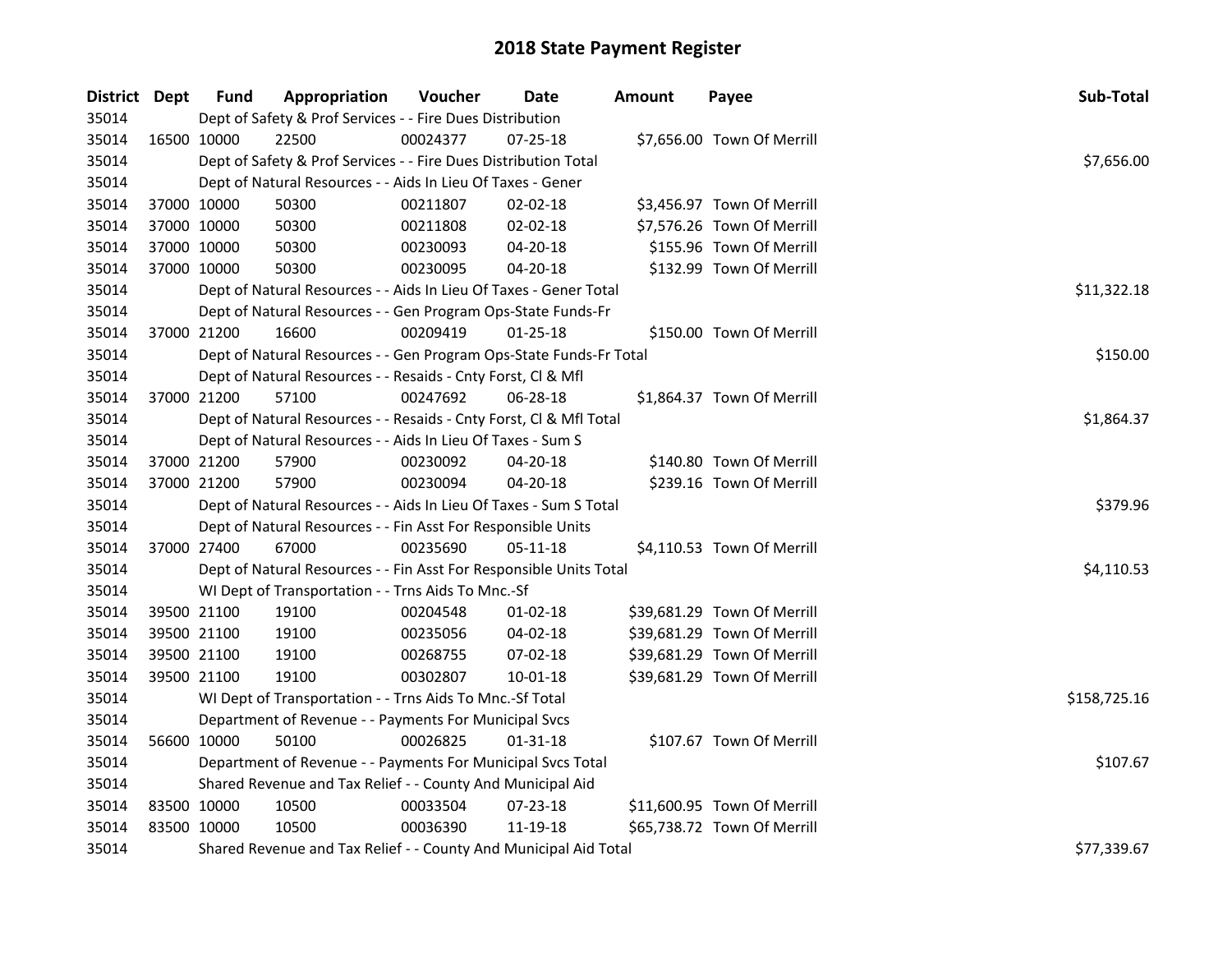| District    | Dept | <b>Fund</b>                                                 | Appropriation                                                   | <b>Voucher</b> | Date           | Amount | Payee                      | Sub-Total    |
|-------------|------|-------------------------------------------------------------|-----------------------------------------------------------------|----------------|----------------|--------|----------------------------|--------------|
| 35014       |      |                                                             | Shared Revenue and Tax Relief - - Exempt Computer Aid           |                |                |        |                            |              |
| 35014       |      | 83500 10000                                                 | 10900                                                           | 00034847       | 09-14-18       |        | \$29.45 Town Of Merrill    |              |
| 35014       |      | Shared Revenue and Tax Relief - - Exempt Computer Aid Total | \$29.45                                                         |                |                |        |                            |              |
| 35014       |      |                                                             | Shared Revenue and Tax Relief - - Utility Aid                   |                |                |        |                            |              |
| 35014       |      | 83500 10000                                                 | 11000                                                           | 00033504       | $07 - 23 - 18$ |        | \$154.55 Town Of Merrill   |              |
| 35014       |      | 83500 10000                                                 | 11000                                                           | 00036390       | 11-19-18       |        | \$896.39 Town Of Merrill   |              |
| 35014       |      |                                                             | Shared Revenue and Tax Relief - - Utility Aid Total             |                |                |        |                            | \$1,050.94   |
| 35014       |      |                                                             | Shared Revenue and Tax Relief - - Lottery & Gaming Credit       |                |                |        |                            |              |
| 35014       |      | 83500 52100                                                 | 36300                                                           | 00027472       | $03 - 26 - 18$ |        | \$7.347.05 Town Of Merrill |              |
| 35014       |      |                                                             | Shared Revenue and Tax Relief - - Lottery & Gaming Credit Total |                |                |        |                            | \$7,347.05   |
| 35014 Total |      |                                                             |                                                                 |                |                |        |                            | \$270,082.98 |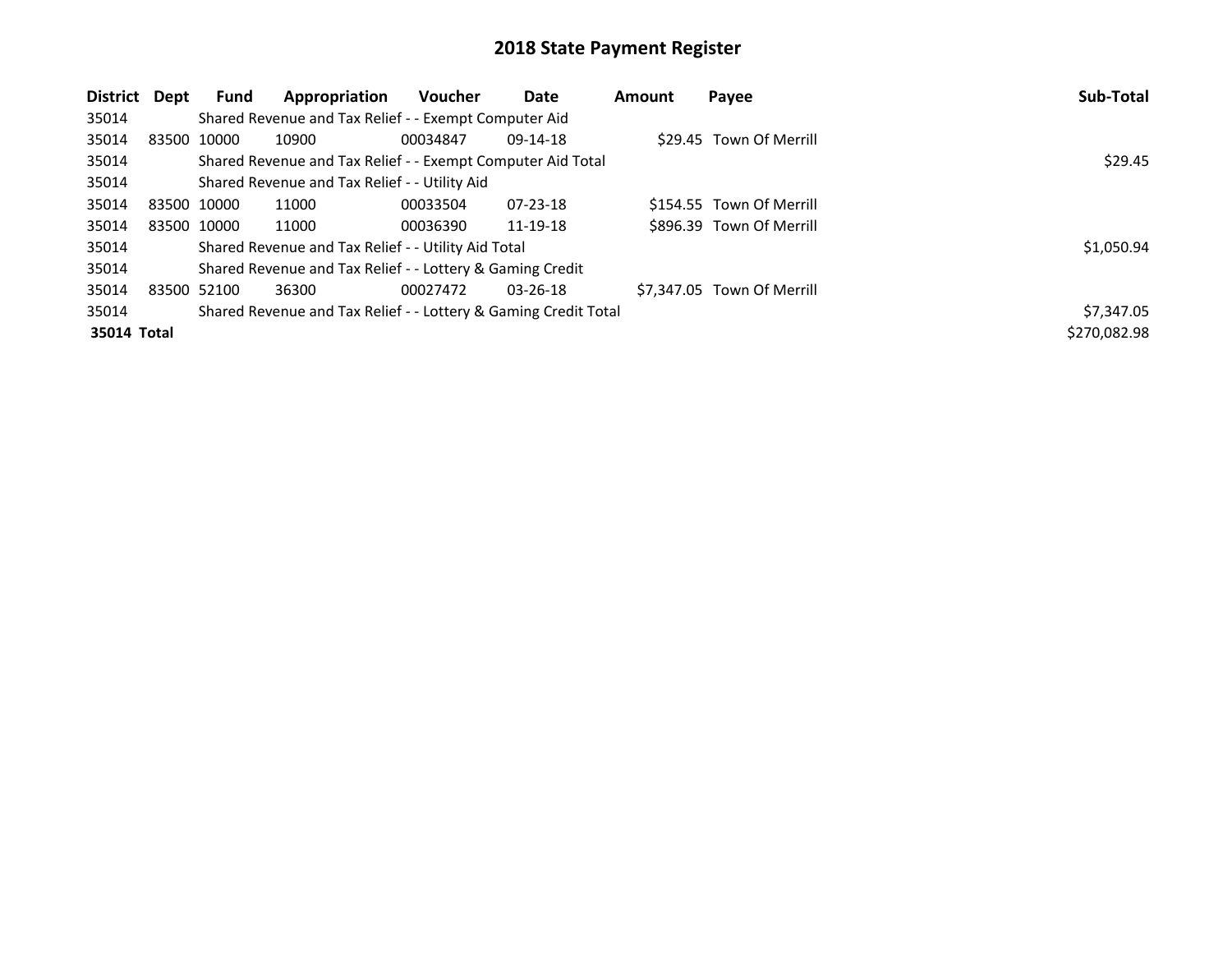| <b>District</b> | Dept        | <b>Fund</b>                                               | Appropriation                                                      | Voucher    | <b>Date</b>    | <b>Amount</b> | Payee                          | Sub-Total    |
|-----------------|-------------|-----------------------------------------------------------|--------------------------------------------------------------------|------------|----------------|---------------|--------------------------------|--------------|
| 35016           |             |                                                           | Dept of Safety & Prof Services - - Fire Dues Distribution          |            |                |               |                                |              |
| 35016           | 16500 10000 |                                                           | 22500                                                              | 00024378   | 07-25-18       |               | \$5,484.81 Town Of Pine River  |              |
| 35016           |             |                                                           | Dept of Safety & Prof Services - - Fire Dues Distribution Total    |            |                |               |                                | \$5,484.81   |
| 35016           |             |                                                           | Dept of Natural Resources - - Aids In Lieu Of Taxes - Gener        |            |                |               |                                |              |
| 35016           | 37000 10000 |                                                           | 50300                                                              | 00211824   | $02 - 02 - 18$ |               | \$75.06 Town Of Pine River     |              |
| 35016           |             |                                                           | Dept of Natural Resources - - Aids In Lieu Of Taxes - Gener Total  |            |                |               |                                | \$75.06      |
| 35016           |             |                                                           | Dept of Natural Resources - - Resaids - Cnty Forst, Cl & Mfl       |            |                |               |                                |              |
| 35016           |             | 37000 21200                                               | 57100                                                              | 00247693   | 06-28-18       |               | \$1,888.37 Town Of Pine River  |              |
| 35016           |             |                                                           | Dept of Natural Resources - - Resaids - Cnty Forst, Cl & Mfl Total |            |                |               |                                | \$1,888.37   |
| 35016           |             |                                                           | Dept of Natural Resources - - Fin Asst For Responsible Units       |            |                |               |                                |              |
| 35016           | 37000 27400 |                                                           | 67000                                                              | 00235941   | 05-11-18       |               | \$2,642.09 Town Of Pine River  |              |
| 35016           |             |                                                           | Dept of Natural Resources - - Fin Asst For Responsible Units Total |            |                |               |                                | \$2,642.09   |
| 35016           |             |                                                           | WI Dept of Transportation - - Trns Aids To Mnc.-Sf                 |            |                |               |                                |              |
| 35016           |             | 39500 21100                                               | 19100                                                              | 00204549   | $01 - 02 - 18$ |               | \$38,713.74 Town Of Pine River |              |
| 35016           |             | 39500 21100                                               | 19100                                                              | 00235057   | 04-02-18       |               | \$38,713.74 Town Of Pine River |              |
| 35016           |             | 39500 21100                                               | 19100                                                              | 00268756   | 07-02-18       |               | \$38,713.74 Town Of Pine River |              |
| 35016           | 39500 21100 |                                                           | 19100                                                              | 00302808   | 10-01-18       |               | \$38,713.76 Town Of Pine River |              |
| 35016           |             |                                                           | WI Dept of Transportation - - Trns Aids To Mnc.-Sf Total           |            |                |               |                                | \$154,854.98 |
| 35016           |             |                                                           | Shared Revenue and Tax Relief - - County And Municipal Aid         |            |                |               |                                |              |
| 35016           |             | 83500 10000                                               | 10500                                                              | 00033505   | 07-23-18       |               | \$11,240.18 Town Of Pine River |              |
| 35016           | 83500 10000 |                                                           | 10500                                                              | 00036391   | 11-19-18       |               | \$63,694.32 Town Of Pine River |              |
| 35016           |             |                                                           | Shared Revenue and Tax Relief - - County And Municipal Aid Total   |            |                |               |                                | \$74,934.50  |
| 35016           |             |                                                           | Shared Revenue and Tax Relief - - Exempt Computer Aid              |            |                |               |                                |              |
| 35016           | 83500 10000 |                                                           | 10900                                                              | 00030754   | 07-23-18       |               | \$44.65 Town Of Pine River     |              |
| 35016           |             |                                                           | Shared Revenue and Tax Relief - - Exempt Computer Aid Total        |            |                |               |                                | \$44.65      |
| 35016           |             |                                                           | Shared Revenue and Tax Relief - - Utility Aid                      |            |                |               |                                |              |
| 35016           | 83500 10000 |                                                           | 11000                                                              | 00033505   | 07-23-18       |               | \$758.32 Town Of Pine River    |              |
| 35016           | 83500 10000 |                                                           | 11000                                                              | 00036391   | 11-19-18       |               | \$4,109.44 Town Of Pine River  |              |
| 35016           |             |                                                           | Shared Revenue and Tax Relief - - Utility Aid Total                | \$4,867.76 |                |               |                                |              |
| 35016           |             | Shared Revenue and Tax Relief - - Lottery & Gaming Credit |                                                                    |            |                |               |                                |              |
| 35016           | 83500 52100 |                                                           | 36300                                                              | 00027473   | 03-26-18       |               | \$1,888.71 Town Of Pine River  |              |
| 35016           |             |                                                           | Shared Revenue and Tax Relief - - Lottery & Gaming Credit Total    |            |                |               |                                | \$1,888.71   |
| 35016 Total     |             |                                                           |                                                                    |            |                |               |                                | \$246,680.93 |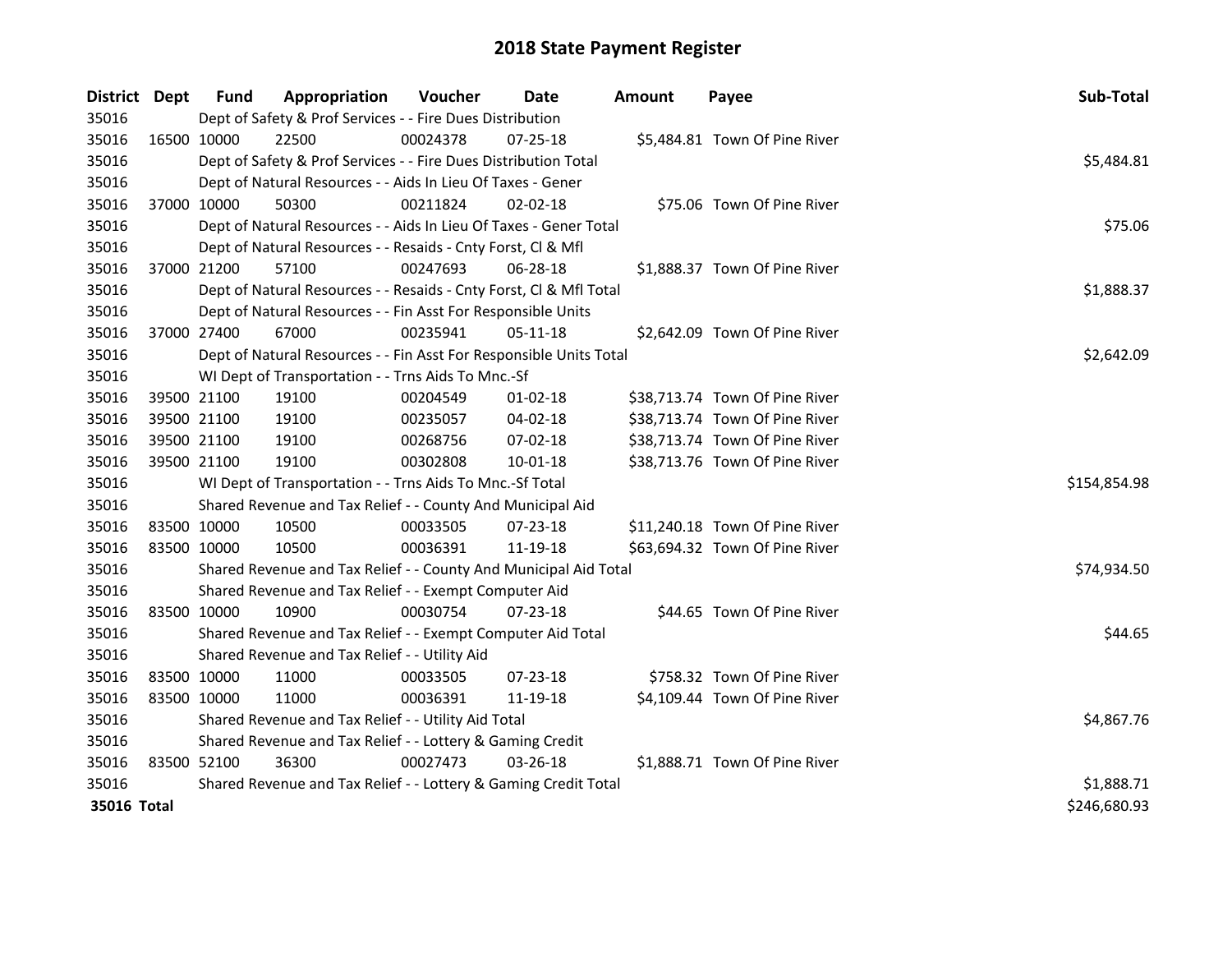| District Dept | <b>Fund</b> | Appropriation                                                      | Voucher    | Date           | <b>Amount</b> | Payee                          | Sub-Total    |
|---------------|-------------|--------------------------------------------------------------------|------------|----------------|---------------|--------------------------------|--------------|
| 35018         |             | Dept of Safety & Prof Services - - Fire Dues Distribution          |            |                |               |                                |              |
| 35018         | 16500 10000 | 22500                                                              | 00021972   | 07-25-18       |               | \$2,547.95 Town Of Rock Falls  |              |
| 35018         | 16500 10000 | 22500                                                              | 00024379   | 07-25-18       |               | \$2,547.95 Town Of Rock Falls  |              |
| 35018         |             | Dept of Safety & Prof Services - - Fire Dues Distribution Total    |            |                |               |                                | \$5,095.90   |
| 35018         |             | Dept of Natural Resources - - Aids In Lieu Of Taxes - Gener        |            |                |               |                                |              |
| 35018         | 37000 10000 | 50300                                                              | 00211838   | 02-02-18       |               | \$1,911.64 Town Of Rock Falls  |              |
| 35018         | 37000 10000 | 50300                                                              | 00211839   | 02-02-18       |               | \$389.82 Town Of Rock Falls    |              |
| 35018         | 37000 10000 | 50300                                                              | 00211840   | 02-02-18       |               | \$57,276.59 Town Of Rock Falls |              |
| 35018         |             | Dept of Natural Resources - - Aids In Lieu Of Taxes - Gener Total  |            |                |               |                                | \$59,578.05  |
| 35018         |             | Dept of Natural Resources - - Resaids - Cnty Forst, Cl & Mfl       |            |                |               |                                |              |
| 35018         | 37000 21200 | 57100                                                              | 00247694   | 06-28-18       |               | \$2,301.34 Town Of Rock Falls  |              |
| 35018         |             | Dept of Natural Resources - - Resaids - Cnty Forst, Cl & Mfl Total |            |                |               |                                | \$2,301.34   |
| 35018         |             | Dept of Natural Resources - - Fin Asst For Responsible Units       |            |                |               |                                |              |
| 35018         | 37000 27400 | 67000                                                              | 00235674   | 05-11-18       |               | \$1,095.98 Town Of Rock Falls  |              |
| 35018         |             | Dept of Natural Resources - - Fin Asst For Responsible Units Total | \$1,095.98 |                |               |                                |              |
| 35018         |             | WI Dept of Transportation - - Trns Aids To Mnc.-Sf                 |            |                |               |                                |              |
| 35018         | 39500 21100 | 19100                                                              | 00204550   | $01 - 02 - 18$ |               | \$22,384.93 Town Of Rock Falls |              |
| 35018         | 39500 21100 | 19100                                                              | 00235058   | 04-02-18       |               | \$22,384.93 Town Of Rock Falls |              |
| 35018         | 39500 21100 | 19100                                                              | 00268757   | 07-02-18       |               | \$22,384.93 Town Of Rock Falls |              |
| 35018         | 39500 21100 | 19100                                                              | 00302809   | $10 - 01 - 18$ |               | \$22,384.93 Town Of Rock Falls |              |
| 35018         |             | WI Dept of Transportation - - Trns Aids To Mnc.-Sf Total           |            |                |               |                                | \$89,539.72  |
| 35018         |             | Shared Revenue and Tax Relief - - County And Municipal Aid         |            |                |               |                                |              |
| 35018         | 83500 10000 | 10500                                                              | 00033506   | 07-23-18       |               | \$1,022.40 Town Of Rock Falls  |              |
| 35018         | 83500 10000 | 10500                                                              | 00036392   | 11-19-18       |               | \$5,793.58 Town Of Rock Falls  |              |
| 35018         |             | Shared Revenue and Tax Relief - - County And Municipal Aid Total   |            |                |               |                                | \$6,815.98   |
| 35018         |             | Shared Revenue and Tax Relief - - Exempt Computer Aid              |            |                |               |                                |              |
| 35018         | 83500 10000 | 10900                                                              | 00030755   | $07 - 23 - 18$ |               | \$2.03 Town Of Rock Falls      |              |
| 35018         |             | Shared Revenue and Tax Relief - - Exempt Computer Aid Total        |            |                |               |                                | \$2.03       |
| 35018         |             | Shared Revenue and Tax Relief - - Utility Aid                      |            |                |               |                                |              |
| 35018         | 83500 10000 | 11000                                                              | 00033506   | 07-23-18       |               | \$4,855.34 Town Of Rock Falls  |              |
| 35018         | 83500 10000 | 11000                                                              | 00036392   | 11-19-18       |               | \$27,525.50 Town Of Rock Falls |              |
| 35018         |             | Shared Revenue and Tax Relief - - Utility Aid Total                |            |                |               |                                | \$32,380.84  |
| 35018 Total   |             |                                                                    |            |                |               |                                | \$196,809.84 |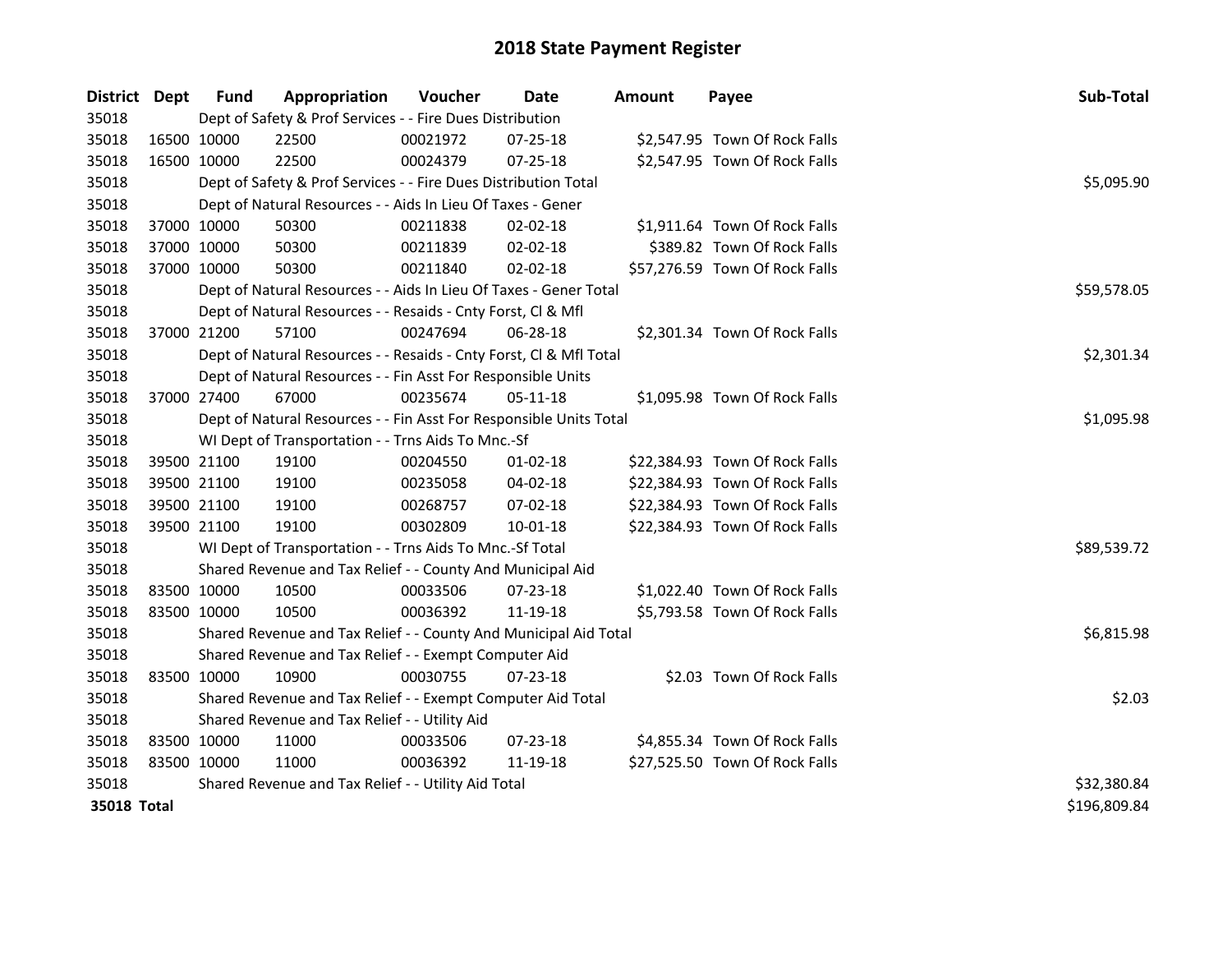| District Dept |             | Fund        | Appropriation                                                          | Voucher  | Date           | <b>Amount</b> | Payee                       | Sub-Total    |
|---------------|-------------|-------------|------------------------------------------------------------------------|----------|----------------|---------------|-----------------------------|--------------|
| 35020         |             |             | Dept of Safety & Prof Services - - Fire Dues Distribution              |          |                |               |                             |              |
| 35020         | 16500 10000 |             | 22500                                                                  | 00024380 | 07-25-18       |               | \$1,512.75 Town Of Russell  |              |
| 35020         |             |             | Dept of Safety & Prof Services - - Fire Dues Distribution Total        |          |                |               |                             | \$1,512.75   |
| 35020         |             |             | Dept of Natural Resources - - Aids In Lieu Of Taxes - Gener            |          |                |               |                             |              |
| 35020         | 37000 10000 |             | 50300                                                                  | 00211582 | $02 - 02 - 18$ |               | \$12,354.13 Town Of Russell |              |
| 35020         | 37000 10000 |             | 50300                                                                  | 00229108 | 04-20-18       |               | \$440.77 Town Of Russell    |              |
| 35020         |             |             | Dept of Natural Resources - - Aids In Lieu Of Taxes - Gener Total      |          |                |               |                             | \$12,794.90  |
| 35020         |             |             | Dept of Natural Resources - - Resaids - Cnty Forst, Cl & Mfl           |          |                |               |                             |              |
| 35020         | 37000 21200 |             | 57100                                                                  | 00247695 | 06-28-18       |               | \$1,952.62 Town Of Russell  |              |
| 35020         |             |             | Dept of Natural Resources - - Resaids - Cnty Forst, Cl & Mfl Total     |          |                |               |                             | \$1,952.62   |
| 35020         |             |             | Dept of Natural Resources - - Aids In Lieu Of Taxes - Sum S            |          |                |               |                             |              |
| 35020         | 37000 21200 |             | 57900                                                                  | 00229107 | 04-20-18       |               | \$106.59 Town Of Russell    |              |
| 35020         |             |             | Dept of Natural Resources - - Aids In Lieu Of Taxes - Sum S Total      |          |                |               |                             | \$106.59     |
| 35020         |             |             | Dept of Natural Resources - - Fin Asst For Responsible Units           |          |                |               |                             |              |
| 35020         |             | 37000 27400 | 67000                                                                  | 00235867 | 05-11-18       |               | \$1,281.42 Town Of Russell  |              |
| 35020         |             | \$1,281.42  |                                                                        |          |                |               |                             |              |
| 35020         |             |             | WI Dept of Transportation - - Trns Aids To Mnc.-Sf                     |          |                |               |                             |              |
| 35020         | 39500 21100 |             | 19100                                                                  | 00204551 | $01 - 02 - 18$ |               | \$23,012.97 Town Of Russell |              |
| 35020         | 39500 21100 |             | 19100                                                                  | 00235059 | 04-02-18       |               | \$23,012.97 Town Of Russell |              |
| 35020         | 39500 21100 |             | 19100                                                                  | 00268758 | 07-02-18       |               | \$23,012.97 Town Of Russell |              |
| 35020         | 39500 21100 |             | 19100                                                                  | 00302810 | 10-01-18       |               | \$23,012.97 Town Of Russell |              |
| 35020         |             |             | WI Dept of Transportation - - Trns Aids To Mnc.-Sf Total               |          |                |               |                             | \$92,051.88  |
| 35020         |             |             | Commissioners of Public Lands - - Trust Lands And Investments --       |          |                |               |                             |              |
| 35020         | 50700 10000 |             | 12800                                                                  | 00001632 | 01-04-18       |               | \$169.36 Town Of Russell    |              |
| 35020         | 50700 10000 |             | 12800                                                                  | 00002238 | 12-20-18       |               | \$169.36 Town Of Russell    |              |
| 35020         |             |             | Commissioners of Public Lands - - Trust Lands And Investments -- Total |          |                |               |                             | \$338.72     |
| 35020         |             |             | Shared Revenue and Tax Relief - - County And Municipal Aid             |          |                |               |                             |              |
| 35020         | 83500 10000 |             | 10500                                                                  | 00033507 | 07-23-18       |               | \$6,914.03 Town Of Russell  |              |
| 35020         | 83500 10000 |             | 10500                                                                  | 00036393 | 11-19-18       |               | \$39,179.53 Town Of Russell |              |
| 35020         |             |             | Shared Revenue and Tax Relief - - County And Municipal Aid Total       |          |                |               |                             | \$46,093.56  |
| 35020         |             |             | Shared Revenue and Tax Relief - - Exempt Computer Aid                  |          |                |               |                             |              |
| 35020         | 83500 10000 |             | 10900                                                                  | 00030756 | $07 - 23 - 18$ |               | \$7.10 Town Of Russell      |              |
| 35020         |             |             | Shared Revenue and Tax Relief - - Exempt Computer Aid Total            |          |                |               |                             | \$7.10       |
| 35020 Total   |             |             |                                                                        |          |                |               |                             | \$156,139.54 |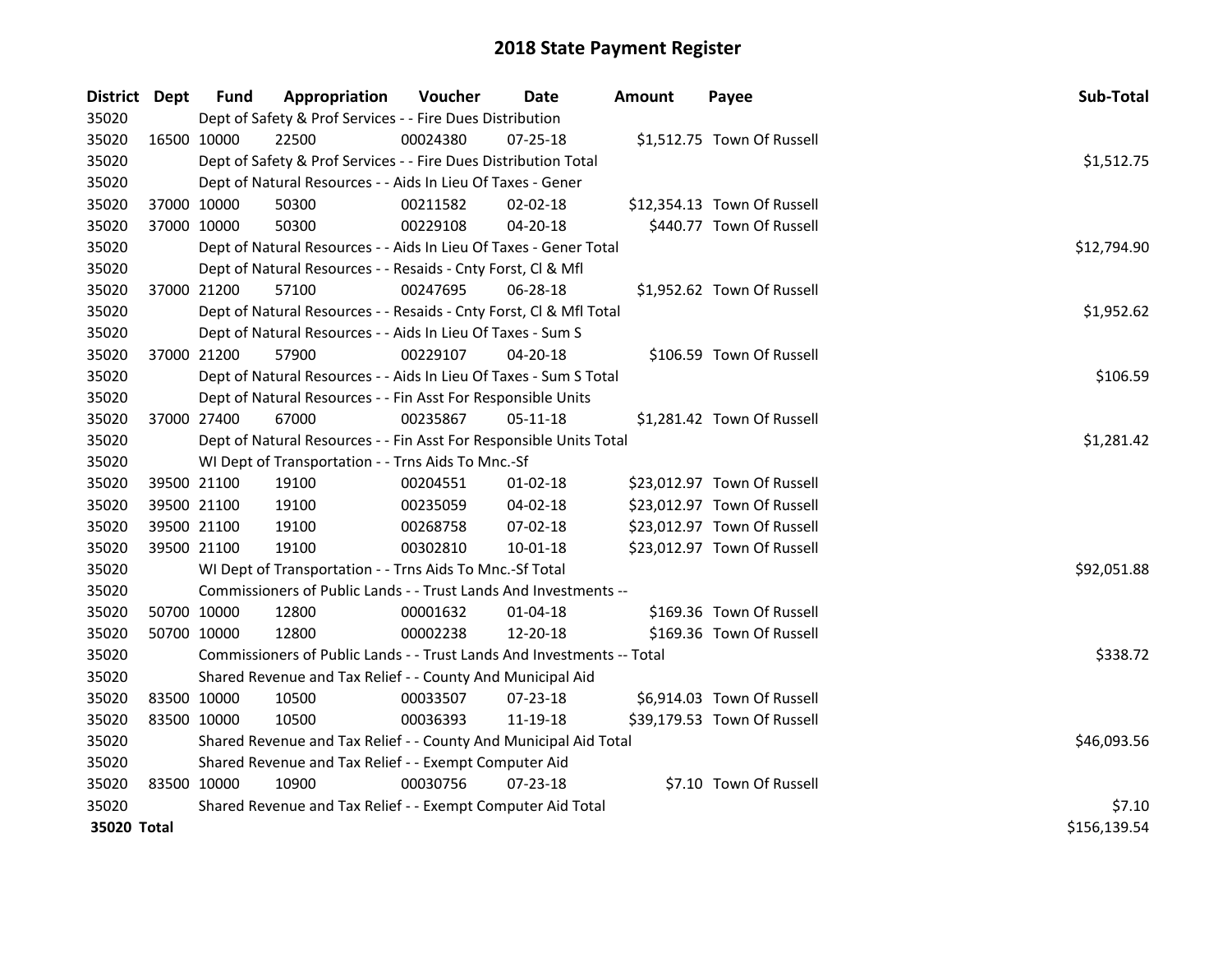| <b>District</b> | <b>Dept</b> | <b>Fund</b> | Appropriation                                                      | Voucher  | Date           | <b>Amount</b> | Payee                      | Sub-Total    |
|-----------------|-------------|-------------|--------------------------------------------------------------------|----------|----------------|---------------|----------------------------|--------------|
| 35022           |             |             | Dept of Safety & Prof Services - - Fire Dues Distribution          |          |                |               |                            |              |
| 35022           |             | 16500 10000 | 22500                                                              | 00024381 | $07 - 26 - 18$ |               | \$2,207.91 Town Of Schley  |              |
| 35022           |             |             | Dept of Safety & Prof Services - - Fire Dues Distribution Total    |          |                |               |                            | \$2,207.91   |
| 35022           |             |             | Dept of Natural Resources - - Aids In Lieu Of Taxes - Gener        |          |                |               |                            |              |
| 35022           |             | 37000 10000 | 50300                                                              | 00211680 | $02 - 02 - 18$ |               | \$24.94 Town Of Schley     |              |
| 35022           |             |             | Dept of Natural Resources - - Aids In Lieu Of Taxes - Gener Total  |          |                |               |                            | \$24.94      |
| 35022           |             |             | Dept of Natural Resources - - Resaids - Cnty Forst, Cl & Mfl       |          |                |               |                            |              |
| 35022           |             | 37000 21200 | 57100                                                              | 00247696 | $06 - 28 - 18$ |               | \$1,516.74 Town Of Schley  |              |
| 35022           |             |             | Dept of Natural Resources - - Resaids - Cnty Forst, Cl & Mfl Total |          |                |               |                            | \$1,516.74   |
| 35022           |             |             | Dept of Natural Resources - - Aids In Lieu Of Taxes - Sum S        |          |                |               |                            |              |
| 35022           |             | 37000 21200 | 57900                                                              | 00229617 | 04-20-18       |               | \$38.41 Town Of Schley     |              |
| 35022           |             |             | Dept of Natural Resources - - Aids In Lieu Of Taxes - Sum S Total  |          |                |               |                            | \$38.41      |
| 35022           |             |             | Dept of Natural Resources - - Fin Asst For Responsible Units       |          |                |               |                            |              |
| 35022           |             | 37000 27400 | 67000                                                              | 00235344 | $05-11-18$     |               | \$2,309.25 Town Of Schley  |              |
| 35022           |             |             | Dept of Natural Resources - - Fin Asst For Responsible Units Total |          |                |               |                            | \$2,309.25   |
| 35022           |             |             | WI Dept of Transportation - - Trns Aids To Mnc.-Sf                 |          |                |               |                            |              |
| 35022           |             | 39500 21100 | 19100                                                              | 00204552 | $01 - 02 - 18$ |               | \$25,677.93 Town Of Schley |              |
| 35022           |             | 39500 21100 | 19100                                                              | 00235060 | 04-02-18       |               | \$25,677.93 Town Of Schley |              |
| 35022           |             | 39500 21100 | 19100                                                              | 00268759 | 07-02-18       |               | \$25,677.93 Town Of Schley |              |
| 35022           | 39500 21100 |             | 19100                                                              | 00302811 | 10-01-18       |               | \$25,677.94 Town Of Schley |              |
| 35022           |             |             | WI Dept of Transportation - - Trns Aids To Mnc.-Sf Total           |          |                |               |                            | \$102,711.73 |
| 35022           |             |             | Shared Revenue and Tax Relief - - County And Municipal Aid         |          |                |               |                            |              |
| 35022           | 83500 10000 |             | 10500                                                              | 00033508 | $07 - 23 - 18$ |               | \$3,946.97 Town Of Schley  |              |
| 35022           | 83500 10000 |             | 10500                                                              | 00036394 | 11-19-18       |               | \$22,366.19 Town Of Schley |              |
| 35022           |             |             | Shared Revenue and Tax Relief - - County And Municipal Aid Total   |          |                |               |                            | \$26,313.16  |
| 35022           |             |             | Shared Revenue and Tax Relief - - Exempt Computer Aid              |          |                |               |                            |              |
| 35022           | 83500 10000 |             | 10900                                                              | 00030757 | $07 - 23 - 18$ |               | \$15.22 Town Of Schley     |              |
| 35022           |             |             | Shared Revenue and Tax Relief - - Exempt Computer Aid Total        |          |                |               |                            | \$15.22      |
| 35022 Total     |             |             |                                                                    |          |                |               |                            | \$135,137.36 |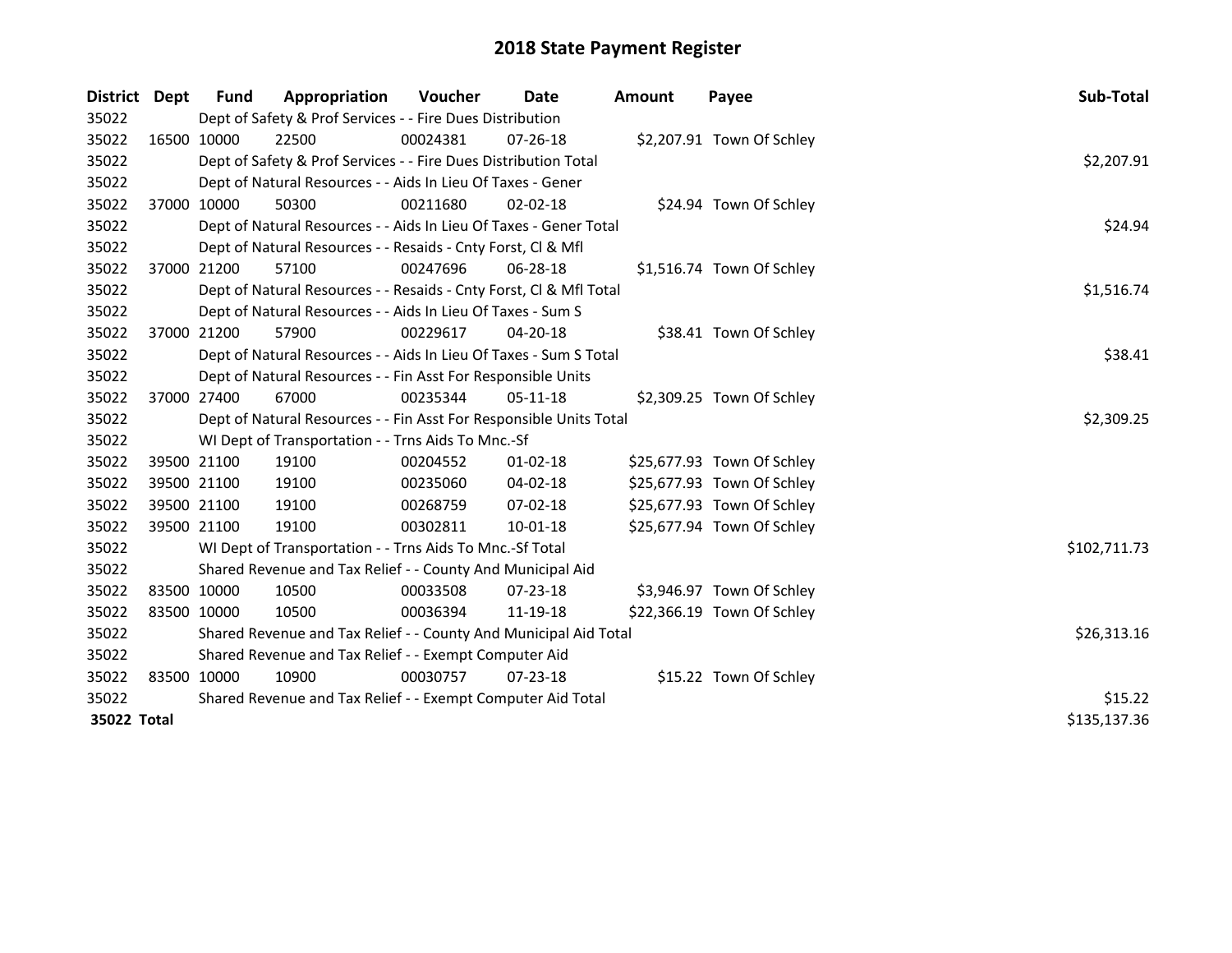| <b>District</b> | Dept        | <b>Fund</b>                                           | Appropriation                                                      | Voucher  | Date           | Amount | Payee                     | Sub-Total    |
|-----------------|-------------|-------------------------------------------------------|--------------------------------------------------------------------|----------|----------------|--------|---------------------------|--------------|
| 35024           |             |                                                       | Dept of Safety & Prof Services - - Fire Dues Distribution          |          |                |        |                           |              |
| 35024           |             | 16500 10000                                           | 22500                                                              | 00024382 | $07 - 24 - 18$ |        | \$3,825.20 Town Of Scott  |              |
| 35024           |             |                                                       | Dept of Safety & Prof Services - - Fire Dues Distribution Total    |          |                |        |                           | \$3,825.20   |
| 35024           |             |                                                       | Dept of Natural Resources - - Resaids - Cnty Forst, Cl & Mfl       |          |                |        |                           |              |
| 35024           |             | 37000 21200                                           | 57100                                                              | 00247697 | 06-28-18       |        | \$266.68 Town Of Scott    |              |
| 35024           |             |                                                       | Dept of Natural Resources - - Resaids - Cnty Forst, CI & Mfl Total |          |                |        |                           | \$266.68     |
| 35024           |             |                                                       | Dept of Natural Resources - - Fin Asst For Responsible Units       |          |                |        |                           |              |
| 35024           |             | 37000 27400                                           | 67000                                                              | 00235104 | $05-11-18$     |        | \$2,186.42 Town Of Scott  |              |
| 35024           |             |                                                       | Dept of Natural Resources - - Fin Asst For Responsible Units Total |          |                |        |                           | \$2,186.42   |
| 35024           |             |                                                       | WI Dept of Transportation - - Trns Aids To Mnc.-Sf                 |          |                |        |                           |              |
| 35024           |             | 39500 21100                                           | 19100                                                              | 00204553 | $01 - 02 - 18$ |        | \$33,338.49 Town Of Scott |              |
| 35024           |             | 39500 21100                                           | 19100                                                              | 00235061 | 04-02-18       |        | \$33,338.49 Town Of Scott |              |
| 35024           |             | 39500 21100                                           | 19100                                                              | 00268760 | $07-02-18$     |        | \$33,338.49 Town Of Scott |              |
| 35024           | 39500 21100 |                                                       | 19100                                                              | 00302812 | $10 - 01 - 18$ |        | \$33,338.51 Town Of Scott |              |
| 35024           |             |                                                       | WI Dept of Transportation - - Trns Aids To Mnc.-Sf Total           |          |                |        |                           | \$133,353.98 |
| 35024           |             |                                                       | Shared Revenue and Tax Relief - - County And Municipal Aid         |          |                |        |                           |              |
| 35024           | 83500 10000 |                                                       | 10500                                                              | 00033509 | $07 - 23 - 18$ |        | \$6,647.66 Town Of Scott  |              |
| 35024           | 83500 10000 |                                                       | 10500                                                              | 00036395 | 11-19-18       |        | \$37,670.04 Town Of Scott |              |
| 35024           |             |                                                       | Shared Revenue and Tax Relief - - County And Municipal Aid Total   |          |                |        |                           | \$44,317.70  |
| 35024           |             | Shared Revenue and Tax Relief - - Exempt Computer Aid |                                                                    |          |                |        |                           |              |
| 35024           | 83500 10000 |                                                       | 10900                                                              | 00030758 | $07 - 23 - 18$ |        | \$742.76 Town Of Scott    |              |
| 35024           |             |                                                       | Shared Revenue and Tax Relief - - Exempt Computer Aid Total        |          |                |        |                           | \$742.76     |
| 35024 Total     |             |                                                       |                                                                    |          |                |        |                           | \$184,692.74 |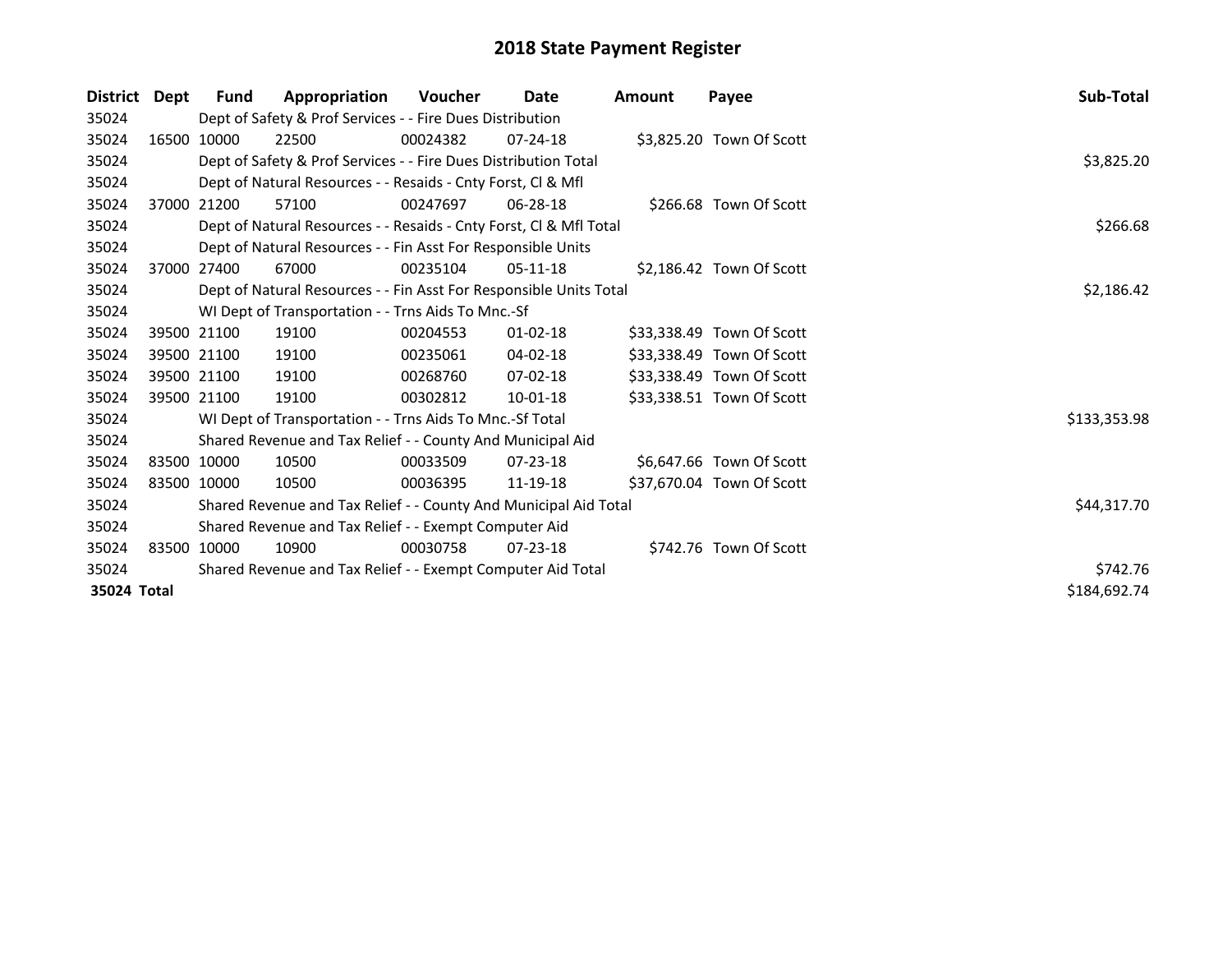| <b>District</b> | Dept        | Fund                                                  | Appropriation                                                      | <b>Voucher</b> | Date           | <b>Amount</b> | Payee                        | Sub-Total   |  |
|-----------------|-------------|-------------------------------------------------------|--------------------------------------------------------------------|----------------|----------------|---------------|------------------------------|-------------|--|
| 35026           |             |                                                       | Dept of Safety & Prof Services - - Fire Dues Distribution          |                |                |               |                              |             |  |
| 35026           |             | 16500 10000                                           | 22500                                                              | 00024383       | $07 - 25 - 18$ |               | \$1,502.19 Town Of Skanawan  |             |  |
| 35026           |             |                                                       | Dept of Safety & Prof Services - - Fire Dues Distribution Total    |                |                |               |                              | \$1,502.19  |  |
| 35026           |             |                                                       | Dept of Natural Resources - - Resaids - Cnty Forst, CI & Mfl       |                |                |               |                              |             |  |
| 35026           |             | 37000 21200                                           | 57100                                                              | 00247698       | 06-28-18       |               | \$2,552.25 Town Of Skanawan  |             |  |
| 35026           |             |                                                       | Dept of Natural Resources - - Resaids - Cnty Forst, Cl & Mfl Total |                |                |               |                              | \$2,552.25  |  |
| 35026           |             |                                                       | Dept of Natural Resources - - Fin Asst For Responsible Units       |                |                |               |                              |             |  |
| 35026           |             | 37000 27400                                           | 67000                                                              | 00235924       | $05-11-18$     |               | \$721.94 Town Of Skanawan    |             |  |
| 35026           |             |                                                       | Dept of Natural Resources - - Fin Asst For Responsible Units Total |                |                |               |                              | \$721.94    |  |
| 35026           |             |                                                       | WI Dept of Transportation - - Trns Aids To Mnc.-Sf                 |                |                |               |                              |             |  |
| 35026           |             | 39500 21100                                           | 19100                                                              | 00204554       | $01 - 02 - 18$ |               | \$14,196.63 Town Of Skanawan |             |  |
| 35026           |             | 39500 21100                                           | 19100                                                              | 00235062       | 04-02-18       |               | \$14,196.63 Town Of Skanawan |             |  |
| 35026           |             | 39500 21100                                           | 19100                                                              | 00268761       | 07-02-18       |               | \$14,196.63 Town Of Skanawan |             |  |
| 35026           |             | 39500 21100                                           | 19100                                                              | 00302813       | 10-01-18       |               | \$14,196.64 Town Of Skanawan |             |  |
| 35026           |             |                                                       | WI Dept of Transportation - - Trns Aids To Mnc.-Sf Total           |                |                |               |                              | \$56,786.53 |  |
| 35026           |             |                                                       | Shared Revenue and Tax Relief - - County And Municipal Aid         |                |                |               |                              |             |  |
| 35026           | 83500 10000 |                                                       | 10500                                                              | 00033510       | $07 - 23 - 18$ |               | \$832.29 Town Of Skanawan    |             |  |
| 35026           | 83500 10000 |                                                       | 10500                                                              | 00036396       | 11-19-18       |               | \$4,716.30 Town Of Skanawan  |             |  |
| 35026           |             |                                                       | Shared Revenue and Tax Relief - - County And Municipal Aid Total   |                |                |               |                              | \$5,548.59  |  |
| 35026           |             | Shared Revenue and Tax Relief - - Exempt Computer Aid |                                                                    |                |                |               |                              |             |  |
| 35026           | 83500 10000 |                                                       | 10900                                                              | 00030759       | $07 - 23 - 18$ |               | \$2.03 Town Of Skanawan      |             |  |
| 35026           |             |                                                       | Shared Revenue and Tax Relief - - Exempt Computer Aid Total        |                |                |               |                              | \$2.03      |  |
| 35026 Total     |             |                                                       |                                                                    |                |                |               |                              | \$67,113.53 |  |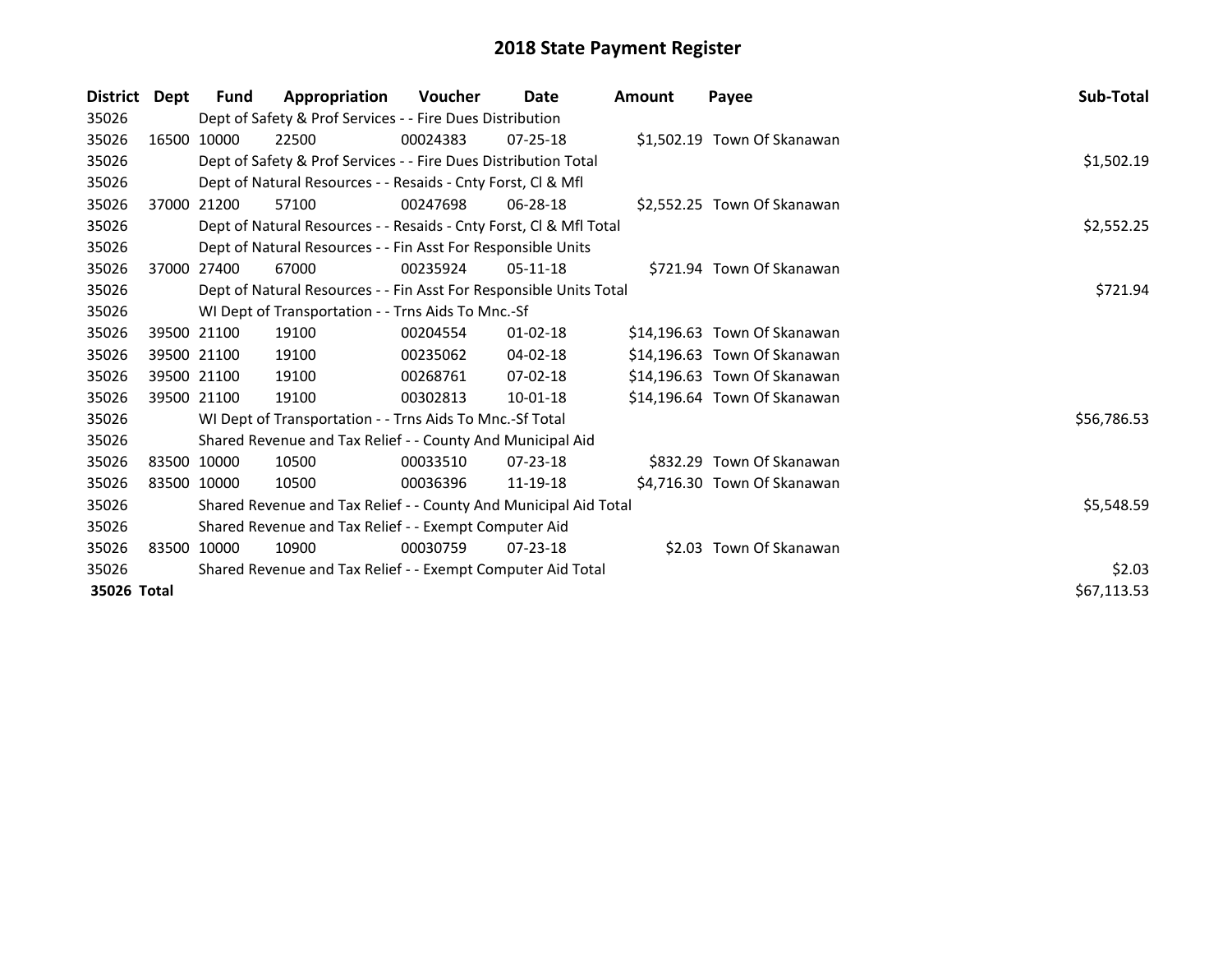| <b>District</b> | Dept | Fund        | Appropriation                                                      | Voucher     | Date           | Amount | Payee                    | Sub-Total   |  |  |  |
|-----------------|------|-------------|--------------------------------------------------------------------|-------------|----------------|--------|--------------------------|-------------|--|--|--|
| 35028           |      |             | Dept of Safety & Prof Services - - Fire Dues Distribution          |             |                |        |                          |             |  |  |  |
| 35028           |      | 16500 10000 | 22500                                                              | 00024384    | $07 - 24 - 18$ |        | \$506.49 Town Of Somo    |             |  |  |  |
| 35028           |      |             | Dept of Safety & Prof Services - - Fire Dues Distribution Total    |             |                |        |                          | \$506.49    |  |  |  |
| 35028           |      |             | Dept of Natural Resources - - Resaids - Cnty Forst, CI & Mfl       |             |                |        |                          |             |  |  |  |
| 35028           |      | 37000 21200 | 57100                                                              | 00247699    | 06-28-18       |        | \$4,487.34 Town Of Somo  |             |  |  |  |
| 35028           |      |             | Dept of Natural Resources - - Resaids - Cnty Forst, Cl & Mfl Total |             |                |        |                          | \$4,487.34  |  |  |  |
| 35028           |      |             | WI Dept of Transportation - - Disastr Damag Aid Sf                 |             |                |        |                          |             |  |  |  |
| 35028           |      | 39500 21100 | 17400                                                              | 00227043    | $03-02-18$     |        | \$25,977.21 Town Of Somo |             |  |  |  |
| 35028           |      |             | WI Dept of Transportation - - Disastr Damag Aid Sf Total           | \$25,977.21 |                |        |                          |             |  |  |  |
| 35028           |      |             | WI Dept of Transportation - - Trns Aids To Mnc.-Sf                 |             |                |        |                          |             |  |  |  |
| 35028           |      | 39500 21100 | 19100                                                              | 00204555    | $01 - 02 - 18$ |        | \$11,876.69 Town Of Somo |             |  |  |  |
| 35028           |      | 39500 21100 | 19100                                                              | 00235063    | 04-02-18       |        | \$11,876.69 Town Of Somo |             |  |  |  |
| 35028           |      | 39500 21100 | 19100                                                              | 00268762    | $07 - 02 - 18$ |        | \$11,876.69 Town Of Somo |             |  |  |  |
| 35028           |      | 39500 21100 | 19100                                                              | 00302814    | 10-01-18       |        | \$11,876.71 Town Of Somo |             |  |  |  |
| 35028           |      |             | WI Dept of Transportation - - Trns Aids To Mnc.-Sf Total           |             |                |        |                          | \$47,506.78 |  |  |  |
| 35028           |      |             | Shared Revenue and Tax Relief - - County And Municipal Aid         |             |                |        |                          |             |  |  |  |
| 35028           |      | 83500 10000 | 10500                                                              | 00033511    | 07-23-18       |        | \$2,112.17 Town Of Somo  |             |  |  |  |
| 35028           |      | 83500 10000 | 10500                                                              | 00036397    | 11-19-18       |        | \$11,968.99 Town Of Somo |             |  |  |  |
| 35028           |      |             | Shared Revenue and Tax Relief - - County And Municipal Aid Total   |             |                |        |                          | \$14,081.16 |  |  |  |
| 35028 Total     |      |             |                                                                    |             |                |        |                          | \$92,558.98 |  |  |  |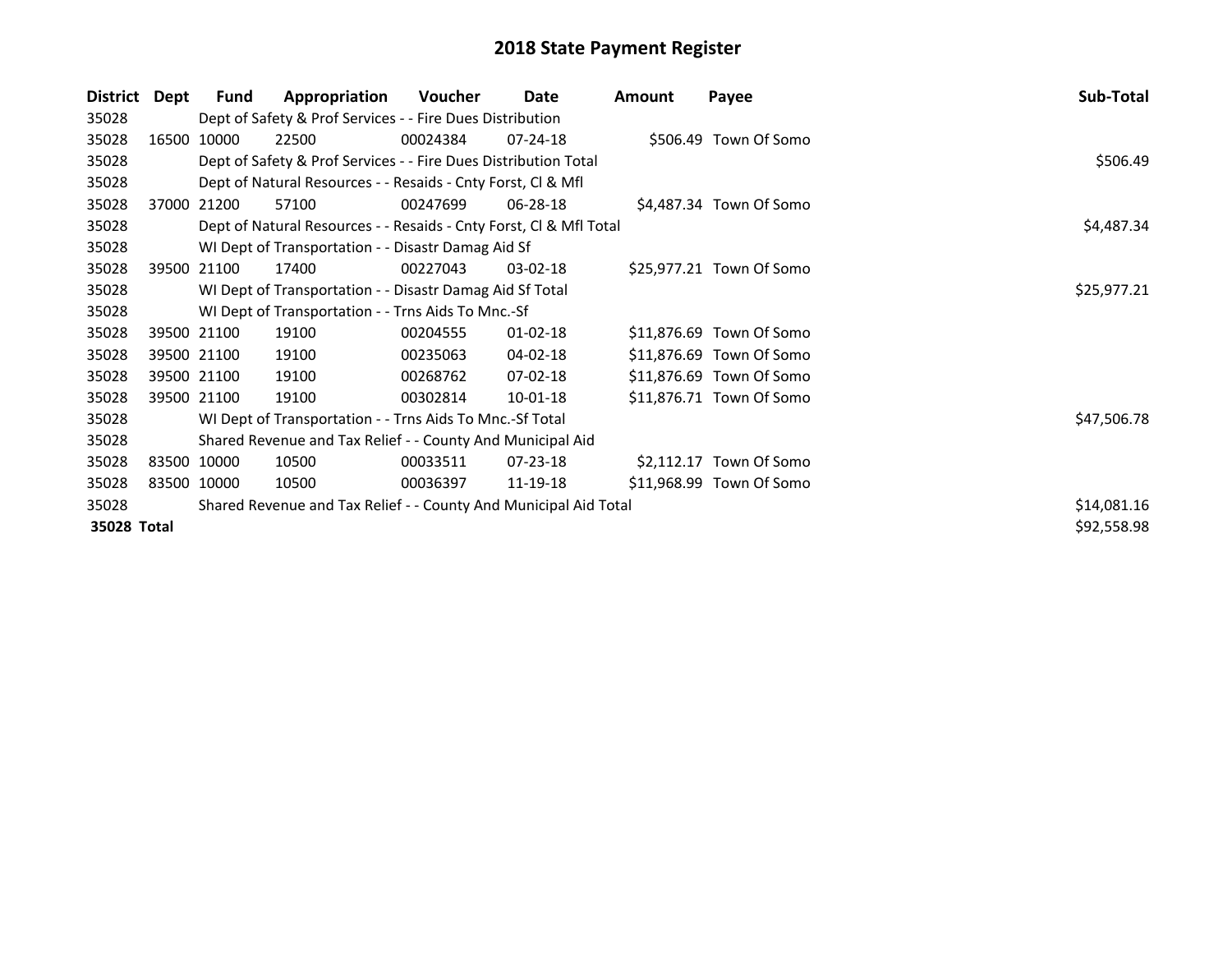| District Dept |             | <b>Fund</b> | Appropriation                                                      | Voucher  | Date           | <b>Amount</b> | Payee                        | Sub-Total    |
|---------------|-------------|-------------|--------------------------------------------------------------------|----------|----------------|---------------|------------------------------|--------------|
| 35030         |             |             | Dept of Safety & Prof Services - - Fire Dues Distribution          |          |                |               |                              |              |
| 35030         | 16500 10000 |             | 22500                                                              | 00024385 | $07 - 25 - 18$ |               | \$1,682.03 Town Of Tomahawk  |              |
| 35030         |             |             | Dept of Safety & Prof Services - - Fire Dues Distribution Total    |          |                |               |                              | \$1,682.03   |
| 35030         |             |             | Dept of Natural Resources - - Aids In Lieu Of Taxes - Gener        |          |                |               |                              |              |
| 35030         |             | 37000 10000 | 50300                                                              | 00214811 | $02 - 16 - 18$ |               | \$11,976.66 Town Of Tomahawk |              |
| 35030         |             |             | Dept of Natural Resources - - Aids In Lieu Of Taxes - Gener Total  |          |                |               |                              | \$11,976.66  |
| 35030         |             |             | Dept of Natural Resources - - Resaids - Cnty Forst, CI & Mfl       |          |                |               |                              |              |
| 35030         |             | 37000 21200 | 57100                                                              | 00247700 | $06 - 28 - 18$ |               | \$7,730.59 Town Of Tomahawk  |              |
| 35030         |             |             | Dept of Natural Resources - - Resaids - Cnty Forst, Cl & Mfl Total |          |                |               |                              | \$7,730.59   |
| 35030         |             |             | Dept of Natural Resources - - Fin Asst For Responsible Units       |          |                |               |                              |              |
| 35030         |             | 37000 27400 | 67000                                                              | 00235390 | $05-11-18$     |               | \$2,162.02 Town Of Tomahawk  |              |
| 35030         |             |             | Dept of Natural Resources - - Fin Asst For Responsible Units Total |          |                |               |                              | \$2,162.02   |
| 35030         |             |             | WI Dept of Transportation - - Trns Aids To Mnc.-Sf                 |          |                |               |                              |              |
| 35030         |             | 39500 21100 | 19100                                                              | 00204556 | $01 - 02 - 18$ |               | \$21,160.56 Town Of Tomahawk |              |
| 35030         |             | 39500 21100 | 19100                                                              | 00235064 | $04 - 02 - 18$ |               | \$21,160.56 Town Of Tomahawk |              |
| 35030         |             | 39500 21100 | 19100                                                              | 00268763 | $07 - 02 - 18$ |               | \$21,160.56 Town Of Tomahawk |              |
| 35030         | 39500 21100 |             | 19100                                                              | 00302815 | 10-01-18       |               | \$21,160.59 Town Of Tomahawk |              |
| 35030         |             |             | WI Dept of Transportation - - Trns Aids To Mnc.-Sf Total           |          |                |               |                              | \$84,642.27  |
| 35030         |             |             | Shared Revenue and Tax Relief - - County And Municipal Aid         |          |                |               |                              |              |
| 35030         | 83500 10000 |             | 10500                                                              | 00033512 | $07 - 23 - 18$ |               | \$1,158.99 Town Of Tomahawk  |              |
| 35030         | 83500 10000 |             | 10500                                                              | 00036398 | 11-19-18       |               | \$6,567.63 Town Of Tomahawk  |              |
| 35030         |             |             | Shared Revenue and Tax Relief - - County And Municipal Aid Total   |          |                |               |                              | \$7,726.62   |
| 35030         |             |             | Shared Revenue and Tax Relief - - Exempt Computer Aid              |          |                |               |                              |              |
| 35030         |             | 83500 10000 | 10900                                                              | 00030760 | $07 - 23 - 18$ |               | \$11.16 Town Of Tomahawk     |              |
| 35030         |             |             | Shared Revenue and Tax Relief - - Exempt Computer Aid Total        | \$11.16  |                |               |                              |              |
| 35030 Total   |             |             |                                                                    |          |                |               |                              | \$115,931.35 |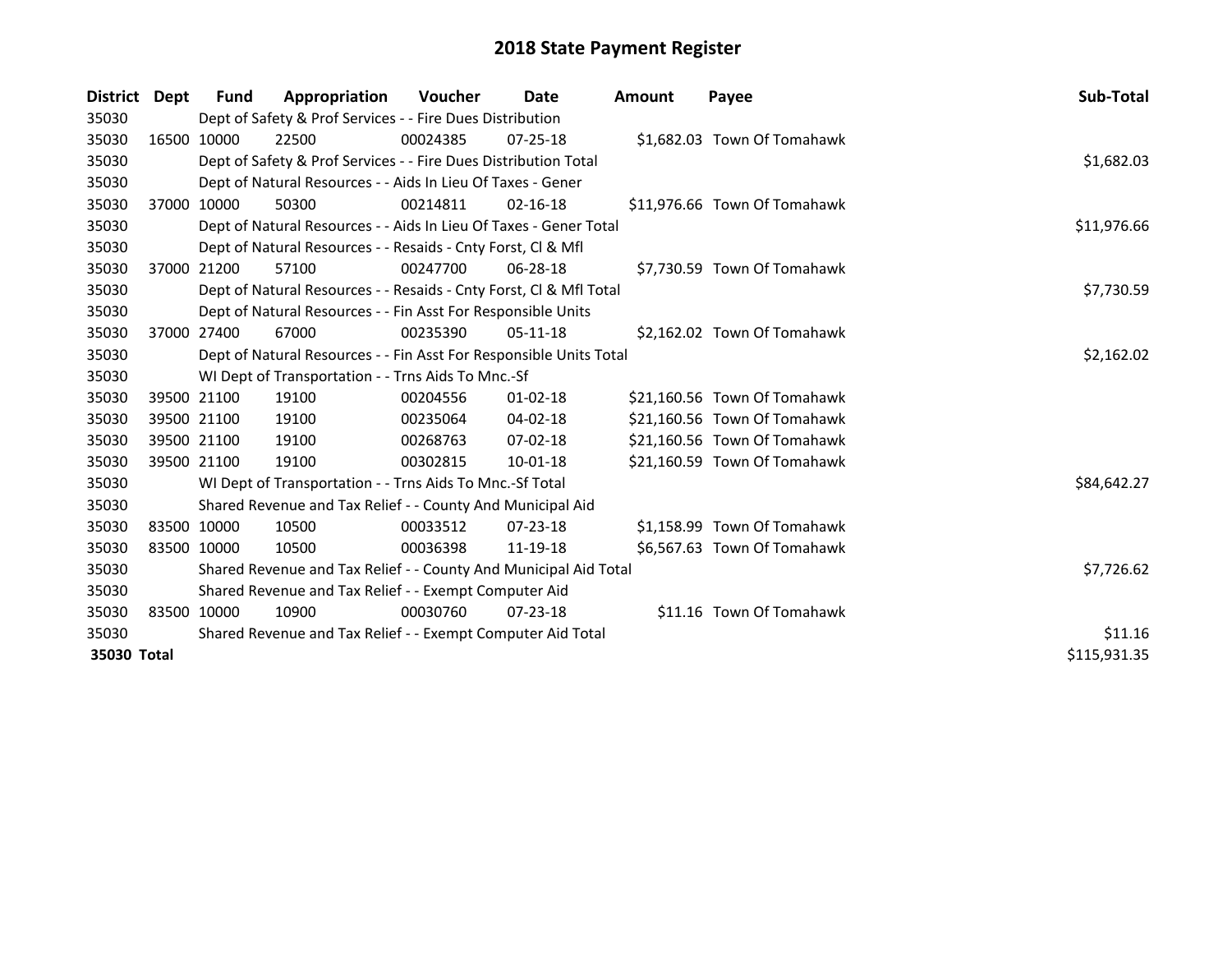| <b>District</b> | Dept | Fund        | Appropriation                                                      | Voucher  | Date           | <b>Amount</b> | Payee                      | Sub-Total   |
|-----------------|------|-------------|--------------------------------------------------------------------|----------|----------------|---------------|----------------------------|-------------|
| 35032           |      |             | Dept of Safety & Prof Services - - Fire Dues Distribution          |          |                |               |                            |             |
| 35032           |      | 16500 10000 | 22500                                                              | 00024386 | $07 - 25 - 18$ |               | \$1,753.85 Town Of Wilson  |             |
| 35032           |      |             | Dept of Safety & Prof Services - - Fire Dues Distribution Total    |          |                |               |                            | \$1,753.85  |
| 35032           |      |             | Dept of Natural Resources - - Resaids - Cnty Forst, CI & Mfl       |          |                |               |                            |             |
| 35032           |      | 37000 21200 | 57100                                                              | 00247701 | 06-28-18       |               | \$4,083.45 Town Of Wilson  |             |
| 35032           |      |             | Dept of Natural Resources - - Resaids - Cnty Forst, CI & Mfl Total |          |                |               |                            | \$4,083.45  |
| 35032           |      |             | Dept of Natural Resources - - Fin Asst For Responsible Units       |          |                |               |                            |             |
| 35032           |      | 37000 27400 | 67000                                                              | 00235585 | $05-11-18$     |               | \$3,195.00 Town Of Wilson  |             |
| 35032           |      |             | Dept of Natural Resources - - Fin Asst For Responsible Units Total |          |                |               |                            | \$3,195.00  |
| 35032           |      |             | WI Dept of Transportation - - Trns Aids To Mnc.-Sf                 |          |                |               |                            |             |
| 35032           |      | 39500 21100 | 19100                                                              | 00204557 | $01 - 02 - 18$ |               | \$14,305.21 Town Of Wilson |             |
| 35032           |      | 39500 21100 | 19100                                                              | 00235065 | 04-02-18       |               | \$14,305.21 Town Of Wilson |             |
| 35032           |      | 39500 21100 | 19100                                                              | 00268764 | $07 - 02 - 18$ |               | \$14,305.21 Town Of Wilson |             |
| 35032           |      | 39500 21100 | 19100                                                              | 00302816 | 10-01-18       |               | \$14,305.24 Town Of Wilson |             |
| 35032           |      |             | WI Dept of Transportation - - Trns Aids To Mnc.-Sf Total           |          |                |               |                            | \$57,220.87 |
| 35032           |      |             | Shared Revenue and Tax Relief - - County And Municipal Aid         |          |                |               |                            |             |
| 35032           |      | 83500 10000 | 10500                                                              | 00033513 | $07 - 23 - 18$ |               | \$614.72 Town Of Wilson    |             |
| 35032           |      | 83500 10000 | 10500                                                              | 00036399 | 11-19-18       |               | \$3,483.42 Town Of Wilson  |             |
| 35032           |      |             | Shared Revenue and Tax Relief - - County And Municipal Aid Total   |          |                |               |                            | \$4,098.14  |
| 35032           |      |             | Shared Revenue and Tax Relief - - Exempt Computer Aid              |          |                |               |                            |             |
| 35032           |      | 83500 10000 | 10900                                                              | 00030761 | $07 - 23 - 18$ |               | \$1.01 Town Of Wilson      |             |
| 35032           |      |             | Shared Revenue and Tax Relief - - Exempt Computer Aid Total        |          |                |               |                            | \$1.01      |
| 35032 Total     |      |             |                                                                    |          |                |               |                            | \$70,352.32 |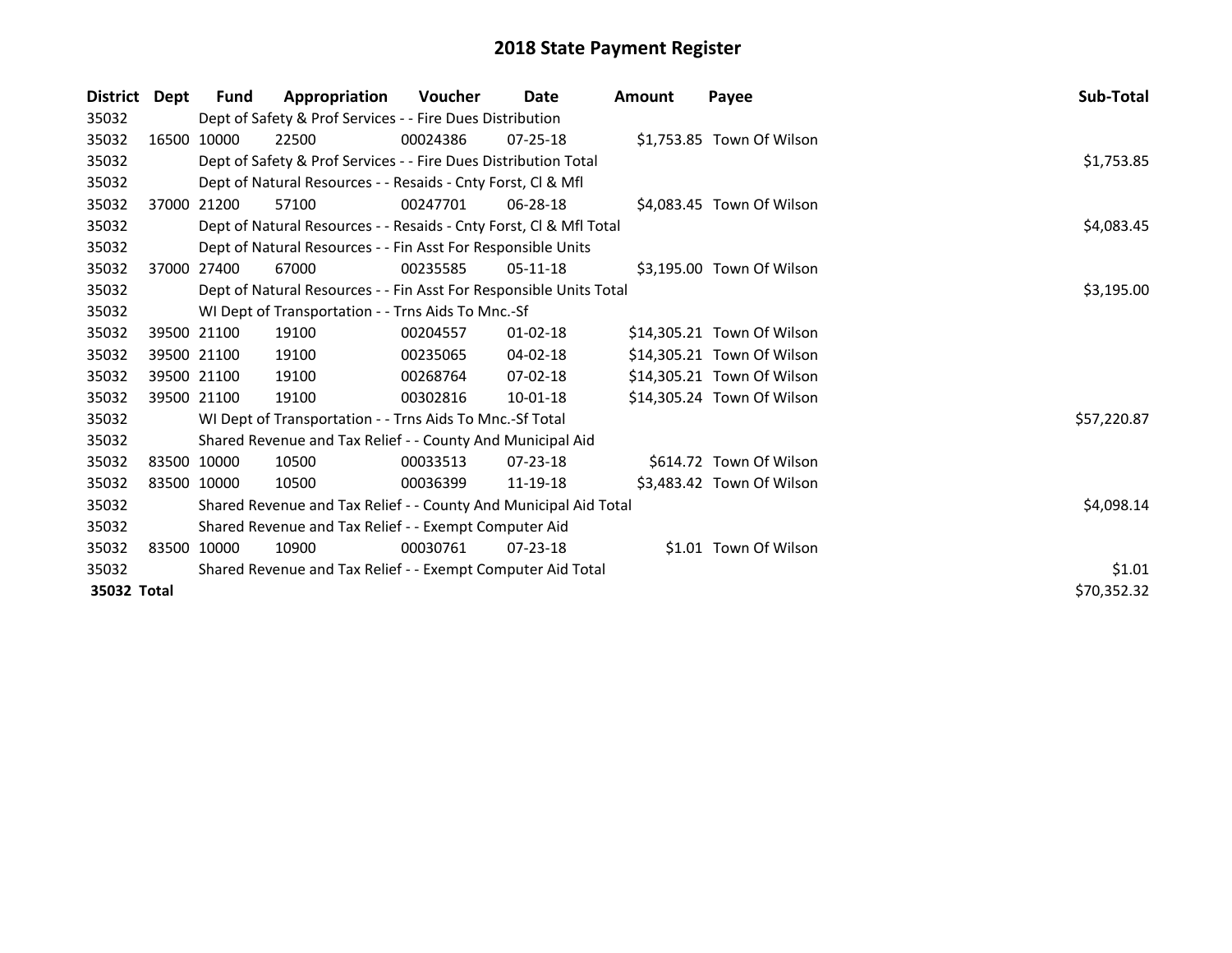| District Dept |             | <b>Fund</b> | Appropriation                                                      | Voucher  | Date           | Amount | Payee                       | Sub-Total   |
|---------------|-------------|-------------|--------------------------------------------------------------------|----------|----------------|--------|-----------------------------|-------------|
| 35251         |             |             | Dept of Safety & Prof Services - - Fire Dues Distribution          |          |                |        |                             |             |
| 35251         | 16500 10000 |             | 22500                                                              | 00024387 | 07-26-18       |        | \$17,744.89 City Of Merrill |             |
| 35251         |             |             | Dept of Safety & Prof Services - - Fire Dues Distribution Total    |          |                |        |                             | \$17,744.89 |
| 35251         |             |             | Dept of Natural Resources - - Aids In Lieu Of Taxes - Gener        |          |                |        |                             |             |
| 35251         |             | 37000 10000 | 50300                                                              | 00211729 | $02 - 02 - 18$ |        | \$9,268.25 City Of Merrill  |             |
| 35251         | 37000 10000 |             | 50300                                                              | 00229808 | $04 - 20 - 18$ |        | \$185.54 City Of Merrill    |             |
| 35251         |             |             | Dept of Natural Resources - - Aids In Lieu Of Taxes - Gener Total  |          |                |        |                             | \$9,453.79  |
| 35251         |             |             | Dept of Natural Resources - - Gpo - Federal Funds                  |          |                |        |                             |             |
| 35251         |             | 37000 10000 | 94100                                                              | 00214307 | 02-14-18       |        | \$30,408.00 City Of Merrill |             |
| 35251         |             |             | Dept of Natural Resources - - Gpo - Federal Funds Total            |          |                |        |                             | \$30,408.00 |
| 35251         |             |             | Dept of Natural Resources - - Gen Program Ops-State Funds          |          |                |        |                             |             |
| 35251         |             | 37000 21200 | 16100                                                              | 00209415 | $01 - 24 - 18$ |        | \$45.31 City Of Merrill     |             |
| 35251         |             | 37000 21200 | 16100                                                              | 00231101 | 04-25-18       |        | \$30.36 City Of Merrill     |             |
| 35251         |             |             | Dept of Natural Resources - - Gen Program Ops-State Funds Total    |          |                |        |                             | \$75.67     |
| 35251         |             |             | Dept of Natural Resources - - Gen Program Ops-State Funds-Fr       |          |                |        |                             |             |
| 35251         |             | 37000 21200 | 16600                                                              | 00209415 | $01 - 24 - 18$ |        | \$90.63 City Of Merrill     |             |
| 35251         |             |             | Dept of Natural Resources - - Gen Program Ops-State Funds-Fr Total |          |                |        |                             | \$90.63     |
| 35251         |             |             | Dept of Natural Resources - - General Program Operations --        |          |                |        |                             |             |
| 35251         |             | 37000 21200 | 25400                                                              | 00231101 | 04-25-18       |        | \$106.24 City Of Merrill    |             |
| 35251         | 37000 21200 |             | 25400                                                              | 00255083 | 07-24-18       |        | \$159.02 City Of Merrill    |             |
| 35251         | 37000 21200 |             | 25400                                                              | 00282943 | 12-06-18       |        | \$148.88 City Of Merrill    |             |
| 35251         |             |             | Dept of Natural Resources - - General Program Operations -- Total  |          |                |        |                             | \$414.14    |
| 35251         |             |             | Dept of Natural Resources - - Gpo--State Funds                     |          |                |        |                             |             |
| 35251         | 37000 21200 |             | 36100                                                              | 00209415 | $01 - 24 - 18$ |        | \$15.10 City Of Merrill     |             |
| 35251         |             | 37000 21200 | 36100                                                              | 00231101 | 04-25-18       |        | \$15.18 City Of Merrill     |             |
| 35251         |             |             | Dept of Natural Resources - - Gpo--State Funds Total               |          |                |        |                             | \$30.28     |
| 35251         |             |             | Dept of Natural Resources - - Rec & Resource Aids, Fed             |          |                |        |                             |             |
| 35251         |             | 37000 21200 | 58300                                                              | 00238238 | 05-30-18       |        | \$1,805.74 City Of Merrill  |             |
| 35251         |             |             | Dept of Natural Resources - - Rec & Resource Aids, Fed Total       |          |                |        |                             | \$1,805.74  |
| 35251         |             |             | Dept of Natural Resources - - Fin Asst For Responsible Units       |          |                |        |                             |             |
| 35251         |             | 37000 27400 | 67000                                                              | 00235871 | $05-11-18$     |        | \$32,523.65 City Of Merrill |             |
| 35251         |             |             | Dept of Natural Resources - - Fin Asst For Responsible Units Total |          |                |        |                             | \$32,523.65 |
| 35251         |             |             | Dept of Natural Resources - - Land Acquisition                     |          |                |        |                             |             |
| 35251         |             | 37000 36300 | <b>TA100</b>                                                       | 00214306 | $02 - 14 - 18$ |        | \$41,671.00 City Of Merrill |             |
| 35251         |             |             | Dept of Natural Resources - - Land Acquisition Total               |          |                |        |                             | \$41,671.00 |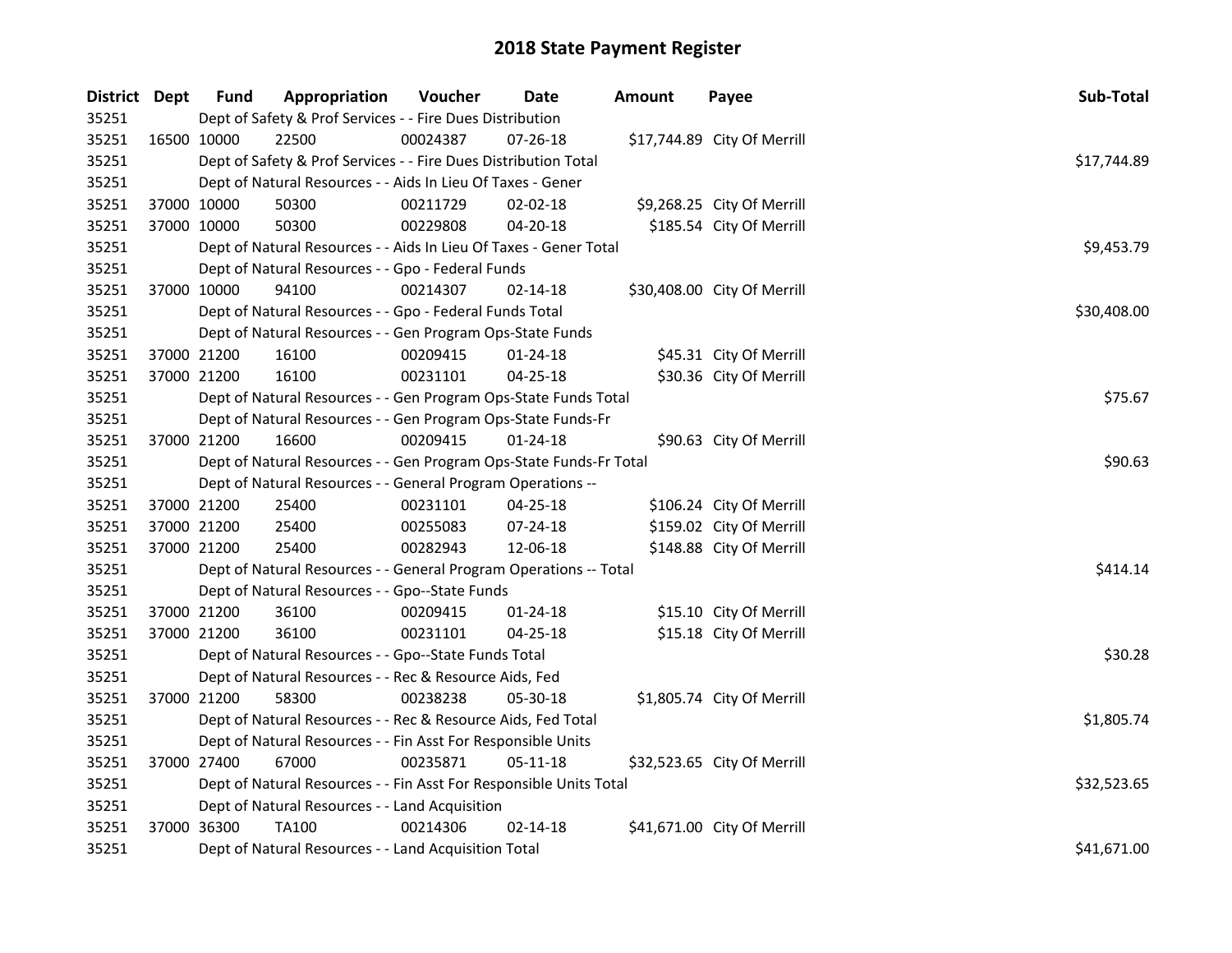| District Dept |             | <b>Fund</b> | Appropriation                                                | Voucher  | <b>Date</b>    | <b>Amount</b> | Payee                        | Sub-Total    |  |  |  |
|---------------|-------------|-------------|--------------------------------------------------------------|----------|----------------|---------------|------------------------------|--------------|--|--|--|
| 35251         |             |             | WI Dept of Transportation - - Conn Hwy Aids St Fds           |          |                |               |                              |              |  |  |  |
| 35251         |             | 39500 21100 | 16200                                                        | 00205583 | $01-02-18$     |               | \$26,265.55 City Of Merrill  |              |  |  |  |
| 35251         |             | 39500 21100 | 16200                                                        | 00236091 | 04-02-18       |               | \$26,265.55 City Of Merrill  |              |  |  |  |
| 35251         |             | 39500 21100 | 16200                                                        | 00269790 | 07-02-18       |               | \$26,265.55 City Of Merrill  |              |  |  |  |
| 35251         |             | 39500 21100 | 16200                                                        | 00303842 | 10-01-18       |               | \$26,265.55 City Of Merrill  |              |  |  |  |
| 35251         |             |             | WI Dept of Transportation - - Conn Hwy Aids St Fds Total     |          |                |               |                              | \$105,062.20 |  |  |  |
| 35251         |             |             | WI Dept of Transportation - - Tc, Trns Oper Aid Sf           |          |                |               |                              |              |  |  |  |
| 35251         |             | 39500 21100 | 17700                                                        | 00262490 | 06-14-18       |               | \$20,039.00 City Of Merrill  |              |  |  |  |
| 35251         |             | 39500 21100 | 17700                                                        | 00289442 | 08-27-18       |               | \$60,115.00 City Of Merrill  |              |  |  |  |
| 35251         |             |             | WI Dept of Transportation - - Tc, Trns Oper Aid Sf Total     |          |                |               |                              | \$80,154.00  |  |  |  |
| 35251         |             |             | WI Dept of Transportation - - Trnst/Trns-Rel Aid F           |          |                |               |                              |              |  |  |  |
| 35251         |             | 39500 21100 | 18200                                                        | 00229965 | 03-14-18       |               | \$53,271.35 City Of Merrill  |              |  |  |  |
| 35251         |             | 39500 21100 | 18200                                                        | 00244520 | 04-23-18       |               | \$38,012.00 City Of Merrill  |              |  |  |  |
| 35251         |             | 39500 21100 | 18200                                                        | 00323471 | 11-15-18       |               | \$43,199.67 City Of Merrill  |              |  |  |  |
| 35251         |             | 39500 21100 | 18200                                                        | 00323488 | 11-15-18       |               | \$38,846.39 City Of Merrill  |              |  |  |  |
| 35251         |             | 39500 21100 | 18200                                                        | 00323551 | 11-15-18       |               | \$55,484.61 City Of Merrill  |              |  |  |  |
| 35251         |             |             | WI Dept of Transportation - - Trnst/Trns-Rel Aid F Total     |          |                |               |                              | \$228,814.02 |  |  |  |
| 35251         |             |             | WI Dept of Transportation - - Hwy Sfty Loc Aid Ffd           |          |                |               |                              |              |  |  |  |
| 35251         |             | 39500 21100 | 18500                                                        | 00309629 | 10-16-18       |               | \$3,348.00 City Of Merrill   |              |  |  |  |
| 35251         |             |             | WI Dept of Transportation - - Hwy Sfty Loc Aid Ffd Total     |          |                |               |                              | \$3,348.00   |  |  |  |
| 35251         |             |             | WI Dept of Transportation - - Trns Aids To Mnc.-Sf           |          |                |               |                              |              |  |  |  |
| 35251         |             | 39500 21100 | 19100                                                        | 00204558 | $01 - 02 - 18$ |               | \$152,544.48 City Of Merrill |              |  |  |  |
| 35251         |             | 39500 21100 | 19100                                                        | 00235066 | 04-02-18       |               | \$152,544.48 City Of Merrill |              |  |  |  |
| 35251         |             | 39500 21100 | 19100                                                        | 00268765 | 07-02-18       |               | \$152,544.48 City Of Merrill |              |  |  |  |
| 35251         |             | 39500 21100 | 19100                                                        | 00302817 | 10-01-18       |               | \$152,544.51 City Of Merrill |              |  |  |  |
| 35251         |             |             | WI Dept of Transportation - - Trns Aids To Mnc.-Sf Total     |          |                |               |                              | \$610,177.95 |  |  |  |
| 35251         |             |             | Department of Corrections - - Services For Community Correct |          |                |               |                              |              |  |  |  |
| 35251         |             | 41000 10000 | 10200                                                        | 00183907 | $01 - 25 - 18$ |               | \$5,553.38 City Of Merrill   |              |  |  |  |
| 35251         |             | 41000 10000 | 10200                                                        | 00190797 | 02-26-18       |               | \$5,553.38 City Of Merrill   |              |  |  |  |
| 35251         |             | 41000 10000 | 10200                                                        | 00196668 | 03-22-18       |               | \$5,553.38 City Of Merrill   |              |  |  |  |
| 35251         |             | 41000 10000 | 10200                                                        | 00204223 | 04-26-18       |               | \$5,553.38 City Of Merrill   |              |  |  |  |
| 35251         |             | 41000 10000 | 10200                                                        | 00210933 | 05-29-18       |               | \$5,664.44 City Of Merrill   |              |  |  |  |
| 35251         |             | 41000 10000 | 10200                                                        | 00219833 | 07-09-18       |               | \$5,664.44 City Of Merrill   |              |  |  |  |
| 35251         |             | 41000 10000 | 10200                                                        | 00224614 | 07-26-18       |               | \$5,664.44 City Of Merrill   |              |  |  |  |
| 35251         | 41000 10000 |             | 10200                                                        | 00230387 | 08-23-18       |               | \$5,664.44 City Of Merrill   |              |  |  |  |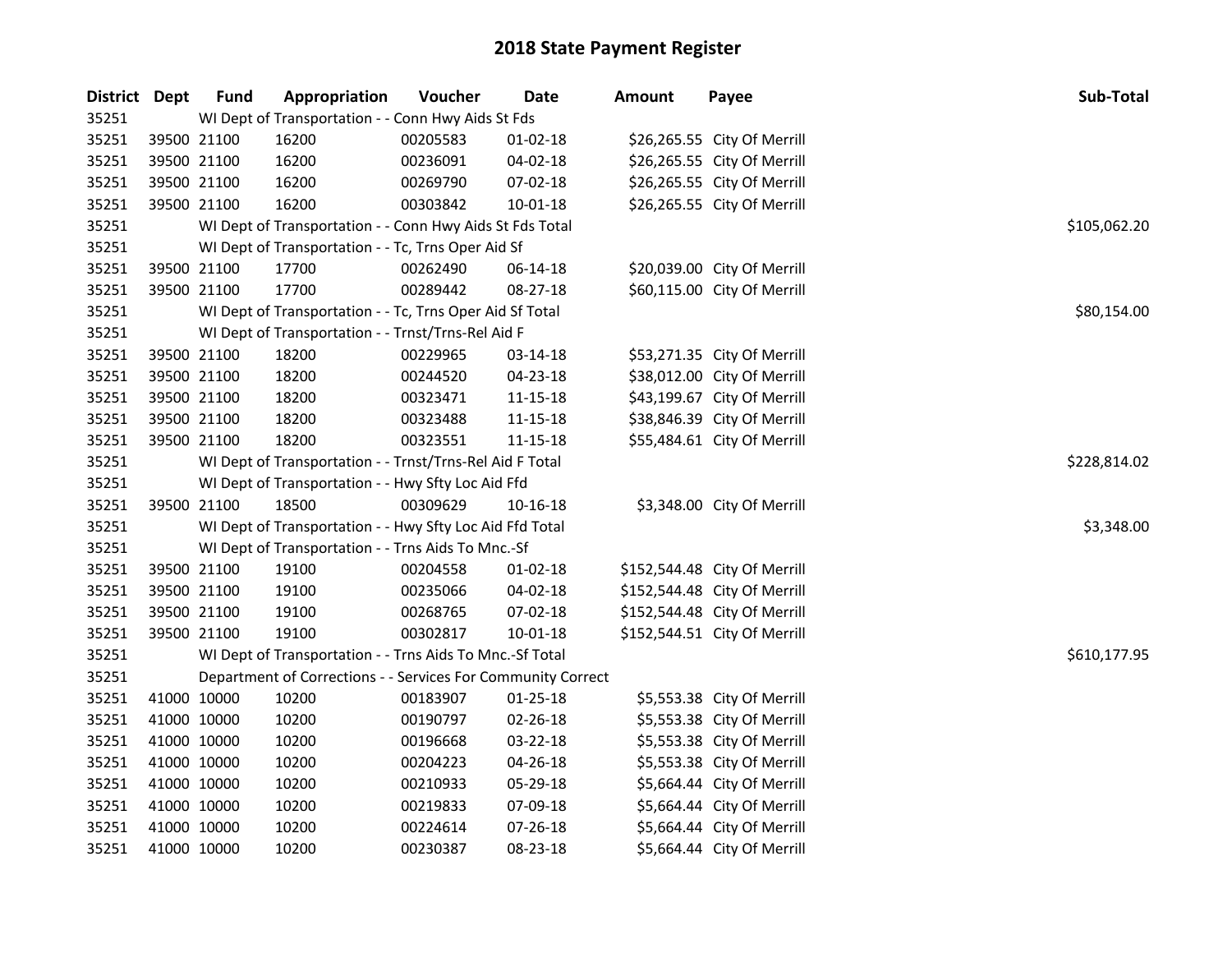| District Dept |             | <b>Fund</b> | Appropriation                                                                                                            | Voucher  | <b>Date</b>    | Amount | Payee                      | Sub-Total   |  |  |  |  |
|---------------|-------------|-------------|--------------------------------------------------------------------------------------------------------------------------|----------|----------------|--------|----------------------------|-------------|--|--|--|--|
| 35251         |             | 41000 10000 | 10200                                                                                                                    | 00237509 | 09-26-18       |        | \$5,664.44 City Of Merrill |             |  |  |  |  |
| 35251         | 41000 10000 |             | 10200                                                                                                                    | 00244621 | 10-29-18       |        | \$5,664.44 City Of Merrill |             |  |  |  |  |
| 35251         |             | 41000 10000 | 10200                                                                                                                    | 00250458 | 11-26-18       |        | \$5,664.44 City Of Merrill |             |  |  |  |  |
| 35251         |             | 41000 10000 | 10200                                                                                                                    | 00256672 | 12-26-18       |        | \$5,664.44 City Of Merrill |             |  |  |  |  |
| 35251         |             |             | Department of Corrections - - Services For Community Correct Total                                                       |          |                |        |                            | \$67,529.04 |  |  |  |  |
| 35251         |             |             | Department of Corrections - - Interagency And Intra-Agency P                                                             |          |                |        |                            |             |  |  |  |  |
| 35251         |             | 41000 10000 | 36700                                                                                                                    | 00207349 | 05-09-18       |        | \$129.00 City Of Merrill   |             |  |  |  |  |
| 35251         |             |             | Department of Corrections - - Interagency And Intra-Agency P Total                                                       |          |                |        |                            | \$129.00    |  |  |  |  |
| 35251         |             |             | Department of Health Services - - General Aids                                                                           |          |                |        |                            |             |  |  |  |  |
| 35251         |             | 43500 10000 | 97500                                                                                                                    | 00185567 | 02-13-18       |        | \$4.75 City Of Merrill     |             |  |  |  |  |
| 35251         |             |             | Department of Health Services - - General Aids Total                                                                     |          |                |        |                            | \$4.75      |  |  |  |  |
| 35251         |             |             | Dept of Workforce Development - - Title Ib Aids State Gpr                                                                |          |                |        |                            |             |  |  |  |  |
| 35251         |             | 44500 10000 | 50900                                                                                                                    | 00146467 | 02-02-18       |        | \$59.04 City Of Merrill    |             |  |  |  |  |
| 35251         |             | 44500 10000 | 50900                                                                                                                    | 00155940 | 03-26-18       |        | \$37.72 City Of Merrill    |             |  |  |  |  |
| 35251         |             | 44500 10000 | 50900                                                                                                                    | 00166999 | 06-04-18       |        | \$5.96 City Of Merrill     |             |  |  |  |  |
| 35251         |             | 44500 10000 | 50900                                                                                                                    | 00167000 | 06-04-18       |        | \$1.70 City Of Merrill     |             |  |  |  |  |
| 35251         |             | 44500 10000 | 50900                                                                                                                    | 00177517 | 08-10-18       |        | \$12.78 City Of Merrill    |             |  |  |  |  |
| 35251         |             | 44500 10000 | 50900                                                                                                                    | 00190674 | $10-17-18$     |        | \$44.28 City Of Merrill    |             |  |  |  |  |
| 35251         |             | 44500 10000 | 50900                                                                                                                    | 00192209 | 10-25-18       |        | \$3.41 City Of Merrill     |             |  |  |  |  |
| 35251         |             | 44500 10000 | 50900                                                                                                                    | 00201400 | 12-26-18       |        | \$13.63 City Of Merrill    |             |  |  |  |  |
| 35251         |             |             | Dept of Workforce Development - - Title Ib Aids State Gpr Total                                                          |          |                |        |                            | \$178.52    |  |  |  |  |
| 35251         |             |             | Dept of Workforce Development - - Title Ib Aids Federal Prf                                                              |          |                |        |                            |             |  |  |  |  |
| 35251         | 44500 10000 |             | 54400                                                                                                                    | 00146467 | $02 - 02 - 18$ |        | \$218.16 City Of Merrill   |             |  |  |  |  |
| 35251         | 44500 10000 |             | 54400                                                                                                                    | 00155940 | 03-26-18       |        | \$139.38 City Of Merrill   |             |  |  |  |  |
| 35251         |             | 44500 10000 | 54400                                                                                                                    | 00166999 | 06-04-18       |        | \$22.04 City Of Merrill    |             |  |  |  |  |
| 35251         |             | 44500 10000 | 54400                                                                                                                    | 00167000 | 06-04-18       |        | \$6.30 City Of Merrill     |             |  |  |  |  |
| 35251         |             | 44500 10000 | 54400                                                                                                                    | 00177517 | 08-10-18       |        | \$47.22 City Of Merrill    |             |  |  |  |  |
| 35251         |             | 44500 10000 | 54400                                                                                                                    | 00190674 | 10-17-18       |        | \$163.62 City Of Merrill   |             |  |  |  |  |
| 35251         |             | 44500 10000 | 54400                                                                                                                    | 00192209 | 10-25-18       |        | \$12.59 City Of Merrill    |             |  |  |  |  |
| 35251         |             | 44500 10000 | 54400                                                                                                                    | 00201400 | 12-26-18       |        | \$50.37 City Of Merrill    |             |  |  |  |  |
| 35251         |             |             | Dept of Workforce Development - - Title Ib Aids Federal Prf Total                                                        | \$659.68 |                |        |                            |             |  |  |  |  |
| 35251         |             |             | Department of Justice - - Law Enforcement Train, Local                                                                   |          |                |        |                            |             |  |  |  |  |
| 35251         |             | 45500 10000 | 23100                                                                                                                    | 00053386 | 10-18-18       |        | \$3,360.00 City Of Merrill |             |  |  |  |  |
| 35251         |             |             |                                                                                                                          |          |                |        |                            | \$3,360.00  |  |  |  |  |
| 35251         |             |             | Department of Justice - - Law Enforcement Train, Local Total<br>Department of Justice - - Internet Crimes Against Childr |          |                |        |                            |             |  |  |  |  |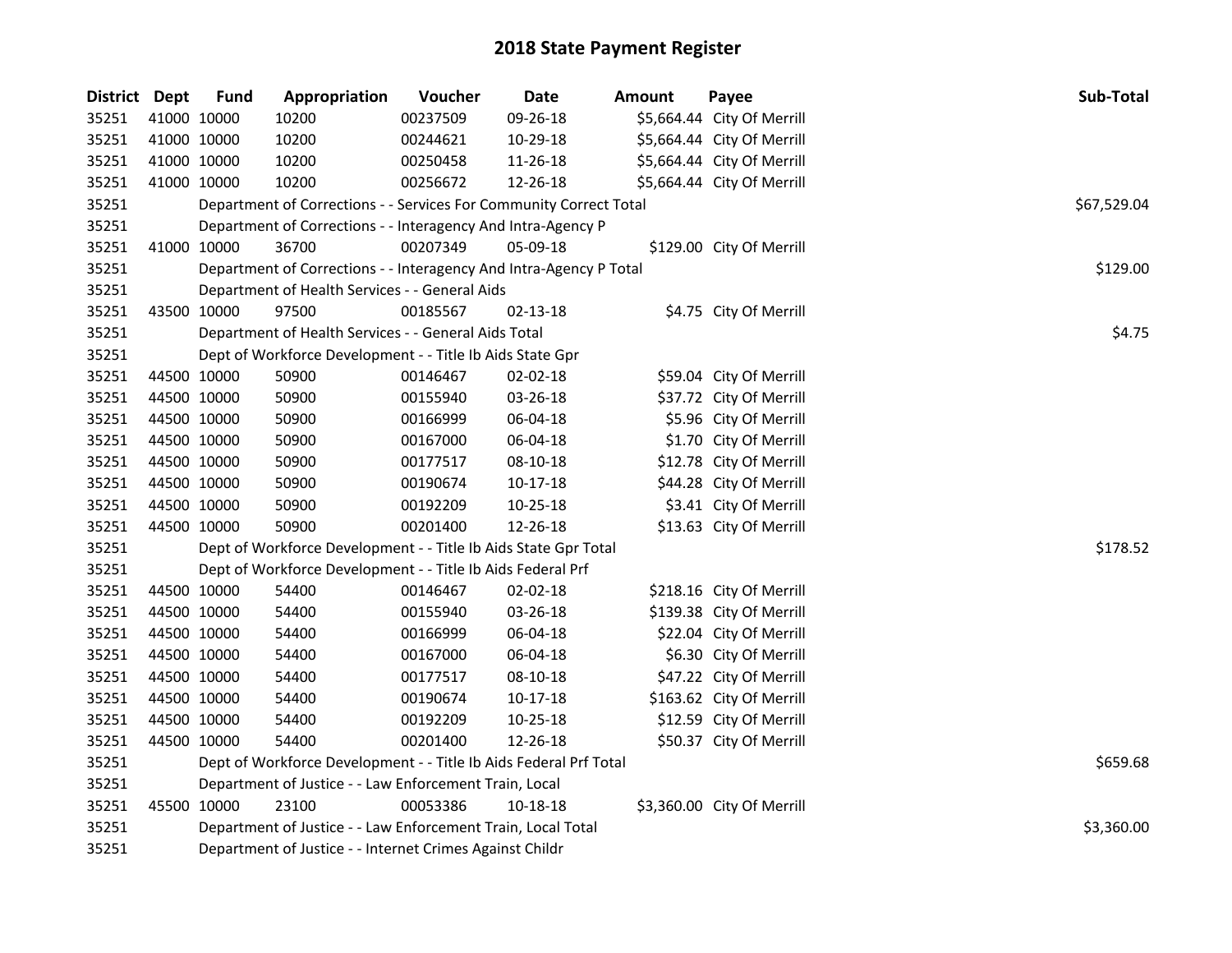| <b>District Dept</b> | <b>Fund</b> | Appropriation                                                           | Voucher  | <b>Date</b>    | Amount | Payee                          | Sub-Total      |
|----------------------|-------------|-------------------------------------------------------------------------|----------|----------------|--------|--------------------------------|----------------|
| 35251                | 45500 10000 | 28400                                                                   | 00047320 | 06-15-18       |        | \$330.23 City Of Merrill       |                |
| 35251                | 45500 10000 | 28400                                                                   | 00047321 | 06-15-18       |        | \$164.00 City Of Merrill       |                |
| 35251                |             | Department of Justice - - Internet Crimes Against Childr Total          |          |                |        |                                | \$494.23       |
| 35251                |             | Department of Military Affairs - - Energy Costs, Energy-Related A       |          |                |        |                                |                |
| 35251                | 46500 10000 | 10600                                                                   | 00037873 | 01-25-18       |        | \$362.32 City Of Merrill       |                |
| 35251                | 46500 10000 | 10600                                                                   | 00042499 | 05-02-18       |        | \$366.18 City Of Merrill       |                |
| 35251                | 46500 10000 | 10600                                                                   | 00047501 | 08-08-18       |        | \$397.63 City Of Merrill       |                |
| 35251                | 46500 10000 | 10600                                                                   | 00051439 | 11-01-18       |        | \$366.18 City Of Merrill       |                |
| 35251                |             | Department of Military Affairs - - Energy Costs, Energy-Related A Total |          |                |        |                                | \$1,492.31     |
| 35251                |             | Department of Administration - - Telecom Access; School Dist            |          |                |        |                                |                |
| 35251                | 50500 25500 | 46600                                                                   | 00069087 | 01-08-18       |        | \$31,847.00 City Of Merrill    |                |
| 35251                | 50500 25500 | 46600                                                                   | 00079921 | 05-21-18       |        | \$2,075.00 City Of Merrill     |                |
| 35251                |             | Department of Administration - - Telecom Access; School Dist Total      |          |                |        |                                | \$33,922.00    |
| 35251                |             | Department of Revenue - - Payments For Municipal Svcs                   |          |                |        |                                |                |
| 35251                | 56600 10000 | 50100                                                                   | 00026826 | 01-31-18       |        | \$9,339.23 City Of Merrill     |                |
| 35251                |             | Department of Revenue - - Payments For Municipal Svcs Total             |          |                |        |                                | \$9,339.23     |
| 35251                |             | Shared Revenue and Tax Relief - - Expenditure Restraint Program         |          |                |        |                                |                |
| 35251                | 83500 10000 | 10100                                                                   | 00033514 | 07-23-18       |        | \$266,664.00 City Of Merrill   |                |
| 35251                |             | Shared Revenue and Tax Relief - - Expenditure Restraint Program Total   |          |                |        |                                | \$266,664.00   |
| 35251                |             | Shared Revenue and Tax Relief - - County And Municipal Aid              |          |                |        |                                |                |
| 35251                | 83500 10000 | 10500                                                                   | 00033514 | 07-23-18       |        | \$456,777.64 City Of Merrill   |                |
| 35251                | 83500 10000 | 10500                                                                   | 00036400 | 11-19-18       |        | \$2,588,406.60 City Of Merrill |                |
| 35251                |             | Shared Revenue and Tax Relief - - County And Municipal Aid Total        |          |                |        |                                | \$3,045,184.24 |
| 35251                |             | Shared Revenue and Tax Relief - - Exempt Computer Aid                   |          |                |        |                                |                |
| 35251                | 83500 10000 | 10900                                                                   | 00030762 | 07-23-18       |        | \$49,874.53 City Of Merrill    |                |
| 35251                | 83500 10000 | 10900                                                                   | 00032385 | 07-23-18       |        | \$37,937.22 City Of Merrill    |                |
| 35251                |             | Shared Revenue and Tax Relief - - Exempt Computer Aid Total             |          |                |        |                                | \$87,811.75    |
| 35251                |             | Shared Revenue and Tax Relief - - Utility Aid                           |          |                |        |                                |                |
| 35251                | 83500 10000 | 11000                                                                   | 00033514 | 07-23-18       |        | \$5,945.10 City Of Merrill     |                |
| 35251                | 83500 10000 | 11000                                                                   | 00036400 | 11-19-18       |        | \$33,225.62 City Of Merrill    |                |
| 35251                |             | Shared Revenue and Tax Relief - - Utility Aid Total                     |          |                |        |                                | \$39,170.72    |
| 35251                |             | Shared Revenue and Tax Relief - - School Lvy Tx/First Dollar Cr         |          |                |        |                                |                |
| 35251                | 83500 10000 | 30200                                                                   | 00029624 | $07 - 23 - 18$ |        | \$215,888.21 City Of Merrill   |                |
| 35251                | 83500 10000 | 30200                                                                   | 00029772 | $07 - 23 - 18$ |        | \$650,517.42 City Of Merrill   |                |
| 35251                |             | Shared Revenue and Tax Relief - - School Lvy Tx/First Dollar Cr Total   |          |                |        |                                | \$866,405.63   |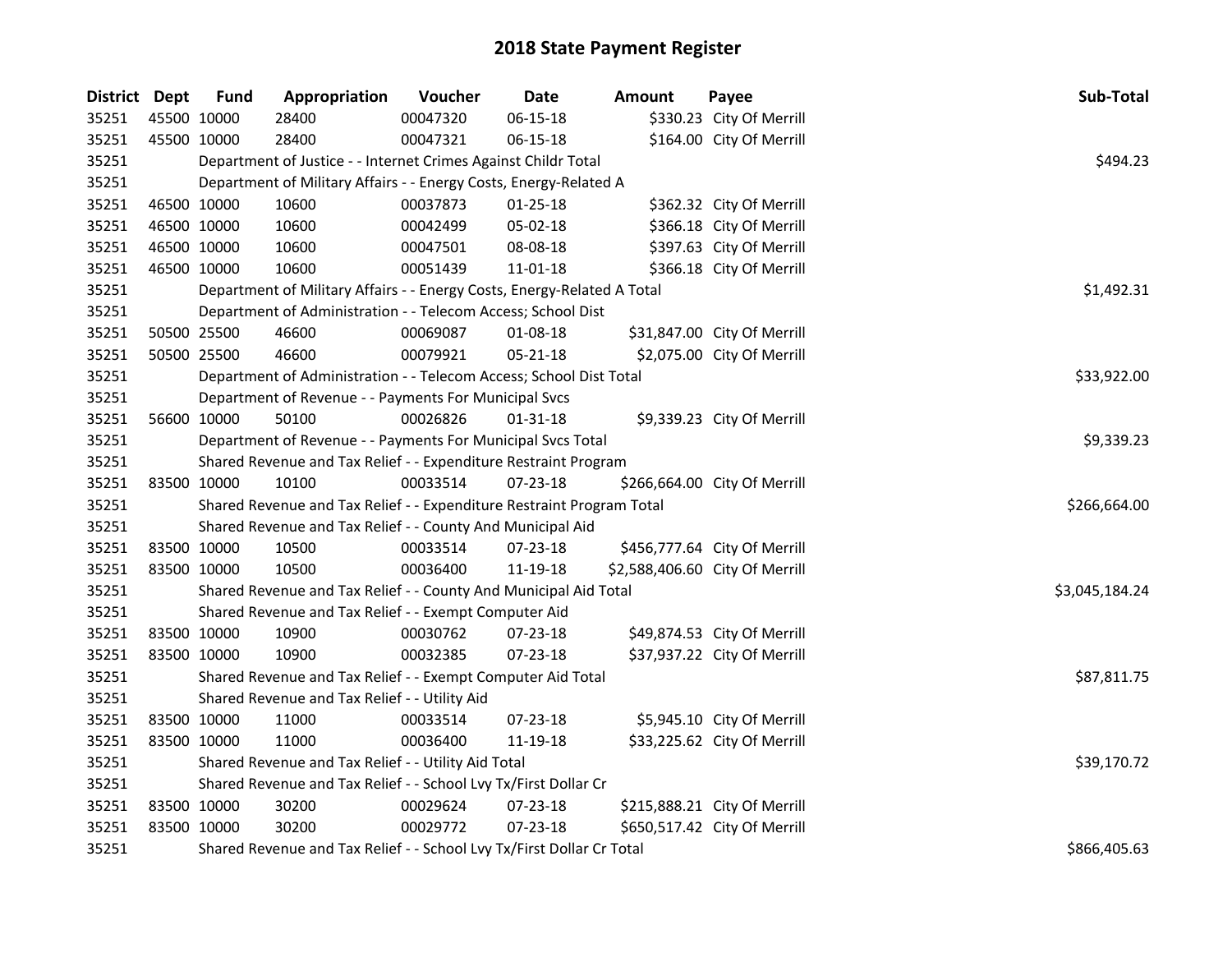| District Dept | <b>Fund</b> | <b>Appropriation</b>                                            | Voucher  | Date           | Amount | Payee                        | Sub-Total      |
|---------------|-------------|-----------------------------------------------------------------|----------|----------------|--------|------------------------------|----------------|
| 35251         |             | Shared Revenue and Tax Relief - - Lottery & Gaming Credit       |          |                |        |                              |                |
| 35251         | 83500 52100 | 36300                                                           | 00027139 | 03-26-18       |        | \$245,917.23 City Of Merrill |                |
| 35251         | 83500 52100 | 36300                                                           | 00027474 | $03 - 26 - 18$ |        | \$3,548.01 City Of Merrill   |                |
| 35251         |             | Shared Revenue and Tax Relief - - Lottery & Gaming Credit Total |          |                |        |                              | \$249.465.24   |
| 35251 Total   |             |                                                                 |          |                |        |                              | \$5,833,584.30 |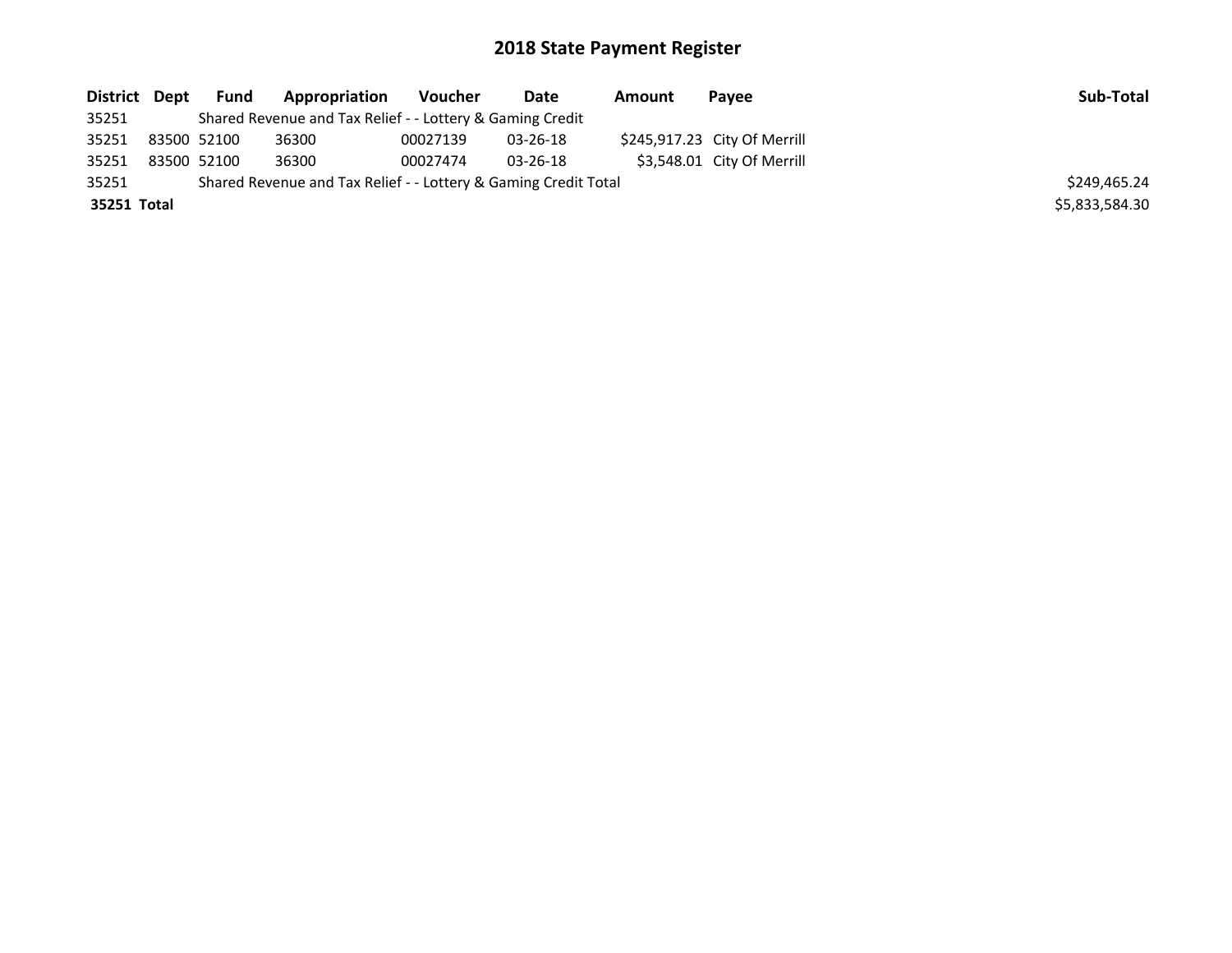| District Dept |             | <b>Fund</b> | Appropriation                                                      | Voucher  | <b>Date</b>    | <b>Amount</b> | Payee                        | Sub-Total    |
|---------------|-------------|-------------|--------------------------------------------------------------------|----------|----------------|---------------|------------------------------|--------------|
| 35286         |             |             | Dept of Safety & Prof Services - - Fire Dues Distribution          |          |                |               |                              |              |
| 35286         | 16500 10000 |             | 22500                                                              | 00024419 | 07-23-18       |               | \$9,534.96 City Of Tomahawk  |              |
| 35286         |             |             | Dept of Safety & Prof Services - - Fire Dues Distribution Total    |          |                |               |                              | \$9,534.96   |
| 35286         |             |             | Dept of Natural Resources - - General Program Operations --        |          |                |               |                              |              |
| 35286         | 37000 21200 |             | 25400                                                              | 00222136 | 03-23-18       |               | \$354.53 City Of Tomahawk    |              |
| 35286         | 37000 21200 |             | 25400                                                              | 00246503 | 06-28-18       |               | \$554.98 City Of Tomahawk    |              |
| 35286         | 37000 21200 |             | 25400                                                              | 00280415 | 11-21-18       |               | \$871.33 City Of Tomahawk    |              |
| 35286         |             |             | Dept of Natural Resources - - General Program Operations -- Total  |          |                | \$1,780.84    |                              |              |
| 35286         |             |             | Dept of Natural Resources - - Resaids - Cnty Forst, Cl & Mfl       |          |                |               |                              |              |
| 35286         |             | 37000 21200 | 57100                                                              | 00247702 | 06-28-18       |               | \$5.05 City Of Tomahawk      |              |
| 35286         |             |             | Dept of Natural Resources - - Resaids - Cnty Forst, Cl & Mfl Total |          |                |               |                              | \$5.05       |
| 35286         |             |             | Dept of Natural Resources - - Aids In Lieu Of Taxes - Sum S        |          |                |               |                              |              |
| 35286         | 37000 21200 |             | 57900                                                              | 00229834 | 04-20-18       |               | \$33.21 City Of Tomahawk     |              |
| 35286         |             |             | Dept of Natural Resources - - Aids In Lieu Of Taxes - Sum S Total  |          |                |               |                              | \$33.21      |
| 35286         |             |             | Dept of Natural Resources - - Fin Asst For Responsible Units       |          |                |               |                              |              |
| 35286         | 37000 27400 |             | 67000                                                              | 00235400 | 05-11-18       |               | \$12,284.83 City Of Tomahawk |              |
| 35286         |             |             | Dept of Natural Resources - - Fin Asst For Responsible Units Total |          |                |               |                              | \$12,284.83  |
| 35286         |             |             | WI Dept of Transportation - - Conn Hwy Aids St Fds                 |          |                |               |                              |              |
| 35286         |             | 39500 21100 | 16200                                                              | 00205584 | $01-02-18$     |               | \$7,260.46 City Of Tomahawk  |              |
| 35286         |             | 39500 21100 | 16200                                                              | 00236092 | 04-02-18       |               | \$7,260.46 City Of Tomahawk  |              |
| 35286         | 39500 21100 |             | 16200                                                              | 00269791 | 07-02-18       |               | \$7,260.46 City Of Tomahawk  |              |
| 35286         | 39500 21100 |             | 16200                                                              | 00303843 | $10 - 01 - 18$ |               | \$7,260.47 City Of Tomahawk  |              |
| 35286         |             |             | WI Dept of Transportation - - Conn Hwy Aids St Fds Total           |          |                |               |                              | \$29,041.85  |
| 35286         |             |             | WI Dept of Transportation - - Hwy Sfty Loc Aid Ffd                 |          |                |               |                              |              |
| 35286         | 39500 21100 |             | 18500                                                              | 00320760 | 11-20-18       |               | \$3,186.56 City Of Tomahawk  |              |
| 35286         |             |             | WI Dept of Transportation - - Hwy Sfty Loc Aid Ffd Total           |          |                |               |                              | \$3,186.56   |
| 35286         |             |             | WI Dept of Transportation - - Trns Aids To Mnc.-Sf                 |          |                |               |                              |              |
| 35286         | 39500 21100 |             | 19100                                                              | 00204559 | 01-02-18       |               | \$73,167.51 City Of Tomahawk |              |
| 35286         |             | 39500 21100 | 19100                                                              | 00235067 | 04-02-18       |               | \$73,167.51 City Of Tomahawk |              |
| 35286         | 39500 21100 |             | 19100                                                              | 00268766 | 07-02-18       |               | \$73,167.51 City Of Tomahawk |              |
| 35286         | 39500 21100 |             | 19100                                                              | 00302818 | 10-01-18       |               | \$73,167.53 City Of Tomahawk |              |
| 35286         |             |             | WI Dept of Transportation - - Trns Aids To Mnc.-Sf Total           |          |                |               |                              | \$292,670.06 |
| 35286         |             |             | Department of Justice - - Law Enforcement Train, Local             |          |                |               |                              |              |
| 35286         | 45500 10000 |             | 23100                                                              | 00055084 | $11 - 13 - 18$ |               | \$1,280.00 City Of Tomahawk  |              |
| 35286         |             |             | Department of Justice - - Law Enforcement Train, Local Total       |          |                |               |                              | \$1,280.00   |